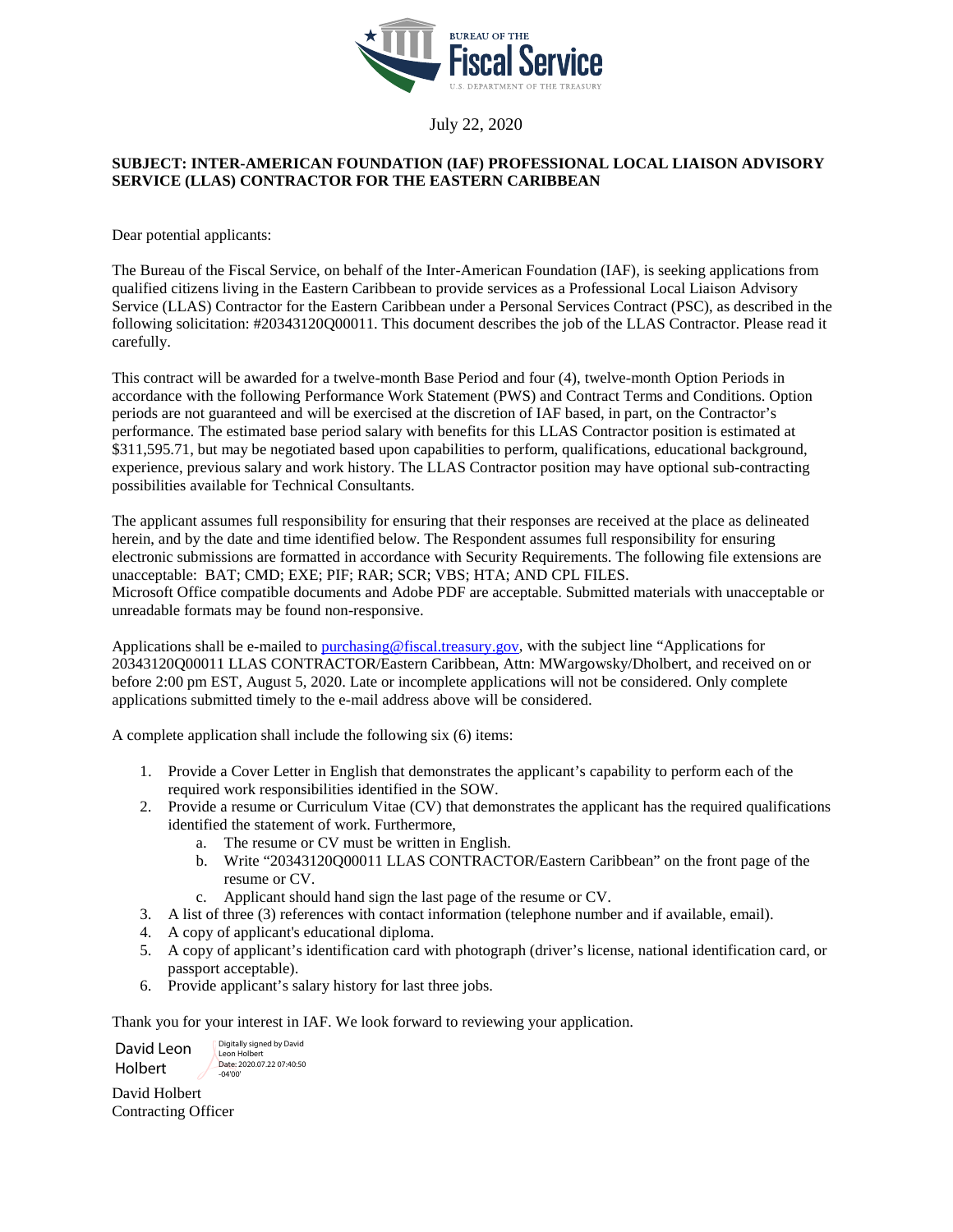# **INSTRUCTIONS TO APPLICANTS**

The Government will evaulate applications in the following phases:

# **1.0 EVALUATION OF APPLICATIONS: QUALIFICATIONS Evaluation Criteria 1: Technical Capability**

Applicants shall provide a **Cover Letter** that clearly and sufficiently addresses in written form their capabilities to perform each of the work responsibilities identified in the Performance Work Statement (3 pages herein).

**GO / NO-GO Factors:** Late or incomplete applications will not be evaluated and will be considered nonresponsive.

To be considered a complete application, applicants shall submit applications that include the following items as attachments to their email:

\_\_\_\_ 1. A CV/resume, written in English, with the applicant's signature on the last page.

\_\_\_\_ 2. A one- to two-page cover letter demonstrating the ability to perform the required services as described in the PWS.

The candidate must meet the following criteria:

\_\_\_\_\_3. Reside in the Eastern Caribbean.

\_\_\_\_\_4. Possess a B.A. or better in an appropriate field.

\_\_\_\_\_5. Have at least 10 years of professional experience working in grassroots development or a combination of grassroots development and small-business development, economic development, monitoring and evaluation, or management of international development programs. At least half of this experience must be in-country.

\_\_\_\_\_6. Demonstrate fluency in spoken and written English.

# **2.0 Application Evaluation Process**

Applicants qualified for this position shall demonstrate, in the documents/information submitted and through the Application Evaluation Process described in Section 1.2, the ability to provide the services as described in the attached Performance Work Statement (PWS) as they apply to the following evaluation criteria:

# **Phase I – Initial Review**

# **(A) EVALUATION CRITERIA 1 – REQUIRED TECHNICAL CAPABILITY**

- 1. A bachelor's degree, or better, from an accredited university in social science, humanities, or a related field.
- 2. Native in spoken and written English.
- 3. Ability to travel throughout Eastern Caribbean, and other countries as required.
- 4. Demonstrated experience in coordinating and facilitating travel logistics and field-based events.
- 5. Competence with standard Microsoft Office Suite of computer programs Word, Excel, etc.

# **Preferred skills and knowledge include**:

- 1. Knowledge of IAF mission, goals and priorities.
- 2. Experience working with grant management.
- 3. Experience working with international donor agencies.
- 4. Valid driver's license.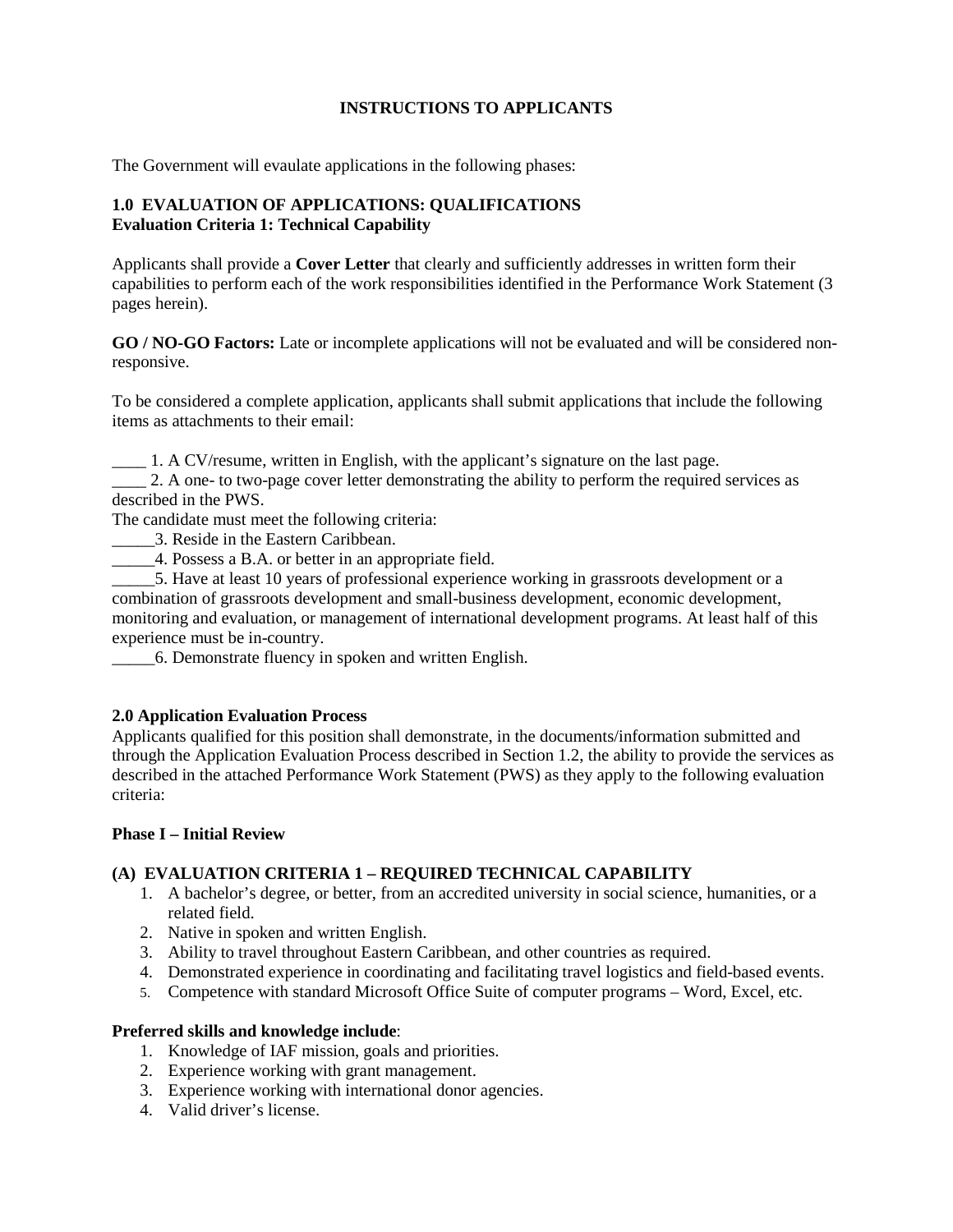# **(B) EVALUATION CRITERIA 2 – REQUIRED EXPERIENCE**

- 1. Experience working directly with marginalized groups and/or community-based organizations in the Eastern Caribbean.
- 2. Experience working with agricultural cooperatives, small businesses, and/or NGOs that offer credit.
- 3. Experience interacting with stakeholders, especially in a grants management, small-business development, or international development context.
- 4. Experience with financial management/accounting and preparation of programmatic and financial reports.
- 5. Experience in small-business development, monitoring and evaluation, and/or management of international development programs in the Eastern Caribbean.
- 6. Experience with participatory development methods.
- 7. Demonstrated ability to work as part of a team.
- 8. Demonstrated ability to communicate effectively verbally and in writing.
- 9. High level of motivation, personal commitment, and ethical standards.

Applicants are not guaranteed an interview. The Technical Evaluation Team will determine a range of the highest rated applicants in Phase I to move to Phase II - Interview. If, in Phase II, applicants fail to get an acceptable rating the government reserves the right to interview the next highest rated applicants from Phase I.

# **PHASE II – Interview**

All interviews will be completed with the same interviewer(s). If more than one individual conducts each interview, each interviewer will complete an individual interview evaluation score sheet and a consensus interview score will be agreed upon by all interviewers.

Questions asked during the interview will be consistent among applicants and relevant to the requirements as described in the solicitation. An individual record of questions asked and responses received from the applicant will be included with this worksheet as documentation supporting the chosen rating.

# **Phase III – Past Performance**

The Evaluation Panel will select applicant(s) from Phase II for the past performance. The reference questions will be consistent for all past performance references and will be relevant to similar work performed in comparison to this requirement. A record of references contacted, questions asked, and responses received will be included with this worksheet as documentation supporting the chosen rating.

IAF will practice diligence to contact all references provided for applicants being considered for Award. However, time will dictate the number of contacts made. If at all possible, at least 1 direct reference contact should be made for all applicants considered for award.

If an applicant has received negative reference responses, fair opporuntiy to address such will be given, in compliance with FAR  $15.305(a)(2)(ii)$ .

# **3.0 AWARD**

An offer for award will be made to the applicant receiving the highest score in Phase II, considering references and availability. If the offer is not accepted, the Government reserves the right to make an offer to the next preferred applicant without further discussion.

The Contractor shall obtain a satisfactory security certification through the United States Embassy within ninety (90) days of the effective date of the contract. This certification will be initiated and costs assumed by IAF.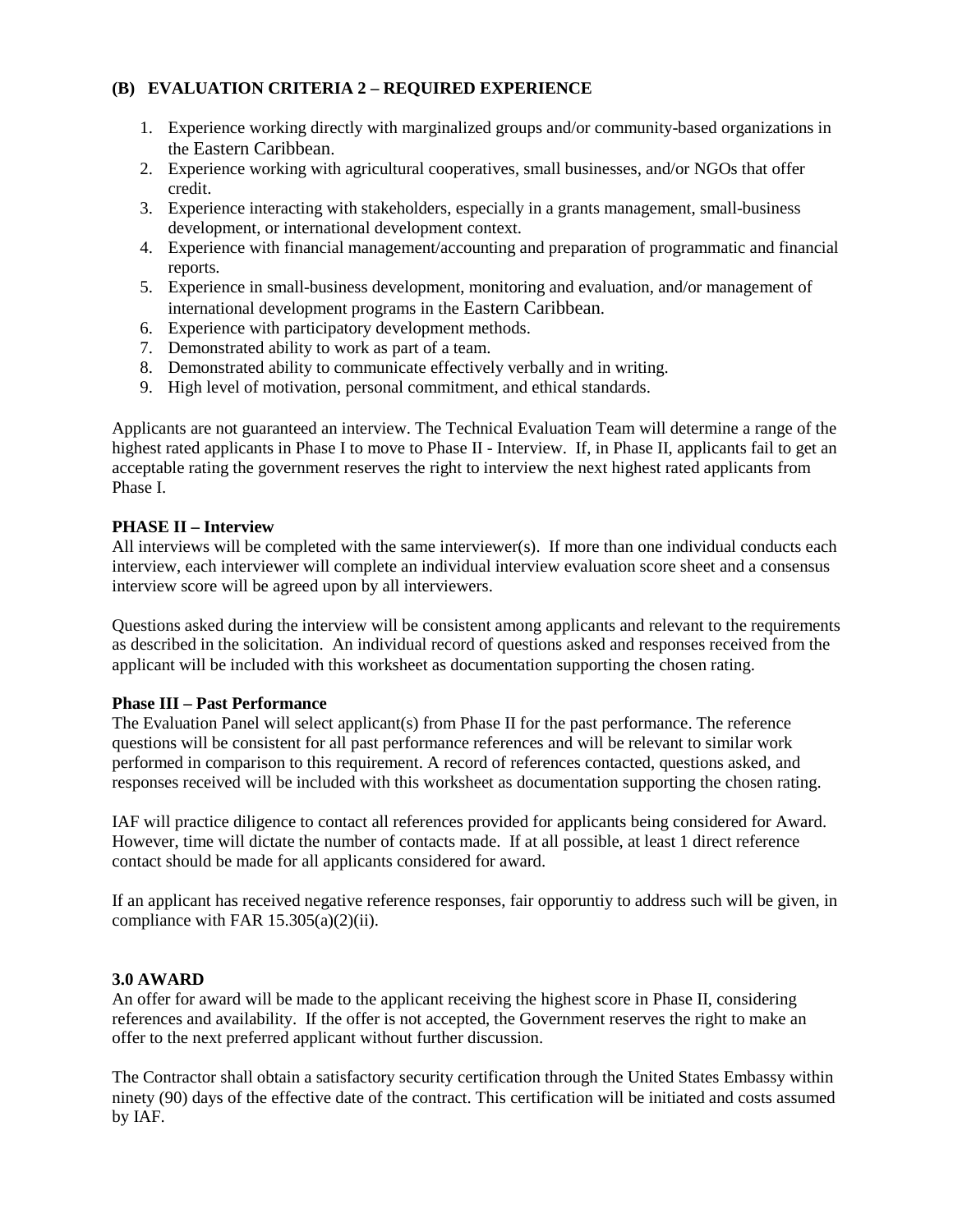| 1. REQUISITION NUMBER<br>PAGE OF<br>SOLICITATION/CONTRACT/ORDER FOR COMMERCIAL ITEMS<br>IAF-15000-20-0020                                                                                                                                                                   |                                                                                                                                                                                                                                                                                                                                                                                                                                                                                                                                                                                                                       |                                                 |                 |                                                                                                                                                                                                                                                     |                                                            |                                                                     |                                                                                                      |                                                  |                         |                                                      |  |
|-----------------------------------------------------------------------------------------------------------------------------------------------------------------------------------------------------------------------------------------------------------------------------|-----------------------------------------------------------------------------------------------------------------------------------------------------------------------------------------------------------------------------------------------------------------------------------------------------------------------------------------------------------------------------------------------------------------------------------------------------------------------------------------------------------------------------------------------------------------------------------------------------------------------|-------------------------------------------------|-----------------|-----------------------------------------------------------------------------------------------------------------------------------------------------------------------------------------------------------------------------------------------------|------------------------------------------------------------|---------------------------------------------------------------------|------------------------------------------------------------------------------------------------------|--------------------------------------------------|-------------------------|------------------------------------------------------|--|
| 2. CONTRACT NO.                                                                                                                                                                                                                                                             |                                                                                                                                                                                                                                                                                                                                                                                                                                                                                                                                                                                                                       | OFFEROR TO COMPLETE BLOCKS 12, 17, 23, 24, & 30 | 3. AWARD/       | 4. ORDER NUMBER                                                                                                                                                                                                                                     |                                                            |                                                                     |                                                                                                      | SOLICITATION NUMBER                              |                         | 36<br>6. SOLICITATION                                |  |
|                                                                                                                                                                                                                                                                             |                                                                                                                                                                                                                                                                                                                                                                                                                                                                                                                                                                                                                       |                                                 | EFFECTIVE DATE  |                                                                                                                                                                                                                                                     |                                                            |                                                                     |                                                                                                      | 20343120000011                                   |                         | <b>ISSUE DATE</b><br>07/22/2020                      |  |
| 7.                                                                                                                                                                                                                                                                          | <b>FOR SOLICITATION</b><br><b>INFORMATION CALL:</b>                                                                                                                                                                                                                                                                                                                                                                                                                                                                                                                                                                   | a. NAME                                         | MINDY WARGOWSKY |                                                                                                                                                                                                                                                     |                                                            | b. TELEPHONE NUMBER                                                 |                                                                                                      | (No collect calls)                               |                         | 8. OFFER DUE DATE/LOCAL TIME<br>08/05/2020 1400 ET   |  |
| 9. ISSUED BY                                                                                                                                                                                                                                                                |                                                                                                                                                                                                                                                                                                                                                                                                                                                                                                                                                                                                                       |                                                 | CODE            | FSA-MWARGOWS                                                                                                                                                                                                                                        |                                                            | 10. THIS ACQUISITION IS                                             | X                                                                                                    | UNRESTRICTED OR                                  | $\Box$ SET ASIDE:       | % FOR:                                               |  |
| Bureau of the Fiscal Service<br>Division of Procurement<br>Avery 5F                                                                                                                                                                                                         |                                                                                                                                                                                                                                                                                                                                                                                                                                                                                                                                                                                                                       |                                                 |                 | SMALL BUSINESS<br>HUBZONE SMALL<br><b>BUSINESS</b>                                                                                                                                                                                                  |                                                            | $\Box$ EDWOSB                                                       | WOMEN-OWNED SMALL BUSINESS<br>$\Box$ (WOSB) ELIGIBLE UNDER THE WOMEN-OWNED<br>SMALL BUSINESS PROGRAM |                                                  | NAICS: 541611           |                                                      |  |
| 200 Third Street<br>Attn: M. Wargowsky<br>Parkersburg WV 26106                                                                                                                                                                                                              |                                                                                                                                                                                                                                                                                                                                                                                                                                                                                                                                                                                                                       |                                                 |                 |                                                                                                                                                                                                                                                     | SERVICE-DISABLED<br>VETERAN-OWNED<br><b>SMALL BUSINESS</b> | $\Box$ 8(A)                                                         |                                                                                                      |                                                  | SIZE STANDARD: $$16.5$  |                                                      |  |
| <b>MARKED</b>                                                                                                                                                                                                                                                               | 11. DELIVERY FOR FOB DESTINA-<br>TION UNLESS BLOCK IS                                                                                                                                                                                                                                                                                                                                                                                                                                                                                                                                                                 | 12. DISCOUNT TERMS                              |                 |                                                                                                                                                                                                                                                     |                                                            | $\square$ 13a. THIS CONTRACT IS A<br>RATED ORDER UNDER              |                                                                                                      | 13b, RATING<br>14. METHOD OF SOLICITATION        |                         |                                                      |  |
| SEE SCHEDULE                                                                                                                                                                                                                                                                |                                                                                                                                                                                                                                                                                                                                                                                                                                                                                                                                                                                                                       |                                                 |                 |                                                                                                                                                                                                                                                     |                                                            | DPAS (15 CFR 700)                                                   |                                                                                                      | $\Box$ RFP<br><b>X</b> RFQ<br>$\square$ ifb      |                         |                                                      |  |
| 15. DELIVER TO                                                                                                                                                                                                                                                              |                                                                                                                                                                                                                                                                                                                                                                                                                                                                                                                                                                                                                       | CODE                                            | <b>IAF</b>      |                                                                                                                                                                                                                                                     | 16. ADMINISTERED BY                                        |                                                                     |                                                                                                      |                                                  |                         | CODE FSA-PARKERSBURG                                 |  |
| <b>IAF</b><br>1331 PENNSYLVANIA AVE NW<br>1200 NORTH<br>WASHINGTON DC 20004                                                                                                                                                                                                 |                                                                                                                                                                                                                                                                                                                                                                                                                                                                                                                                                                                                                       |                                                 |                 |                                                                                                                                                                                                                                                     | Avery 5F                                                   | Division of Procurement<br>200 Third Street<br>Parkersburg WV 26101 |                                                                                                      | Bureau of the Fiscal Service                     |                         |                                                      |  |
| 17a. CONTRACTOR/                                                                                                                                                                                                                                                            | CODE                                                                                                                                                                                                                                                                                                                                                                                                                                                                                                                                                                                                                  |                                                 | <b>FACILITY</b> |                                                                                                                                                                                                                                                     |                                                            | 18a. PAYMENT WILL BE MADE BY                                        |                                                                                                      |                                                  | CODE                    |                                                      |  |
| TELEPHONE NO.<br>18b. SUBMIT INVOICES TO ADDRESS SHOWN IN BLOCK 18a UNLESS BLOCK BELOW<br>17b. CHECK IF REMITTANCE IS DIFFERENT AND PUT SUCH ADDRESS IN OFFER                                                                                                               |                                                                                                                                                                                                                                                                                                                                                                                                                                                                                                                                                                                                                       |                                                 |                 |                                                                                                                                                                                                                                                     |                                                            |                                                                     |                                                                                                      |                                                  |                         |                                                      |  |
| 19.                                                                                                                                                                                                                                                                         |                                                                                                                                                                                                                                                                                                                                                                                                                                                                                                                                                                                                                       |                                                 | 20.             |                                                                                                                                                                                                                                                     | IS CHECKED                                                 | 21.                                                                 | SEE ADDENDUM<br>22.                                                                                  | 23.                                              |                         | 24.                                                  |  |
| ITEM NO.                                                                                                                                                                                                                                                                    |                                                                                                                                                                                                                                                                                                                                                                                                                                                                                                                                                                                                                       |                                                 |                 |                                                                                                                                                                                                                                                     |                                                            | QUANTITY                                                            | UNIT                                                                                                 | <b>UNIT PRICE</b>                                |                         | <b>AMOUNT</b>                                        |  |
|                                                                                                                                                                                                                                                                             | SCHEDULE OF SUPPLIES/SERVICES<br>The Bureau of the Fiscal Service Procurement, on<br>behalf of the Inter-American Foundation (IAF), is<br>soliciting applications from qualified citizens<br>living in the Eastern Caribbean to provide Local<br>Liaison Advisory Services (LLAS), as a<br>contractor, under a Personal Services Contract in<br>the Eastern Caribbean, as described in this<br>solicitation and Performance Work Statement (PWS).<br>This will be a firm-fixed price purchase order<br>for a 12-month base period and four (4) 12-month<br>(Use Reverse and/or Attach Additional Sheets as Necessary) |                                                 |                 |                                                                                                                                                                                                                                                     |                                                            |                                                                     |                                                                                                      |                                                  |                         |                                                      |  |
|                                                                                                                                                                                                                                                                             | 25. ACCOUNTING AND APPROPRIATION DATA                                                                                                                                                                                                                                                                                                                                                                                                                                                                                                                                                                                 |                                                 |                 |                                                                                                                                                                                                                                                     |                                                            |                                                                     |                                                                                                      | 26. TOTAL AWARD AMOUNT (For Govt. Use Only)      |                         |                                                      |  |
|                                                                                                                                                                                                                                                                             |                                                                                                                                                                                                                                                                                                                                                                                                                                                                                                                                                                                                                       |                                                 |                 | X 27a. SOLICITATION INCORPORATES BY REFERENCE FAR 52.212-1, 52.212-4. FAR 52.212-3 AND 52.212-5 ARE ATTACHED.<br>$\Box$ 27b. CONTRACT/PURCHASE ORDER INCORPORATES BY REFERENCE FAR 52.212-4. FAR 52.212-5 IS ATTACHED.                              |                                                            |                                                                     | ADDENDA<br><b>ADDENDA</b>                                                                            |                                                  | $X$ are<br>$\sqcup$ are | $\Box$ ARE NOT ATTACHED.<br>$\Box$ ARE NOT ATTACHED. |  |
| △28. CONTRACTOR IS REQUIRED TO SIGN THIS DOCUMENT AND RETURN<br>1<br>COPIES TO ISSUING OFFICE. CONTRACTOR AGREES TO FURNISH AND DELIVER<br>ALL ITEMS SET FORTH OR OTHERWISE IDENTIFIED ABOVE AND ON ANY ADDITIONAL<br>SHEETS SUBJECT TO THE TERMS AND CONDITIONS SPECIFIED. |                                                                                                                                                                                                                                                                                                                                                                                                                                                                                                                                                                                                                       |                                                 |                 | 29. AWARD OF CONTRACT:<br>. YOUR OFFER ON SOLICITATION (BLOCK 5),<br><b>DATED</b><br>INCLUDING ANY ADDITIONS OR CHANGES WHICH ARE SET FORTH<br>HEREIN, IS ACCEPTED AS TO ITEMS:<br>31a. UNITED STATES OF AMERICA (SIGNATURE OF CONTRACTING OFFICER) |                                                            |                                                                     |                                                                                                      |                                                  | <b>OFFER</b>            |                                                      |  |
|                                                                                                                                                                                                                                                                             | 30a. SIGNATURE OF OFFEROR/CONTRACTOR                                                                                                                                                                                                                                                                                                                                                                                                                                                                                                                                                                                  |                                                 |                 |                                                                                                                                                                                                                                                     |                                                            |                                                                     |                                                                                                      |                                                  |                         |                                                      |  |
|                                                                                                                                                                                                                                                                             | 30b. NAME AND TITLE OF SIGNER (Type or print)                                                                                                                                                                                                                                                                                                                                                                                                                                                                                                                                                                         |                                                 |                 | 30c. DATE SIGNED                                                                                                                                                                                                                                    |                                                            | DAVID L. HOLBERT                                                    |                                                                                                      | 31b. NAME OF CONTRACTING OFFICER (Type or print) |                         | 31c. DATE SIGNED                                     |  |
| ALITUODIZED EOD LOCAL DEDDODLICTION<br>STANDARD CORM 1440 (REV. 2/2012)                                                                                                                                                                                                     |                                                                                                                                                                                                                                                                                                                                                                                                                                                                                                                                                                                                                       |                                                 |                 |                                                                                                                                                                                                                                                     |                                                            |                                                                     |                                                                                                      |                                                  |                         |                                                      |  |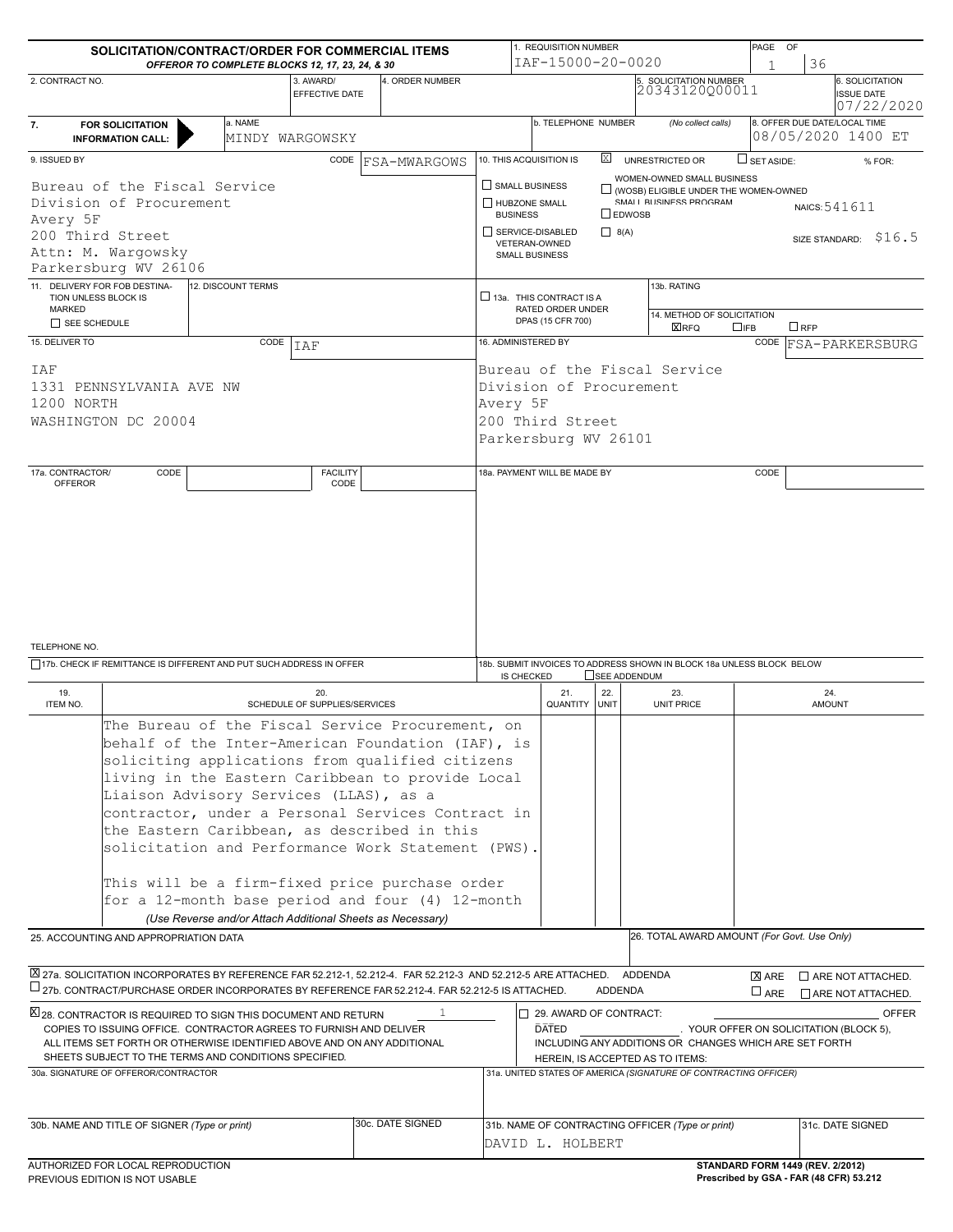| 19.<br>ITEM NO. | 20.<br>SCHEDULE OF SUPPLIES/SERVICES             | 21.<br>QUANTITY | 22.<br><b>UNIT</b> | 23.<br>UNIT PRICE | 24.<br><b>AMOUNT</b> |
|-----------------|--------------------------------------------------|-----------------|--------------------|-------------------|----------------------|
|                 | option periods.                                  |                 |                    |                   |                      |
|                 |                                                  |                 |                    |                   |                      |
|                 | RESPONSES ARE DUE: on or before 2:00 pm EST, on  |                 |                    |                   |                      |
|                 | August 5, 2020.                                  |                 |                    |                   |                      |
|                 |                                                  |                 |                    |                   |                      |
| 0001            | Base Year - LLAS Professional Services for the   |                 |                    |                   |                      |
|                 | Eastern Caribbean, in accordance with the        |                 |                    |                   |                      |
|                 | attached PWS and supporting documents.           |                 |                    |                   |                      |
|                 |                                                  |                 |                    |                   |                      |
|                 | Salary based on previous contractor history and  |                 |                    |                   |                      |
|                 | estimated at 2080 hours per year.                |                 |                    |                   |                      |
| 0002            | Base Year - Travel Costs for Eastern Caribbean   |                 |                    |                   |                      |
|                 | LLAS                                             |                 |                    |                   |                      |
|                 |                                                  |                 |                    |                   |                      |
|                 | Travel costs, Per Diem, Lodging and              |                 |                    |                   |                      |
|                 | Transportation Reimbursement                     |                 |                    |                   |                      |
|                 |                                                  |                 |                    |                   |                      |
|                 |                                                  |                 |                    |                   |                      |
| 0003            | Base Year - Sub-Contracts and/or Other Direct    |                 |                    |                   |                      |
|                 | Costs                                            |                 |                    |                   |                      |
|                 |                                                  |                 |                    |                   |                      |
|                 |                                                  |                 |                    |                   |                      |
| 0004            | Base Year - Optional Services or Positions       |                 |                    |                   |                      |
|                 | (Option Line Item)                               |                 |                    |                   |                      |
|                 |                                                  |                 |                    |                   |                      |
|                 |                                                  |                 |                    |                   |                      |
| 0005            | Option Year 1 - LLAS Professional Services for   |                 |                    |                   |                      |
|                 | the Eastern Caribbean, in accordance with the    |                 |                    |                   |                      |
|                 | Continued<br>32a. QUANTITY IN COLUMN 21 HAS BEEN |                 |                    |                   |                      |

 $\Box$  ACCEPTED, AND CONFORMS TO THE CONTRACT, EXCEPT AS NOTED:  $\Box$  RECEIVED  $\Box$  INSPECTED

| 32b. SIGNATURE OF AUTHORIZED GOVERNMENT REPRESENTATIVE       |                                                               | 32d. PRINTED NAME AND TITLE OF AUTHORIZED GOVERNMENT REPRESENTATIVE |                             |  |                                                               |                                                     |  |                       |  |
|--------------------------------------------------------------|---------------------------------------------------------------|---------------------------------------------------------------------|-----------------------------|--|---------------------------------------------------------------|-----------------------------------------------------|--|-----------------------|--|
| 32e. MAILING ADDRESS OF AUTHORIZED GOVERNMENT REPRESENTATIVE |                                                               |                                                                     |                             |  | 32f. TELEPHONE NUMBER OF AUTHORIZED GOVERNMENT REPRESENTATIVE |                                                     |  |                       |  |
|                                                              |                                                               |                                                                     |                             |  |                                                               | 32g. E-MAIL OF AUTHORIZED GOVERNMENT REPRESENTATIVE |  |                       |  |
| 33. SHIP NUMBER<br><b>FINAL</b><br>PARTIAL                   | 34. VOUCHER NUMBER                                            | 35. AMOUNT VERIFIED<br><b>CORRECT FOR</b>                           |                             |  | 36. PAYMENT<br>COMPLETE                                       | <b>FINAL</b><br>PARTIAL                             |  | 37. CHECK NUMBER      |  |
| 38. S/R ACCOUNT NUMBER                                       | 39. S/R VOUCHER NUMBER                                        | 40. PAID BY                                                         |                             |  |                                                               |                                                     |  |                       |  |
|                                                              | 41a. I CERTIFY THIS ACCOUNT IS CORRECT AND PROPER FOR PAYMENT |                                                                     |                             |  | 42a. RECEIVED BY (Print)                                      |                                                     |  |                       |  |
| 41b. SIGNATURE AND TITLE OF CERTIFYING OFFICER               | 41c. DATE                                                     |                                                                     | 42b. RECEIVED AT (Location) |  |                                                               |                                                     |  |                       |  |
|                                                              |                                                               |                                                                     |                             |  | 42c. DATE REC'D (YY/MM/DD)                                    |                                                     |  | 42d. TOTAL CONTAINERS |  |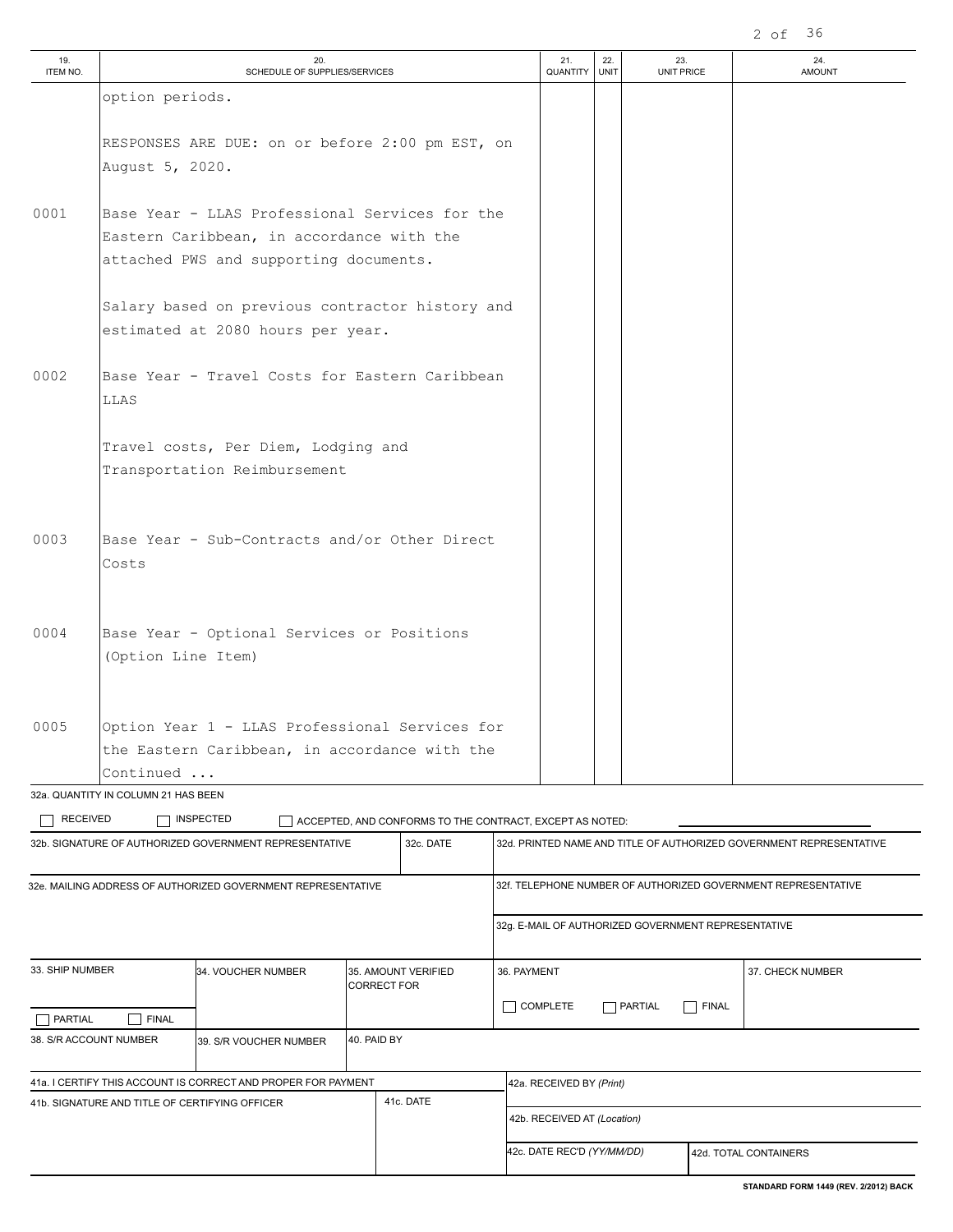| <b>SHEFT</b><br><b>CON</b> | <b>PAGE</b><br>. OF DOCUMENT BEING CONTINUED<br>FERENCE NO. OF |  | $\sim$ $-$<br>Ur |
|----------------------------|----------------------------------------------------------------|--|------------------|
| TINITA<br>FION.            | ILUUU!<br>----                                                 |  |                  |
|                            |                                                                |  |                  |

NAME OF OFFEROR OR CONTRACTOR

| ITEM NO.<br>(A) | SUPPLIES/SERVICES<br>(B)                                                                                                                                                                                                                                | QUANTITY<br>(C) | UNIT<br>(D) | UNIT PRICE<br>(E) | <b>AMOUNT</b><br>(F) |
|-----------------|---------------------------------------------------------------------------------------------------------------------------------------------------------------------------------------------------------------------------------------------------------|-----------------|-------------|-------------------|----------------------|
|                 | attached PWS and supporting documents.<br>Salary based on previous contractor history and<br>estimated at 2080 hours per year.<br>(Option Line Item)                                                                                                    |                 |             |                   |                      |
| 0006            | Option Year 1 - Travel Costs for Eastern<br>Caribbean LLAS<br>Travel costs, Per Diem, Lodging and<br>Transportation Reimbursement<br>(Option Line Item)                                                                                                 |                 |             |                   |                      |
| 0007            | Option Year 1 - Other Direct Costs<br>(Option Line Item)                                                                                                                                                                                                |                 |             |                   |                      |
| 0008            | Option Year 1 - Optional Services or Positions<br>(Option Line Item)                                                                                                                                                                                    |                 |             |                   |                      |
| 0009            | Option Year 2 - LLAS Professional Services for<br>the Eastern Caribbean, in accordance with the<br>attached PWS and supporting documents.<br>Salary based on previous contractor history and<br>estimated at 2080 hours per year.<br>(Option Line Item) |                 |             |                   |                      |
| 0010            | Option Year 2 - Travel Costs for Eastern<br>Caribbean LLAS<br>Travel costs, Per Diem, Lodging and<br>Transportation Reimbursement<br>(Option Line Item)                                                                                                 |                 |             |                   |                      |
| 0011            | Option Year 2 - Other Direct Costs<br>(Option Line Item)                                                                                                                                                                                                |                 |             |                   |                      |
| 0012            | Option Year 2 - Optional Services or Positions<br>(Option Line Item)                                                                                                                                                                                    |                 |             |                   |                      |
|                 | Continued                                                                                                                                                                                                                                               |                 |             |                   |                      |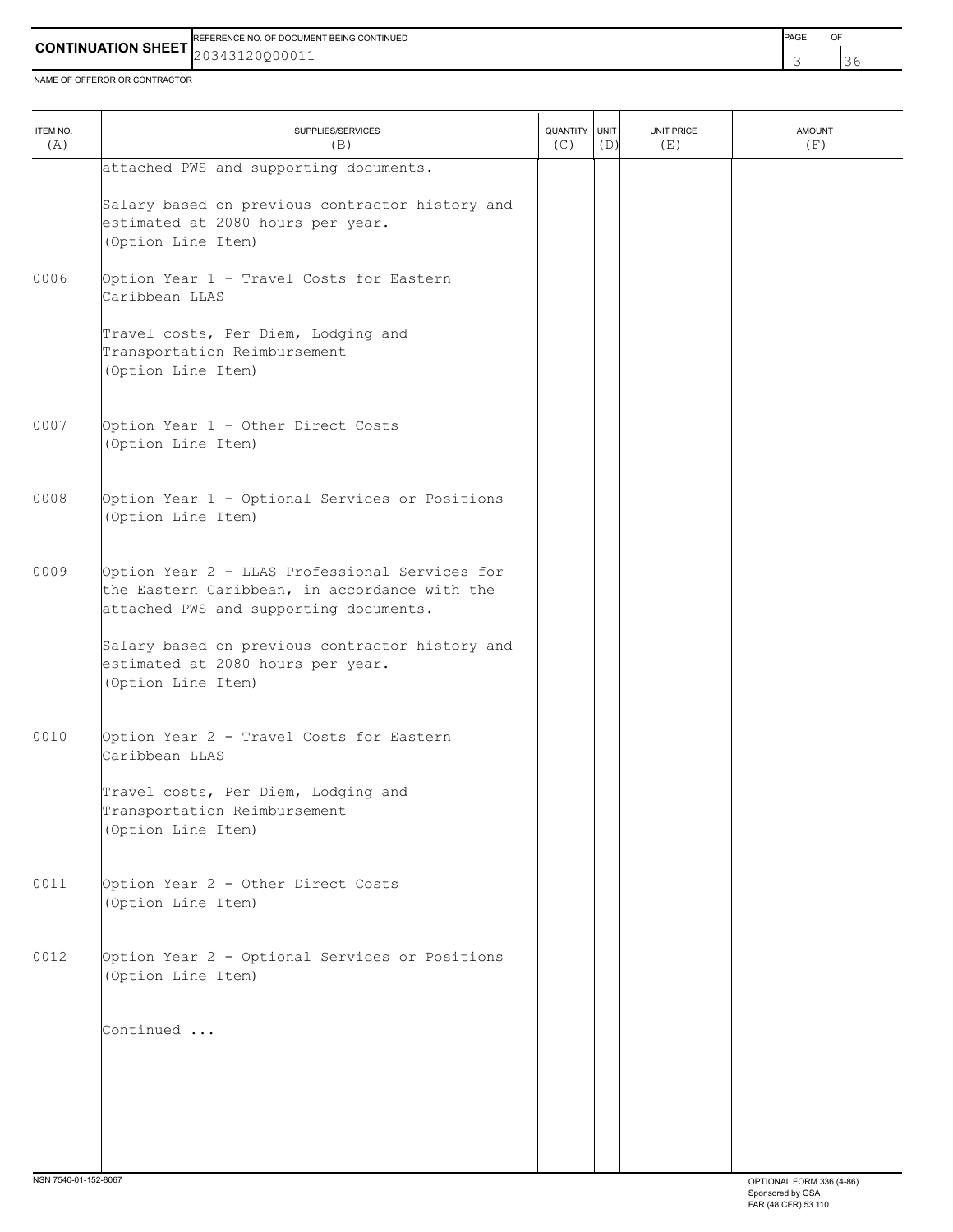|                           | REFERENCE NO. OF DOCUMENT BEING CONTINUED |  | $\sim$                   |
|---------------------------|-------------------------------------------|--|--------------------------|
| <b>CONTINUATION SHEET</b> | , ユリエム いしいし エエ                            |  | $\overline{\phantom{0}}$ |
|                           |                                           |  |                          |

NAME OF OFFEROR OR CONTRACTOR

| ITEM NO.<br>(A) | SUPPLIES/SERVICES<br>(B)                                                                                                                  | QUANTITY UNIT<br>(C) | (D) | UNIT PRICE<br>(E) | <b>AMOUNT</b><br>(F) |
|-----------------|-------------------------------------------------------------------------------------------------------------------------------------------|----------------------|-----|-------------------|----------------------|
| 0013            | Option Year 3 - LLAS Professional Services for<br>the Eastern Caribbean, in accordance with the<br>attached PWS and supporting documents. |                      |     |                   |                      |
|                 | Salary based on previous contractor history and<br>estimated at 2080 hours per year.<br>(Option Line Item)                                |                      |     |                   |                      |
| 0014            | Option Year 3 - Travel Costs for Eastern<br>Caribbean LLAS                                                                                |                      |     |                   |                      |
|                 | Travel costs, Per Diem, Lodging and<br>Transportation Reimbursement<br>(Option Line Item)                                                 |                      |     |                   |                      |
| 0015            | Option Year 3 - Other Direct Costs<br>(Option Line Item)                                                                                  |                      |     |                   |                      |
| 0016            | Option Year 3 - Optional Services or Positions<br>(Option Line Item)                                                                      |                      |     |                   |                      |
| 0017            | Option Year 4 - LLAS Professional Services for<br>the Eastern Caribbean, in accordance with the<br>attached PWS and supporting documents. |                      |     |                   |                      |
|                 | Salary based on previous contractor history and<br>estimated at 2080 hours per year.<br>(Option Line Item)                                |                      |     |                   |                      |
| 0018            | Option Year 4 - Travel Costs for Eastern<br>Caribbean LLAS                                                                                |                      |     |                   |                      |
|                 | Travel costs, Per Diem, Lodging and<br>Transportation Reimbursement<br>(Option Line Item)                                                 |                      |     |                   |                      |
| 0019            | Option Year 4 - Other Direct Costs<br>(Option Line Item)                                                                                  |                      |     |                   |                      |
| 0020            | Option Year 4 - Optional Services or Positions<br>(Option Line Item)<br>Continued                                                         |                      |     |                   |                      |
|                 |                                                                                                                                           |                      |     |                   |                      |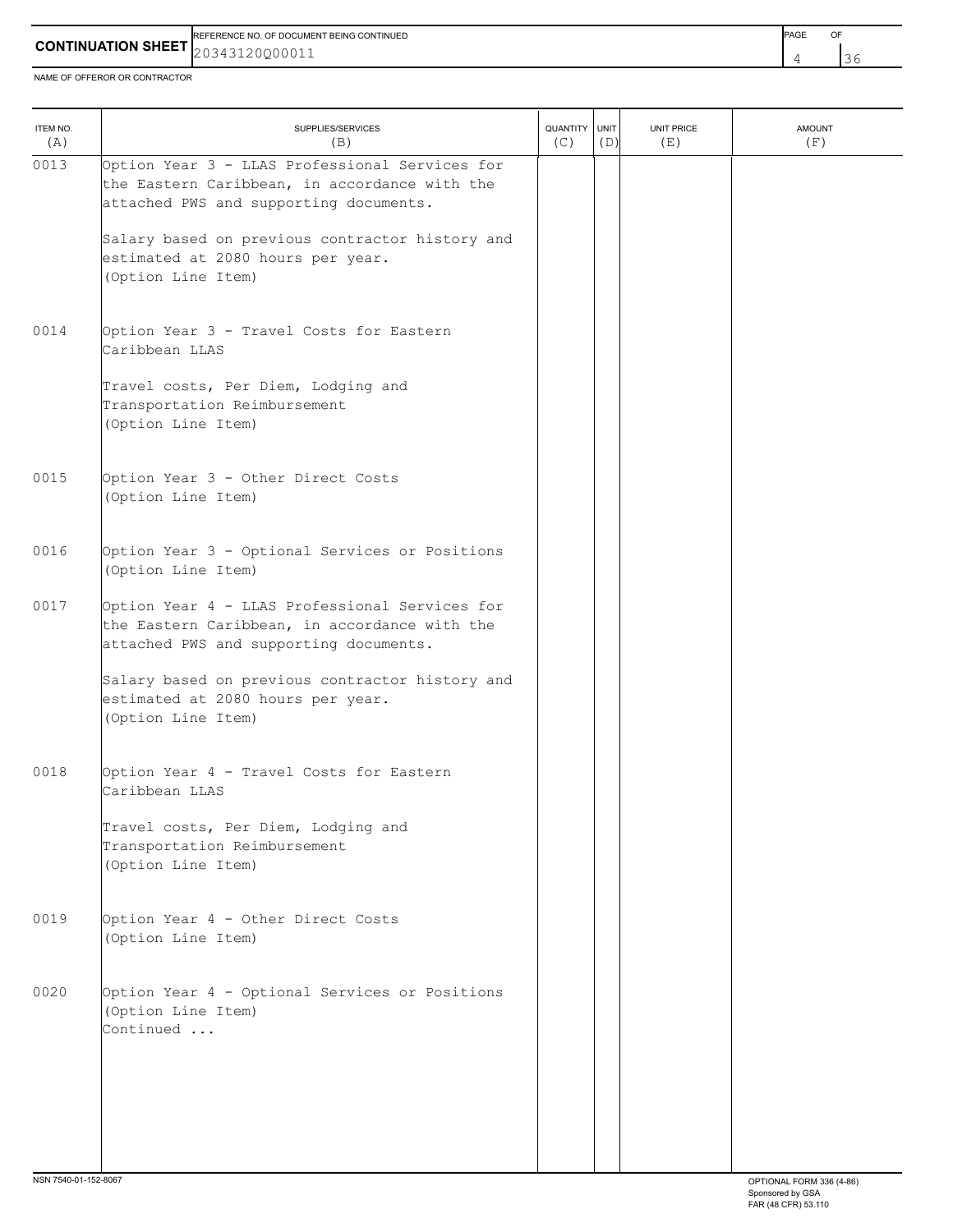# **FOREIGN PSC SPECIAL NOTICE**

Please be aware that if you email documents containing personally identifiable information (PII), the information may not be secure and your email may be intercepted or otherwise viewed against your wishes.

Examples of PII are, but not limited to, education attainment documents that contain the individual's name and home address, financial transactions, medical history, and criminal or employment history and information; which can be used to distinguish or trace an individual's identity, such as their name, social security number, national ID number, date and place of birth, mother's maiden name, biometric records, photograph, physical home and/or email address, phone number, driver's license, etc., including any other personal information which is linked or linkable to an individual.

Please:

- 1. **DO NOT send by email** a copy of an identification card with a photograph such as a driver's license, national identification card, or passport, etc. with your response.
- 2. **DO NOT** include your physical and mailing address, etc. in your Cover Letter, Curriculum Vitae (CV), Resume, body of the email, and supporting Education Diploma or Training Certificates in your response.

**Please mark out with permanent black marker your physical or mailing address only in your Education Diploma or Training Certificates.**

**Your name still needs to be on all of the above documents.**

The Government may request a hard copy of one or more of the aforementioned items as proof in a later phase of the Evaluation Process and as part of the security background check after award.

You are strongly encouraged to request a secure email to reply to if any of your documents contain PII and cannot be removed effectively.

Please send an email to [purchasing@fiscal.treasury.gov](mailto:purchasing@fiscal.treasury.gov) referencing "20343120Q00011 – LLAS CONTRACTOR – Eastern Caribbean – Encryption Request Attn: MWargowsky/DHolbert - on or before 24 hours before the request closes to request that an encrypted email message be sent to you from our agency. If you submit a request after that time, there is no guarantee that we will respond or that you will be able to go through the process to submit your response on time for the Government to consider. Once you receive the encrypted email, then you will need to open it by creating an account. Once you create an account, then you can respond to our agency's encrypted email, which will then automatically encrypt your email response and any attachments to it for only the Government to view.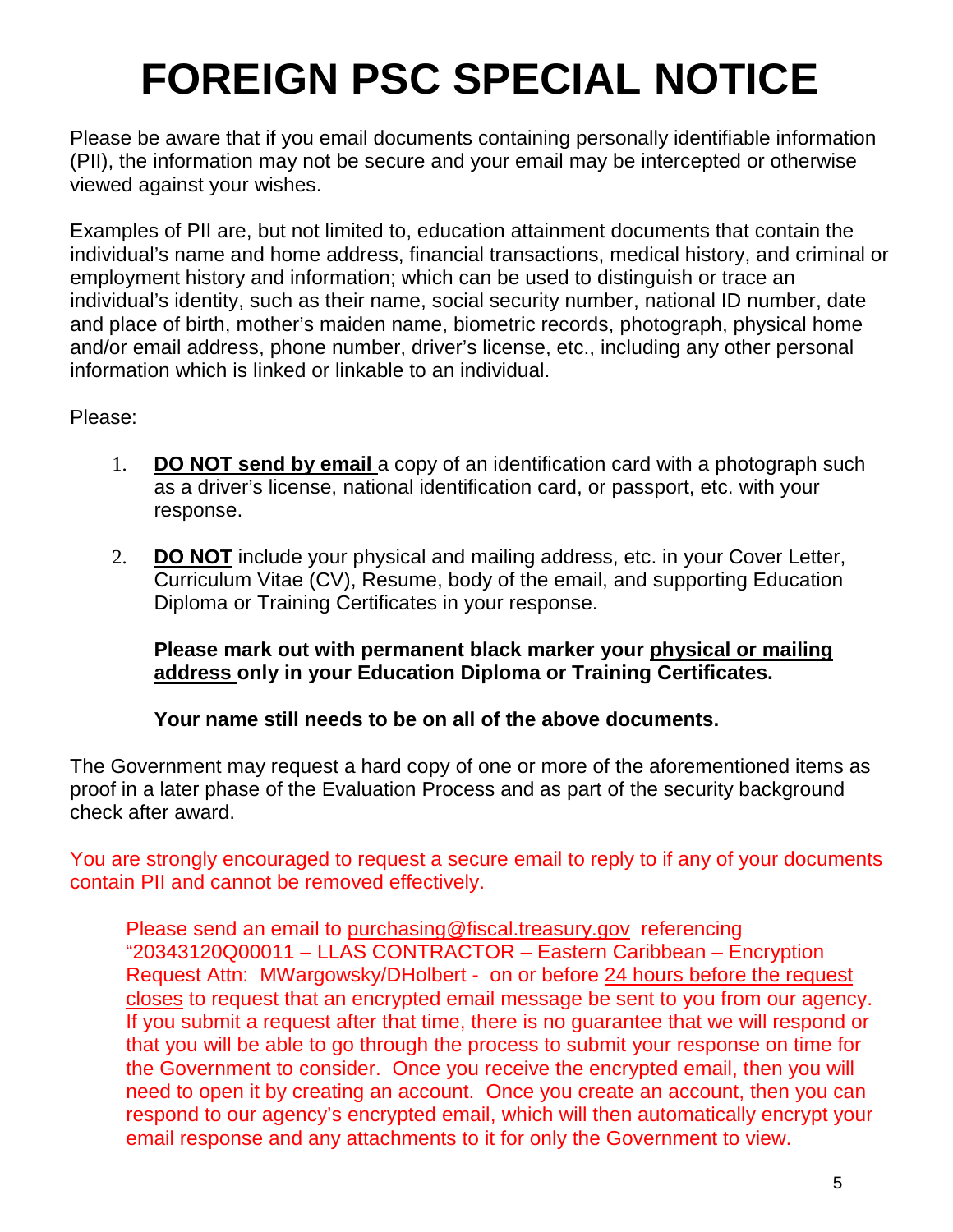#### **Supplemental Terms, Conditions, and Clauses**

#### **52.252-2 CLAUSES INCORPORATED BY REFERENCE (FEB 1998)**

This contract incorporates one or more clauses by reference, with the same force and effect as if they were given in full text. Upon request, the Contracting Officer will make their full text available. Also, the full text of a clause may be accessed electronically at this address: <https://www.acquisition.gov/far>

# **52.252-6 AUTHORIZED DEVIATIONS IN CLAUSES (APR 1984)**

(a) The use in this solicitation or contract of any Federal Acquisition Regulation (48 CFR Chapter1) clause with an authorized deviation is indicated by the addition of "(DEVIATION)" after the date of the clause.

(b) The use in this solicitation or contract of any \_\_\_\_\_. [*insert regulation name*] (48 CFR \_\_\_\_\_) clause with an authorized deviation is indicated by the addition of "(DEVIATION)" after the name of the regulation.

# **52.212-4 CONTRACT TERMS AND CONDITIONS -- COMMERCIAL ITEMS (OCT 2018)**

# **1052.212-4 CONTRACT TERMS AND CONDITIONS-COMMERCIAL ITEMS (OCT 2018) (DEVIATION 2017- 00001)**

**\*\*\*\*\*\***

(r) *Compliance with laws unique to Government contracts.* The Contractor agrees to comply with 31 U.S.C. 1352 relating to limitations on the use of appropriated funds to influence certain Federal contracts; 18 U.S.C. 431 relating to officials not to benefit; 40 U.S.C. chapter 37, Contract Work Hours and Safety Standards; 41 U.S.C. chapter 87, Kickbacks; 10 U.S.C. 2409 relating to whistleblower protections; 49 U.S.C. 40118, Fly American; and 41 U.S.C. chapter 21 relating to procurement integrity.

**\*\*\*\*\*\***

# **1052.201-70 CONTRACTING OFFICER'S REPRESENTATIVE (COR) APPOINTMENT AND AUTHORITY (APR 2015)**

- (a) The COR(s) are named on the award form. Should a change to the COR(s) be necessary in the future, they will be named on the modification SF-30.
- (b) Performance of work under this contract is subject to the technical direction of the COR identified above, or a representative designated in writing. The term "technical direction" includes, without limitation, direction to the contractor that directs or redirects the labor effort, shifts the work between work areas or locations, and/or fills in details and otherwise serves to ensure that tasks outlined in the work statement are accomplished satisfactorily.
- (c) Technical direction must be within the scope of the contract specification(s)/work statement. The COR does not have authority to issue technical direction that:
	- (1) Constitutes a change of assignment or additional work outside the contract specification(s)/work statement;
	- (2) Constitutes a change as defined in the clause entitled "Changes";
	- (3) In any manner causes an increase or decrease in the contract price, or the time required for contract performance;
	- (4) Changes any of the terms, conditions, or specification(s)/work statement of the contract;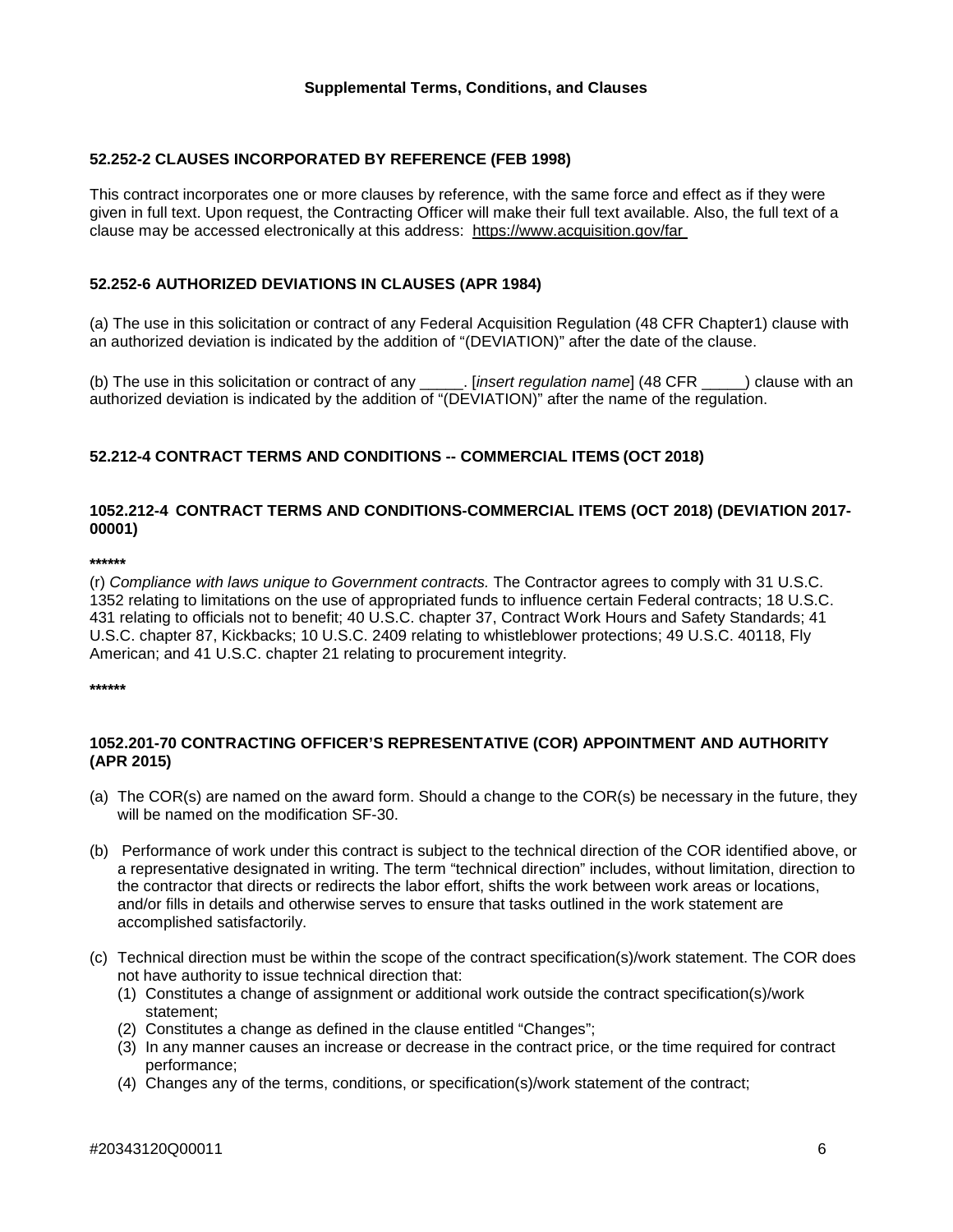- (5) Interferes with the contractor's right to perform under the terms and conditions of the contract; or
- (6) Directs, supervises or otherwise controls the actions of the contractor's employees.
- (d) Technical direction may be oral or in writing. The COR must confirm oral direction in writing within five workdays, with a copy to the Contracting Officer.
- (e) The Contractor shall proceed promptly with performance resulting from the technical direction issued by the COR. If, in the opinion of the contractor, any direction of the COR or the designated representative falls within the limitations of (c) above, the contractor shall immediately notify the Contracting Officer no later than the beginning of the next Government work day.
- (f) Failure of the Contractor and the Contracting Officer to agree that technical direction is within the scope of the contract shall be subject to the terms of the clause entitled "Disputes."

# **52.203-17 CONTRACTOR EMPLOYEE WHISTLEBLOWER RIGHTS AND REQUIREMENT TO INFORM EMPLOYEES OF WHISTLEBLOWER RIGHTS (JUN 2020)**

# **1052.210-70 CONTRACTOR PUBLICITY (APR 2015)**

The Contractor, or any entity or representative acting on behalf of the Contractor, shall not refer to the supplies or services furnished pursuant to the provisions of this contract in any news release or commercial advertising, or in connection with any news release or commercial advertising, without first obtaining explicit written consent to do so from the Contracting Officer. Should any reference to such supplies or services appear in any news release or commercial advertising issued by or on behalf of the Contractor without the required consent, the Government shall consider institution of all remedies available under applicable law, including 31 U.S.C. 333, and this contract. Further, any violation of this clause may be considered during the evaluation of past performance.

#### **52.217-8 OPTION TO EXTEND SERVICES (NOV 1999)**

The Government may require continued performance of any services within the limits and at the rates specified in the contract. These rates may be adjusted only as a result of revisions to prevailing labor rates provided by the Secretary of Labor. The option provision may be exercised more than once, but the total extension of performance hereunder shall not exceed 6 months. The Contracting Officer may exercise the option by written notice to the Contractor within 30 days of contract expiration.

# **52.217-9 OPTION TO EXTEND THE TERM OF THE CONTRACT (MAR 2000)**

- (a) The Government may extend the term of this contract by written notice to the Contractor prior to the expiration of each contract period; provided, that the Government gives the Contractor a preliminary written notice of its intent to extend at least 30 days before the contract expires. The preliminary notice does not commit the Government to an extension.
- (b) If the Government exercises this option, the extended contract shall be considered to include this option clause.
- (c) The total duration of this contract, including the exercise of any options under this clause, shall not exceed 60 months.

#### **52.223-5 POLLUTION PREVENTION AND RIGHT-TO-KNOW INFORMATION (MAY 2011)**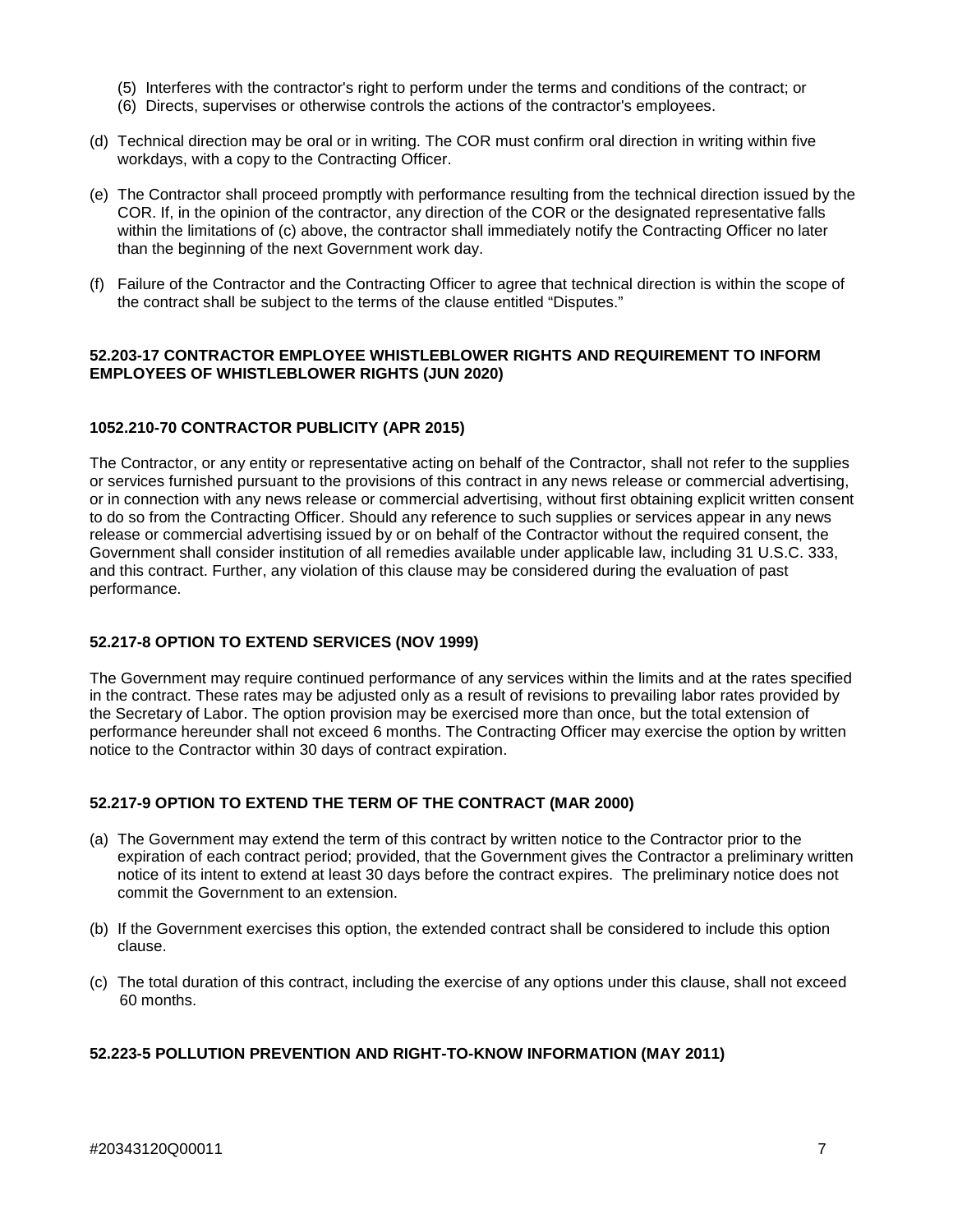#### **52.225-14 INCONSISTENCY BETWEEN ENGLISH VERSION AND TRANSLATION OF CONTRACT (FEB 2000)**

In the event of inconsistency between any terms of this contract and any translation into another language, the English language meaning shall control.

#### **52.232-18 AVAILABILITY OF FUNDS (APR 1984)**

# **LAPSE FUNDING**

In the event of a lapse funding resulting in a government shutdown, the status of Fiscal Year funding and any necessary action required of the Contractor will be made available at the following website: <https://www.fiscal.treasury.gov/doing-business-with-fiscal-service/> . It is the Contractor's responsibility to monitor this website for information regarding Fiscal Year funding.

#### **1052.232-39 UNENFORCEABILITY OF UNAUTHORIZED OBLIGATIONS.(April 2018) (DEVIATION 00002)**

(a) *Definition.* As used in this clause-

"Commercialsupplier agreements" means terms and conditions customarily offered to the public by vendors of supplies or services that meet the definition of commercialitem set forth in FAR 2.101 and intended to create a binding legal obligation on the end user. Commercialsupplier agreements (CSA) are particularly common in information technology acquisitions,including acquisitions of commercial computer software and commercialtechnicaldata, but they may apply to any supply or service. The term applies-

- (1) Regardless of the format or style of the document. For example, a CSA may be styled as standard terms of sale or lease, Terms of Service (TOS), End User License Agreement (EULA), or another similar legal instrument or agreement, and may be presented as part of an offer or quotation responding to a solicitation;
- (2) Regardless of the media or delivery mechanism used. For example, a CSA may be presented as one or more paper documents or may appear on a computer or other electronic device screen during a purchase, software installation, other product delivery, registration for a service, or another transaction.
- (b) Except as stated in paragraph (c) of this clause, when any supply or service acquired under this contract is subject to any CSA, that includes any language, provision, or clause requiring the Government to pay any future fees, penalties, interest, legal costs or to indemnify the Contractor or any person or entity for damages, costs, fees, or any other loss or liability that would create an Anti-Deficiency Act violation (31 U.S.C.1341), the following shall govern:
	- (1) Any such language, provision, or clause is unenforceable against the Government.
	- (2) Neither the Government nor any Government authorized end user shall be deemed to have agreed to such clause by virtue of it appearing in the CSA. If the CSA is invoked through an "I agree" click box or other comparable mechanism (e.g., "click-wrap" or "browse-wrap" agreements), execution does not bind the Government or any Government authorized end user to such clause.
	- (3) Any such language, provision, or clause is deemed to be stricken from the CSA.
- (c) Paragraph (b) of this clause does not apply to indemnification or any other payment by the Government that is expressly authorized by statute and specifically authorized under applicable agency regulations and procedures.

.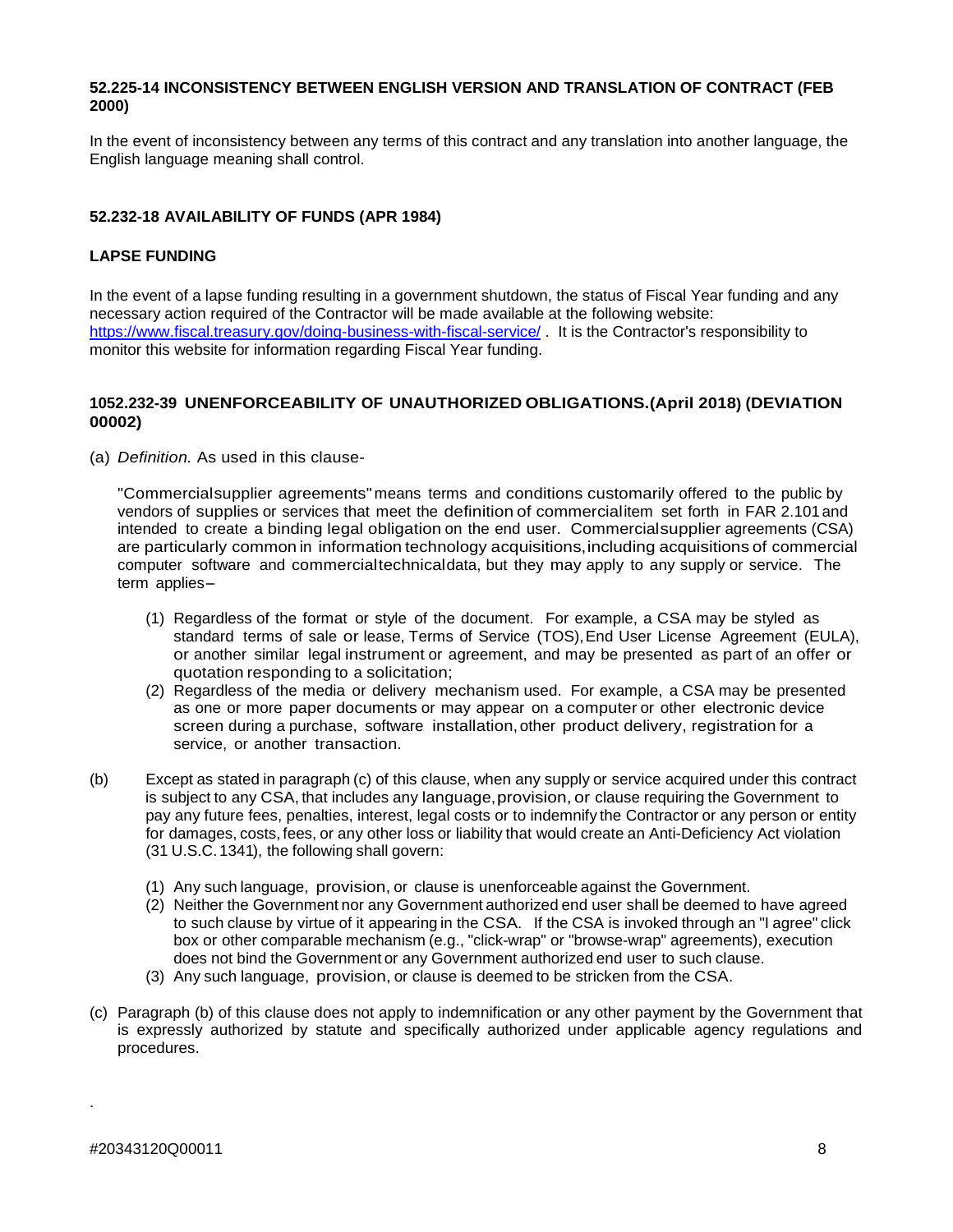# **1052.232-7003 ELECTRONIC SUBMISSION OF PAYMENT REQUESTS (APR 2015)**

- (a) Definitions. As used in this clause—
	- (1) "Payment request" means a bill, voucher, invoice, or request for contract financing payment with associated supporting documentation. The payment request must comply with the requirements identified in FAR 32.905(b), "Content of Invoices" and the applicable Payment clause included in this contract.
- (b) Except as provided in paragraph (c) of this clause, the Contractor shall submit payment requests electronically using the Invoice Processing Platform (IPP). Information regarding IPP, including IPP Customer Support is available at [www.ipp.gov](http://www.ipp.gov/) or any successor site.
- (c) The Contractor may submit payment requests using other than IPP only when the Contracting Officer authorizes alternate procedures in writing in accordance with Treasury procedures.
- (d) If alternate payment procedures are authorized, the Contractor shall include a copy of the Contracting Officer's written authorization with each payment request.

# **PAYMENT AND INVOICE QUESTIONS (IPP)**

For payment and invoice questions, go to <https://arc.fiscal.treasury.gov/ipp/fsippqrg.htm> or contact Accounts Payable at (304) 480-8000 option 7 or via email at [AccountsPayable@fiscal.treasury.gov.](mailto:AccountsPayable@fiscal.treasury.gov)

# **PAYMENT AND INVOICE QUESTIONS (FOREIGN BANK ACCOUNT)**

For Payment and Invoice questions, contact Accounting Services Division, Pensions, Grants and Loans branch at 304-480-8300 or via email at [ForeignMisc@fiscal.treasury.gov.](mailto:ForeignMisc@fiscal.treasury.gov) Invoices shall be submitted via email to [ForeignMisc@fiscal.treasury.gov.](mailto:ForeignMisc@fiscal.treasury.gov)

# **OVERPAYMENTS**

In accordance with 52.212-4 section (i) 5 Overpayments: Accounts Receivable Conversion of Check Payments to electronic funds transfer (EFT): If the Contractor sends the Government a check to remedy duplicate contract financing or an overpayment by the government, it will be converted into an EFT. This means the Government will copy the check and use the account information on it to electronically debit the Contractor's account for the amount of the check. The debit from the Contractor's account will usually occur within 24 hours and will be shown on the regular account statement.

The Contractor will not receive the original check back. The Government shall destroy the Contractor's original check, but will keep a copy of it. If the EFT cannot be processed for technical reasons, the Contractor authorizes the Government to process the copy in place of the original check.

# **MARKING OF SHIPMENTS**

The Contractor shall ensure the contract number is clearly visible on all shipping/service documents, containers, and invoices.

# **PERFORMANCE EVALUATION**

This award is subject to a performance evaluation via the Contractor Performance Assessment Reporting System (CPARS) at www.cpars.gov. Following the end of each 12 month performance period and at completion, a completed Government evaluation shall be forwarded to the Contractor. The Contractor may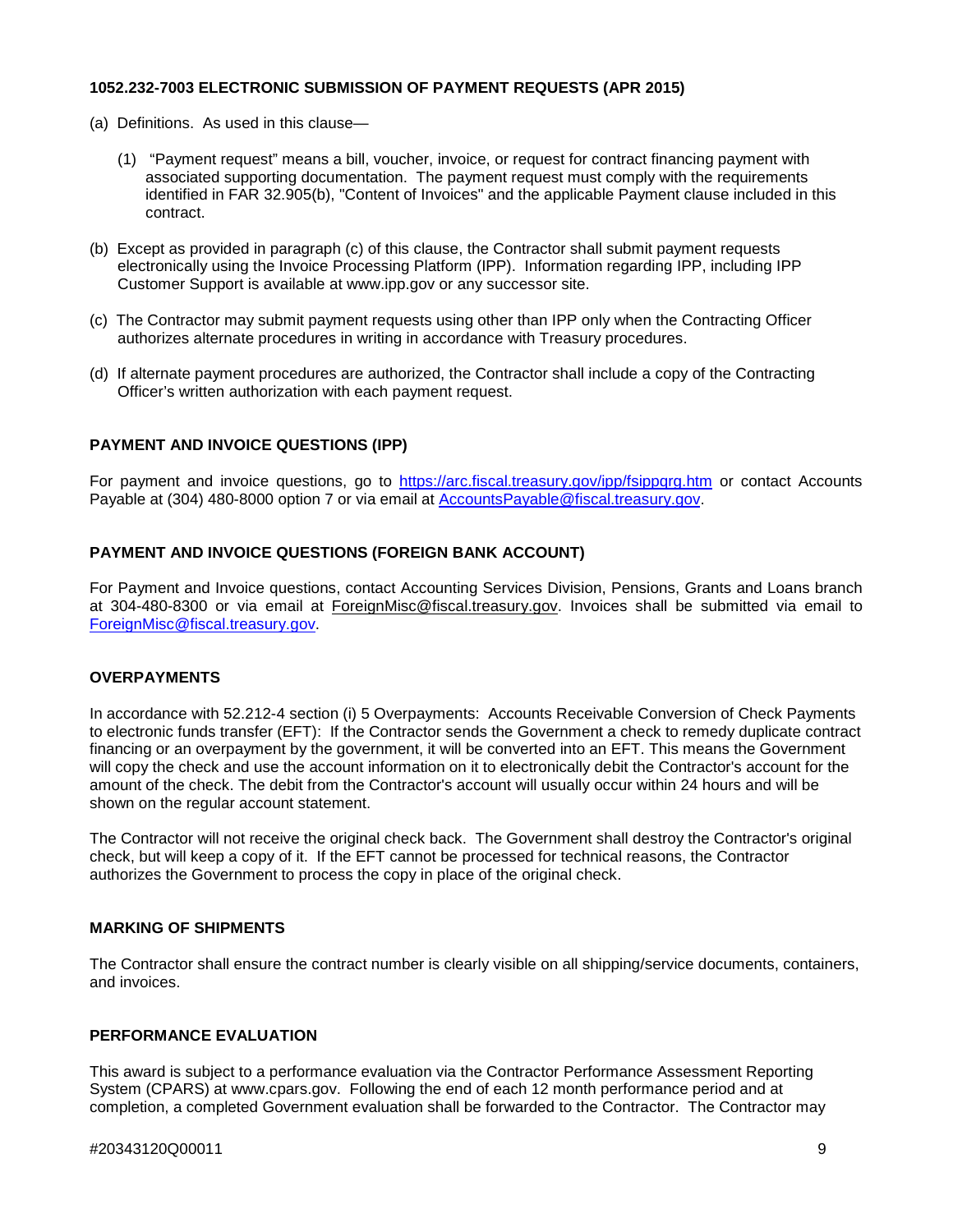submit written comments, if any, within the time period specified in the evaluation transmittal. The Contractor's comments shall be considered in the issuance of the final evaluation document. Any disagreement between the parties regarding the evaluation shall be forwarded to the Contracting Officer. The final evaluation of the Contractor's performance is the decision of the Contracting Office. The final performance evaluation will be available to the Contractor through the Government's past performance database at [https://www.cpars.gov/.](https://www.cpars.gov/)

#### **52.212-5 CONTRACT TERMS AND CONDITIONS REQUIRED TO IMPLEMENT STATUTES OR EXECUTIVE ORDERS -- COMMERCIAL ITEMS (JUL 2020) [(DEVIATION APR 2020)]**

(a) The Contractor shall comply with the following Federal Acquisition Regulation (FAR) clauses, which are incorporated in this contract by reference, to implement provisions of law or Executive orders applicable to acquisitions of commercial items:

| (1) | 52.203-19 | Prohibition on requiring certain internal confidentiality agreements or<br>statements. (Jan 2017) (Section 743 of Division E, Title VII, of the |
|-----|-----------|-------------------------------------------------------------------------------------------------------------------------------------------------|
|     |           | Consolidated and Further Continuing Appropriations Act, 2015 (Pub. L. 113-                                                                      |
|     |           | 235) and its successor provisions in subsequent appropriations acts (and as<br>extended in continuing resolutions)).                            |
| (2) | 52.204-23 | Prohibition on Contracting for Hardware, Software, and Services Developed or                                                                    |
|     |           | Provided by Kaspersky Lab and Other Covered Entities (Jul 2018) (Section                                                                        |
|     |           | 1634 of Pub. L. 115-91)                                                                                                                         |
| (3) | 52.204-25 | Prohibition on Contracting for Certain Telecommunications and Video                                                                             |
|     |           | Surveillance Services or Equipment. (Aug 2019) (Section 889(a)(1)(A) of Pub.                                                                    |
|     |           | L. 115-232).                                                                                                                                    |
| (4) | 52.209-10 | Prohibition on Contracting with Inverted Domestic Corporations (Nov 2015)                                                                       |
| (5) | 52.233-3  | Protest After Award (Aug 1996) (31 U.S.C. 3553).                                                                                                |
| (6) | 52.233-4  | Applicable Law for Breach of Contract Claim (OCT 2004)(Public Laws 108-77                                                                       |
|     |           | and 108-78 (19 U.S.C. 3805 note)).                                                                                                              |

(b) The Contractor shall comply with the FAR clauses in this paragraph (b) that the Contracting Officer has indicated as being incorporated in this contract by reference to implement provisions of law or Executive orders applicable to acquisitions of commercial items:

| ⊠ | (1)     | 52.203-6   | 52.203-6, Restrictions on Subcontractor Sales to the Government<br>(JUN 2020), with Alternate I (Oct 1995) (41 U.S.C. 4704 and 10 U.S.C.<br>2402).                                                                             |
|---|---------|------------|--------------------------------------------------------------------------------------------------------------------------------------------------------------------------------------------------------------------------------|
| П | (2)     | 52.203-13  | Contractor Code of Business Ethics and Conduct (JUN 2020) (41<br>$U.S.C. 3509)$ ).                                                                                                                                             |
| П | (3)     | 52.203-15  | Whistleblower Protections under the American Recovery and<br>Reinvestment Act of 2009 (June 2010) (Section 1553 of Pub. L. 111-<br>5). (Applies to contracts funded by the American Recovery and<br>Reinvestment Act of 2009.) |
| ⊠ | (4)     | 52.204-10  | Reporting Executive Compensation and First-Tier Subcontract Awards<br>(JUN 2020) (Pub. L. 109-282) (31 U.S.C. 6101 note).                                                                                                      |
| П | (5)     | [Reserved] |                                                                                                                                                                                                                                |
| П | (6)     | 52.204-14  | Service Contract Reporting Requirements (Oct 2016) (Pub. L. 111-<br>117, section 743 of Div. C).                                                                                                                               |
| П | (7)     | 52.204-15  | Service Contract Reporting Requirements for Indefinite-Delivery<br>Contracts (Oct 2016) (Pub. L. 111-117, section 743 of Div. C).                                                                                              |
| ⊠ | (8)     | 52.209-6   | Protecting the Government's Interest When Subcontracting with<br>Contractors Debarred, Suspended, or Proposed for Debarment. (JUN<br>2020) (31 U.S.C. 6101 note).                                                              |
|   | (9)     | 52.209-9   | Updates of Publicly Available Information Regarding Responsibility<br>Matters (Oct 2018) (41 U.S.C. 2313).                                                                                                                     |
| □ | (10)    | [Reserved] |                                                                                                                                                                                                                                |
| П | (11)(i) | 52.219-3   | (i) 52.219-3, Notice of HUBZone Set-Aside or Sole Source Award (Mar<br>2020) (15 U.S.C. 657a).                                                                                                                                 |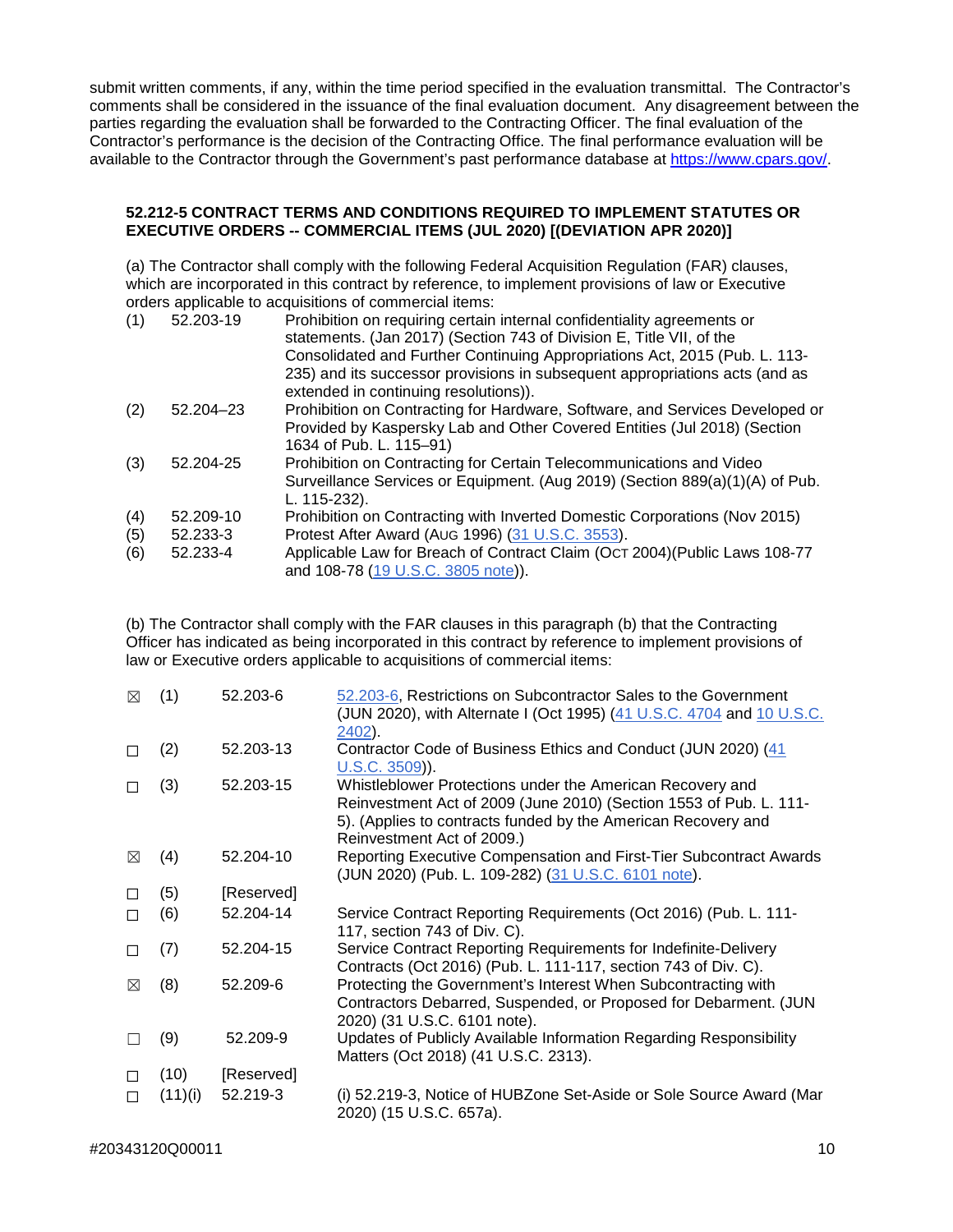| $\Box$           | (ii)             | Alternate I                 | (Mar 2020) of 52.219-3                                                                                                       |
|------------------|------------------|-----------------------------|------------------------------------------------------------------------------------------------------------------------------|
| $\Box$           | (12)(i)          | 52.219-4                    | Notice of Price Evaluation Preference for HUBZone Small Business                                                             |
|                  |                  |                             | Concerns (MAR 2020) (if the offeror elects to waive the preference, it                                                       |
|                  |                  | Alternate I                 | shall so indicate in its offer) (15 U.S.C. 657a).                                                                            |
| $\Box$           | (ii)             |                             | (Mar 2020) of 52.219-4.                                                                                                      |
| $\Box$           | (13)             | [Reserved]                  |                                                                                                                              |
| $\Box$           | (14)(i)          | 52.219-6                    | Notice of Total Small Business Set-Aside (Mar 2020) (15 U.S.C. 644).                                                         |
| $\Box$           | (ii)             | Alternate I<br>Alternate II | (Mar 2020) of 52.219-6.<br>(Nov 2011).                                                                                       |
|                  | (iii)<br>(15)(i) | 52.219-7                    | Notice of Partial Small Business Set-Aside (Mar 2020) (15 U.S.C.                                                             |
| $\Box$           |                  |                             | 644).                                                                                                                        |
| $\Box$           | (ii)             | Alternate I                 | (Mar 2020) of 52.219-7.                                                                                                      |
| $\Box$           | (iii)            | Alternate II                | (Mar 2020) of 52.219-7                                                                                                       |
| $\Box$           | (16)             | 52.219-8                    | Utilization of Small Business Concerns (Oct 2018) (15 U.S.C.<br>$637(d)(2)$ and (3)).                                        |
| $\Box$           | (17)(i)          | 52.219-9                    | Small Business Subcontracting Plan (JUN 2020) (15 U.S.C. 637(d)(4))<br>(DEVIATION 2018-00002).                               |
| $\Box$           | (ii)             | Alternate I                 | (Nov 2016) of 52.219-9                                                                                                       |
| $\Box$           | (iii)            | Alternate II                | (Nov 2016) of 52.219-9.                                                                                                      |
| $\Box$           | (iv)             | Alternate III               | (JUN 2020) of 52.219-9.                                                                                                      |
| $\Box$           | (v)              | Alternate IV                | (JUN 2020) (DEVIATION 2018-00002) of 52.219-9.                                                                               |
| $\Box$           | (18)(i)          | 52.219-13                   | Notice of Set-Aside of Orders (Mar 2020) (15 U.S.C. 644(r)).                                                                 |
| $\Box$           | (ii)             | Alternate I                 | (Mar 2020) of 52.219-13                                                                                                      |
| $\Box$           | (19)             | 52.219-14                   | Limitations on Subcontracting (Mar 2020) (15 U.S.C. 637(a)(14)).                                                             |
| □                | (20)             | 52.219-16                   | Liquidated Damages-Subcontracting Plan (Jan 1999) (15 U.S.C.                                                                 |
|                  |                  |                             | $637(d)(4)(F)(i)$ .                                                                                                          |
| $\Box$           | (21)             | 52.219-27                   | Notice of Service-Disabled Veteran-Owned Small Business Set-Aside                                                            |
|                  |                  |                             | (Mar 2020) (15 U.S.C. 657 f).<br>Post Award Small Business Program Representation (MAY 2020) (15                             |
| $\Box$           | (22)(i)          | 52.219-28                   | U.S.C. 632(a)(2)                                                                                                             |
|                  |                  |                             |                                                                                                                              |
|                  |                  |                             |                                                                                                                              |
| $\Box$           | (ii)             | Alternate I                 | (MAR 2020) of 52.219-28                                                                                                      |
| $\Box$           | (23)             | 52.219-29                   | Notice of Set-Aside for, or Sole Source Award to, Economically<br>Disadvantaged Women-Owned Small Business (EDWOSB) Concerns |
| □                | (24)             | 52.219-30                   | (Mar 2020) (15 U.S.C. 637(m)).<br>Notice of Set-Aside for, or Sole Source Award to, Women-Owned                              |
|                  |                  |                             | Small Business Concerns Eligible Under the Women-Owned Small                                                                 |
|                  |                  |                             | Business Program (Mar 2020) (15 U.S.C. 637(m)).                                                                              |
| □                | (25)             | 52.219-32                   | Orders Issues Directly Under Small Business Reserves (Mar 2020) (15                                                          |
|                  |                  |                             | $U.S.C. 644(r)$ ).                                                                                                           |
| $\Box$           | (26)             | 52.219-33                   | Nonmanufacturer Rule (Mar 2020) (15 U.S.C. 637 (a)(17)).                                                                     |
| $\Box$           | (27)             | 52.222-3                    | Convict Labor (June 2003) (E.O. 11755).                                                                                      |
| □                | (28)             | 52.222-19                   | Child Labor-Cooperation with Authorities and Remedies (Jan 2020)<br>(E.O. 13126).                                            |
| ⊠                | (29)             | 52.222-21                   | Prohibition of Segregated Facilities (Apr 2015).                                                                             |
|                  |                  | 52.222-26                   |                                                                                                                              |
| ⊠                | (30)(i)          | Alternate I                 | Equal Opportunity (Sept 2016) (E.O. 11246).                                                                                  |
| ப                | (ii)             | 52.222-35                   | (FEB 1999) of 52.222-26                                                                                                      |
| □<br>□           | (31)(i)<br>(ii)  | Alternate I                 | Equal Opportunity for Veterans (JUN 2020)(38 U.S.C. 4212).<br>(JULY 2014) of 52.222-35.                                      |
| $\Box$           | (32)(i)          | 52.222-36                   | Equal Opportunity for Workers with Disabilities (JUN 2020)(29 U.S.C.                                                         |
|                  | (ii)             | Alternate I                 | 793).<br>(JULY 2014) of 52.222-36.                                                                                           |
| $\Box$<br>$\Box$ | (33)             | 52.222-37                   | Employment Reports on Veterans (JUN 2020) (38 U.S.C. 4212).                                                                  |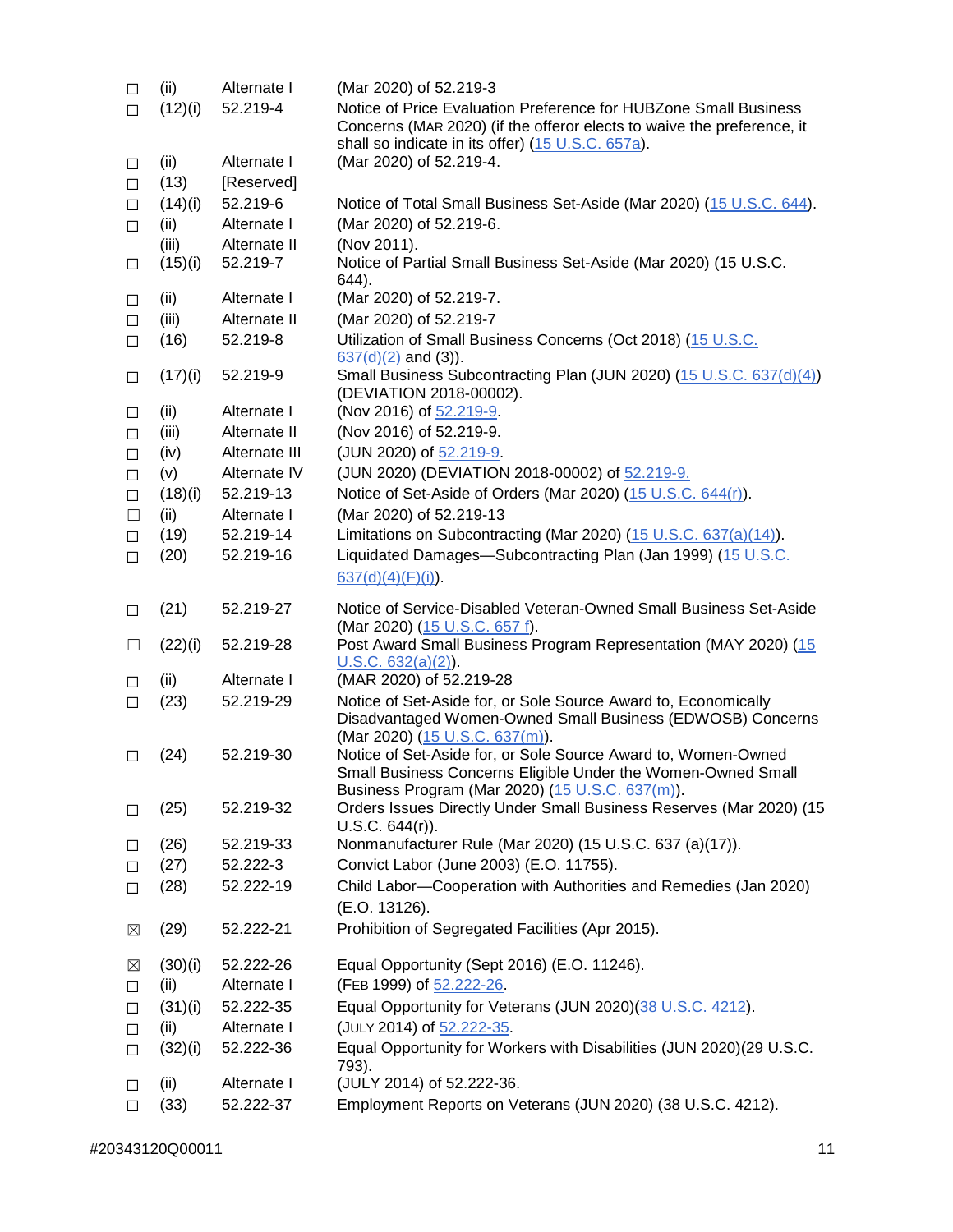| □           | (34)    | 52.222-40     | Notification of Employee Rights Under the National Labor Relations<br>Act (Dec 2010) (E.O. 13496).                                                                                                                                                                                                        |
|-------------|---------|---------------|-----------------------------------------------------------------------------------------------------------------------------------------------------------------------------------------------------------------------------------------------------------------------------------------------------------|
| ⊠           | (35)(i) | 52.222-50     | Combating Trafficking in Persons (Jan 2019) (22 U.S.C. chapter 78                                                                                                                                                                                                                                         |
|             |         |               | and E.O. 13627).                                                                                                                                                                                                                                                                                          |
|             |         |               |                                                                                                                                                                                                                                                                                                           |
|             | (ii)    | Alternate I   | (Mar 2015) of 52.222-50 (22 U.S.C. chapter 78 and E.O. 13627).                                                                                                                                                                                                                                            |
| □           | (36)    | 52.222-54     | Employment Eligibility Verification (OCT 2015). (Executive Order<br>12989). (Not applicable to the acquisition of commercially available off-<br>the-shelf items or certain other types of commercial items as<br>prescribed in 22.1803.)                                                                 |
| □           | (37)(i) | 52.223-9      | Estimate of Percentage of Recovered Material Content for EPA-<br>Designated Items (May 2008) (42 U.S.C. 6962(c)(3)(A)(ii)). (Not<br>applicable to the acquisition of commercially available off-the-shelf<br>items.)                                                                                      |
| □           | (ii)    | Alternate I   | (May 2008) of 52.223-9 (42 U.S.C. 6962(i)(2)(C)). (Not applicable to<br>the acquisition of commercially available off-the-shelf items.)                                                                                                                                                                   |
| $\Box$      | (38)    | 52.223-11     | Ozone-Depleting Substances and High Global Warming Potential<br>Hydrofluorocarbons (Jun 2016) (E.O. 13693).                                                                                                                                                                                               |
| $\Box$      | (39)    | 52.223-12     | Maintenance, Service, Repair, or Disposal of Refrigeration Equipment<br>and Air Conditioners (Jun 2016) (E.O. 13693).                                                                                                                                                                                     |
| $\Box$      | (40)(i) | 52.223-13     | Acquisition of EPEAT®-Registered Imaging Equipment (JUN 2014)<br>(E.O.s 13423 and 13514).                                                                                                                                                                                                                 |
| $\Box$      | (ii)    | Alternate I   | Alternate I (Oct 2015) of 52.223-13.                                                                                                                                                                                                                                                                      |
| $\Box$      | (41)(i) | 52.223-14     | Acquisition of EPEAT®-Registered Televisions (JUN 2014) (E.O.s<br>13423 and 13514).                                                                                                                                                                                                                       |
| $\Box$      | (ii)    | Alternate I   | (Jun 2014) of 52.223-14.                                                                                                                                                                                                                                                                                  |
| $\Box$      | (42)    | 52.223-15     | Energy Efficiency in Energy-Consuming Products (MAY 2020) (42<br>U.S.C. 8259b).                                                                                                                                                                                                                           |
| $\Box$      | (43)(i) | 52.223-16     | Acquisition of EPEAT®-Registered Personal Computer Products (OCT<br>2015) (E.O.s 13423 and 13514).                                                                                                                                                                                                        |
| $\Box$      | (ii)    | Alternate I   | (Jun 2014) of 52.223-16.                                                                                                                                                                                                                                                                                  |
| $\boxtimes$ | (44)    | 52.223-18     | Encouraging Contractor Policies to Ban Text Messaging While Driving<br>(JUN 2020) (E.O. 13513).                                                                                                                                                                                                           |
| □           | (45)    | 52.223-20     | Aerosoles (JUN 2016) (E.O. 13693).                                                                                                                                                                                                                                                                        |
| □           | (46)    | 52.223-21     | Foams (JUN 2016) (E.O. 13693).                                                                                                                                                                                                                                                                            |
| $\boxtimes$ | (47)(i) | 52.224-3      | Privacy Training (Jan 2017) (5 U.S.C. 552a).                                                                                                                                                                                                                                                              |
| □           | (ii)    | Alternate I   | (Jan 2017) of 52.224-3.                                                                                                                                                                                                                                                                                   |
| $\Box$      | (48)    | 52.225-1      | Buy American-Supplies (May 2014) (41 U.S.C. chapter 83).                                                                                                                                                                                                                                                  |
| □           | (49)(i) | 52.225-3      | Buy American-Free Trade Agreements-Israeli Trade Act (May<br>2014) (41 U.S.C. chapter 83, 19 U.S.C. 3301 note, 19 U.S.C. 2112<br>note, 19 U.S.C. 3805 note, 19 U.S.C. 4001 note, Pub. L. 103-182,<br>108-77, 108-78, 108-286, 108-302, 109-53, 109-169, 109-283, 110-<br>138, 112-41, 112-42, and 112-43. |
| ⊔           | (ii)    | Alternate I   | (May 2014) of 52.225-3.                                                                                                                                                                                                                                                                                   |
| □           | (iii)   | Alternate II  | (May 2014) of 52.225-3                                                                                                                                                                                                                                                                                    |
| $\Box$      | (iv)    | Alternate III | (May 2014) of 52.225-3.                                                                                                                                                                                                                                                                                   |
| □           | (50)    | 52.225-5      | Trade Agreements (Oct 2019) (19 U.S.C. 2501, et seq., 19 U.S.C.<br>3301 note).                                                                                                                                                                                                                            |
| ⊠           | (51)    | 52.225-13     | Restrictions on Certain Foreign Purchases (June 2008) (E.O.'s,<br>proclamations, and statutes administered by the Office of Foreign<br>Assets Control of the Department of the Treasury).                                                                                                                 |
| □           | (52)    | 52.225-26     | Contractors Performing Private Security Functions Outside the United<br>States (Oct 2016) (Section 862, as amended, of the National Defense<br>Authorization Act for Fiscal Year 2008; 10 U.S.C. 2302 Note).                                                                                              |
| ப           | (53)    | 52.226-4      | Notice of Disaster or Emergency Area Set-Aside (Nov 2007) (42<br>U.S.C. 5150).                                                                                                                                                                                                                            |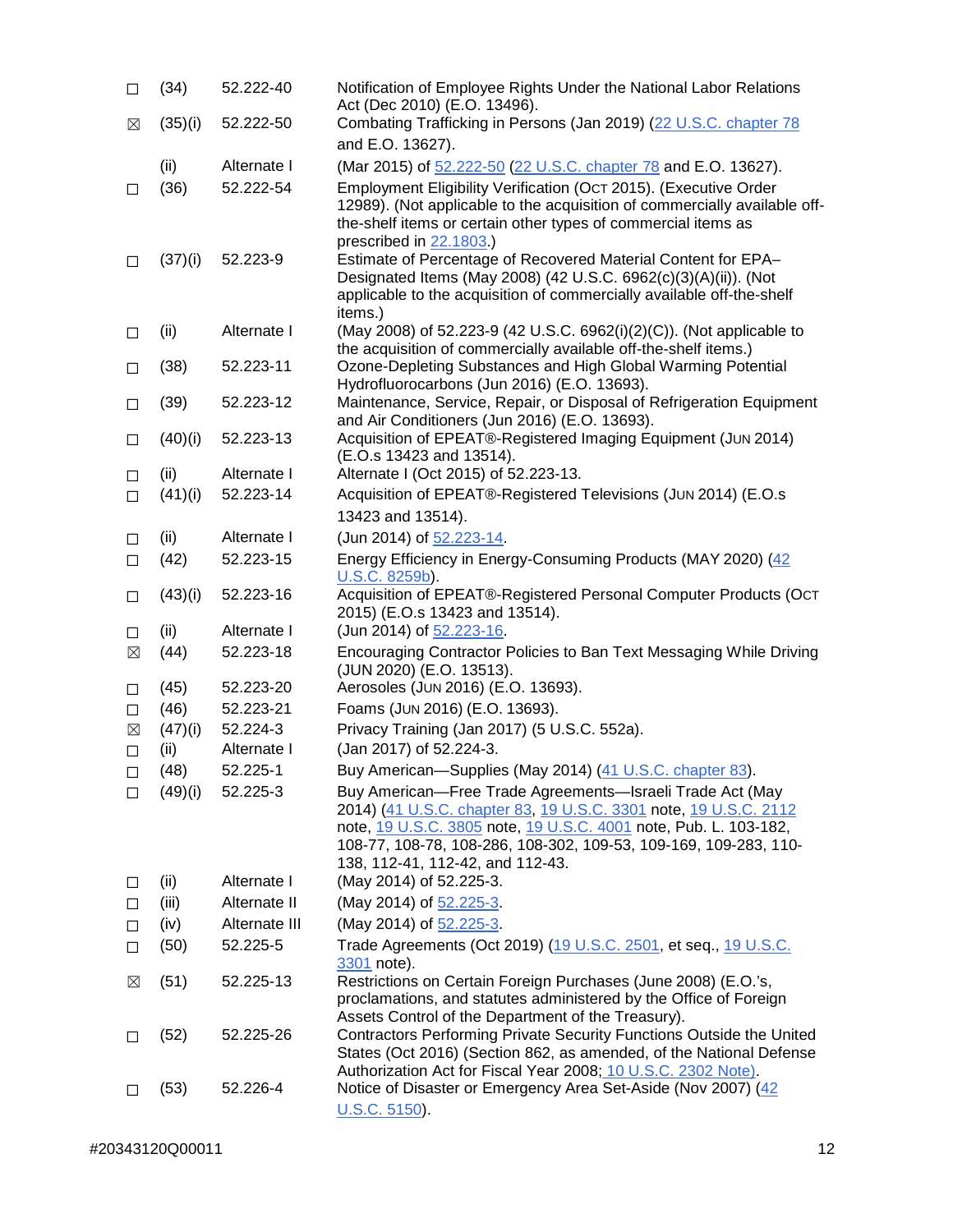| П      | (54)    | 52.226-5     | Restrictions on Subcontracting Outside Disaster or Emergency Area                                                                        |
|--------|---------|--------------|------------------------------------------------------------------------------------------------------------------------------------------|
|        |         |              | (Nov 2007) (42 U.S.C. 5150).                                                                                                             |
| ш      | (55)    | 52.229-12    | Tax on Certain Foreign Procurements (Jun 2020)                                                                                           |
| П      | (56)    | 52.232-29    | Terms for Financing of Purchases of Commercial Items (Feb 2002) (41<br>U.S.C. 4505, 10 U.S.C. 2307(f)).                                  |
| □      | (57)    | 52.232-30    | Installment Payments for Commercial Items (Jan 2017) (41 U.S.C.<br>4505, 10 U.S.C. 2307(f)).                                             |
| ⊠      | (58)    | 52.232-33    | Payment by Electronic Funds Transfer-System for Award<br>Management (Oct 2018) (31 U.S.C. 3332).                                         |
| $\Box$ | (59)    | 52.232-34    | Payment by Electronic Funds Transfer-Other than System for Award<br>Management (Jul 2013) (31 U.S.C. 3332).                              |
| $\Box$ | (60)    | 52.232-36    | Payment by Third Party (May 2014) (31 U.S.C. 3332).                                                                                      |
|        | (61)    | 52.232-40    | Providing Accelerated Payments to Small Business Subcontractors<br>(DEC 2013)(DEVIATION APR 2020)(31 U.S.C. 3903 and 10 U.S.C.<br>2307). |
| $\Box$ | (62)    | 52.239-1     | Privacy or Security Safeguards (Aug 1996) (5 U.S.C. 552a).                                                                               |
| □      | (63)    | 52.242-5     | Payments to Small Business Subcontractors (JAN 2017)(15 U.S.C.<br>$637(d)(13)$ ).                                                        |
| $\Box$ | (64)(i) | 52.247-64    | Preference for Privately Owned U.S.-Flag Commercial Vessels (Feb<br>2006) (46 U.S.C. Appx. 1241(b) and 10 U.S.C. 2631).                  |
| □      | (ii)    | Alternate I  | (Apr 2003) of 52.247-64                                                                                                                  |
| $\Box$ | (iii)   | Alternate II | (FEB 2006) of 52.247-64.                                                                                                                 |

(c)The Contractor shall comply with the FAR clauses in this paragraph (c), applicable to commercial services, that the Contracting Officer has indicated as being incorporated in this contract by reference to implement provisions of law or Executive orders applicable to acquisitions of commercial items:

| П      | (1) | 52.222-41 | Service Contract Labor Standards (Aug 2018) (41 U.S.C. chapter 67).                                                                                                                                                     |
|--------|-----|-----------|-------------------------------------------------------------------------------------------------------------------------------------------------------------------------------------------------------------------------|
|        | (2) | 52.222-42 | Statement of Equivalent Rates for Federal Hires (May 2014) (29 U.S.C.<br>206 and 41 U.S.C. chapter 67).                                                                                                                 |
| $\Box$ | (3) | 52.222-43 | Fair Labor Standards Act and Service Contract Labor Standards-Price<br>Adjustment (Multiple Year and Option Contracts) (Aug 2018) (29                                                                                   |
|        | (4) | 52.222-44 | U.S.C. 206 and 41 U.S.C. chapter 67).<br>Fair Labor Standards Act and Service Contract Labor Standards-<br>Price Adjustment (May 2014) (29 U.S.C. 206 and 41 U.S.C. chapter<br>67).                                     |
|        | (5) | 52.222-51 | Exemption from Application of the Service Contract Labor Standards to<br>Contracts for Maintenance, Calibration, or Repair of Certain                                                                                   |
|        | (6) | 52.222-53 | Equipment-Requirements (May 2014) (41 U.S.C. chapter 67).<br>Exemption from Application of the Service Contract Labor Standards to<br>Contracts for Certain Services-Requirements (May 2014) (41 U.S.C.<br>chapter 67). |
| $\Box$ | (7) | 52.222-55 | Minimum Wages Under Executive Order 13658 (Dec 2015).                                                                                                                                                                   |
| П      | (8) | 52.222-62 | Paid Sick Leave Under Executive Order 13706 (JAN 2017) (E.O.<br>13706).                                                                                                                                                 |
|        | (9) | 52.226-6  | 52.226-6, Promoting Excess Food Donation to Nonprofit Organizations<br>(JUN 2020) (42 U.S.C. 1792).                                                                                                                     |

(d) Comptroller General Examination of Record. The Contractor shall comply with the provisions of this paragraph (d) if this contract was awarded using other than sealed bid, is in excess of the simplified acquisition threshold, and does not contain the clause at [52.215-2,](https://www.acquisition.gov/sites/default/files/current/far/html/52_215.html#wp1144470) Audit and Records— Negotiation.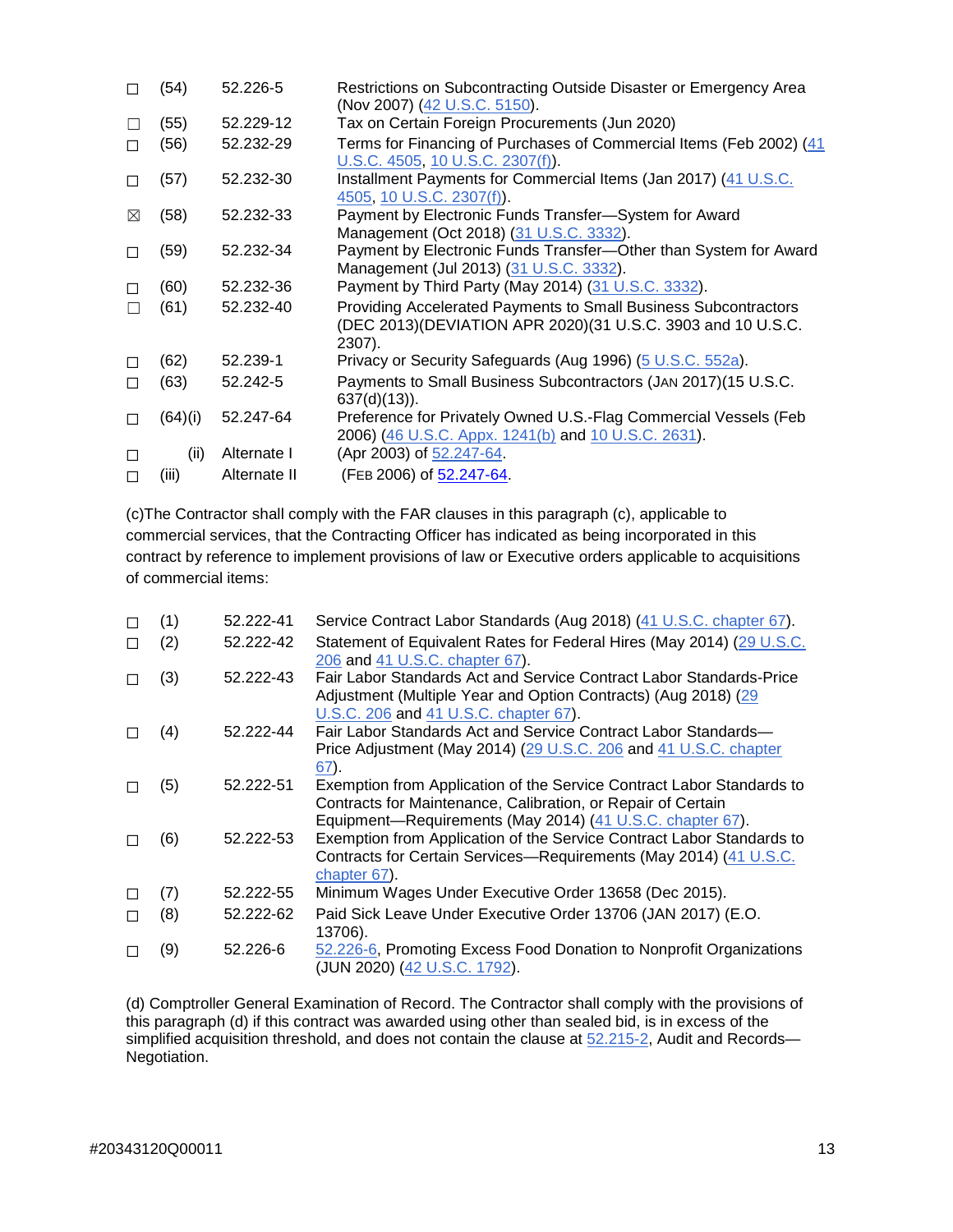- (1) The Comptroller General of the United States, or an authorized representative of the Comptroller General, shall have access to and right to examine any of the Contractor's directly pertinent records involving transactions related to this contract.
- (2) The Contractor shall make available at its offices at all reasonable times the records, materials, and other evidence for examination, audit, or reproduction, until 3 years after final payment under this contract or for any shorter period specified in FAR [subpart 4.7,](https://www.acquisition.gov/sites/default/files/current/far/html/Subpart%204_7.html#wp1082800) Contractor Records Retention, of the other clauses of this contract. If this contract is completely or partially terminated, the records relating to the work terminated shall be made available for 3 years after any resulting final termination settlement. Records relating to appeals under the disputes clause or to litigation or the settlement of claims arising under or relating to this contract shall be made available until such appeals, litigation, or claims are finally resolved.
- (3) As used in this clause, records include books, documents, accounting procedures and practices, and other data, regardless of type and regardless of form. This does not require the Contractor to create or maintain any record that the Contractor does not maintain in the ordinary course of business or pursuant to a provision of law.

(e) (1) Notwithstanding the requirements of the clauses in paragraphs (a), (b), (c), and (d) of this clause, the Contractor is not required to flow down any FAR clause, other than those in this paragraph (e)(1) in a subcontract for commercial items. Unless otherwise indicated below, the extent of the flow down shall be as required by the clause—

- (i) [52.203-13,](https://www.acquisition.gov/sites/default/files/current/far/html/52_200_206.html#wp1141983) Contractor Code of Business Ethics and Conduct (JUN 2020) [\(41 U.S.C. 3509\)](http://uscode.house.gov/).
- (ii) [52.203-19,](https://www.acquisition.gov/sites/default/files/current/far/html/52_200_206.html#wp1158787) Prohibition on Requiring Certain Internal Confidentiality Agreements or Statements (Jan 2017) (section 743 of Division E, Title VII, of the Consolidated and Further Continuing Appropriations Act, 2015 (Pub. L. 113-235) and its successor provisions in subsequent appropriations acts (and as extended in continuing resolutions)).
- (iii) 52.204–23, Prohibition on Contracting for Hardware, Software, and Services Developed or Provided by Kaspersky Lab and Other Covered Entities (Jul 2018) (Section 1634 of Pub. L. 115–91).
- (iv) [52.204-25,](https://www.acquisition.gov/content/52204-25-prohibition-contracting-certain-telecommunications-and-video-surveillance-services) Prohibition on Contracting for Certain Telecommunications and Video Surveillance Services or Equipment. (Aug 2019) (Section 889(a)(1)(A) of Pub. L. 115-232).
- (v)  $52.219-8$ , Utilization of Small Business Concerns (Oct 2018)  $(15 \text{ U.S.C. } 637(d)(2)$  and (3)), in all subcontracts that offer further subcontracting opportunities. If the subcontract (except subcontracts to small business concerns) exceeds \$700,000 (\$1.5 million for construction of any public facility), the subcontractor must include [52.219-8](https://www.acquisition.gov/sites/default/files/current/far/html/52_217_221.html#wp1136032) in lower tier subcontracts that offer subcontracting opportunities.
- (vi) [52.222-21,](https://www.acquisition.gov/sites/default/files/current/far/html/52_222.html#wp1147656) Prohibition of Segregated Facilities (Apr 2015)
- (vii) [52.222-26,](https://www.acquisition.gov/sites/default/files/current/far/html/52_222.html#wp1147711) Equal Opportunity (Sept 2016) (E.O. 11246).
- (viii) [52.222-35,](https://www.acquisition.gov/sites/default/files/current/far/html/52_222.html#wp1158632) Equal Opportunity for Veterans (JUN 2020) [\(38 U.S.C. 4212\)](http://uscode.house.gov/uscode-cgi/fastweb.exe?getdoc+uscview+t37t40+200+2++%2838%29%20%20AND%20%28%2838%29%20ADJ%20USC%29%3ACITE%20%20%20%20%20%20%20%20%20).
- (ix) [52.222-36,](https://www.acquisition.gov/sites/default/files/current/far/html/52_222.html#wp1162802) Equal Opportunity for Workers with Disabilities (JUN 2020) [\(29 U.S.C. 793\)](http://uscode.house.gov/uscode-cgi/fastweb.exe?getdoc+uscview+t29t32+2+78++%2829%29%20%20AND%20%28%2829%29%20ADJ%20USC%29%3ACITE%20%20%20%20%20%20%20%20%20).
- (x) [52.222-37,](https://www.acquisition.gov/sites/default/files/current/far/html/52_222.html#wp1148123) Employment Reports on Veterans (JUN 2020) [\(38 U.S.C. 4212\)](http://uscode.house.gov/uscode-cgi/fastweb.exe?getdoc+uscview+t29t32+2+78++%2829%29%20%20AND%20%28%2829%29%20ADJ%20USC%29%3ACITE%20%20%20%20%20%20%20%20%20)
- (xi) [52.222-40,](https://www.acquisition.gov/sites/default/files/current/far/html/52_222.html#wp1160019) Notification of Employee Rights Under the National Labor Relations Act (Dec 2010) (E.O. 13496). Flow down required in accordance with paragraph (f) of FAR clause [52.222-40.](https://www.acquisition.gov/sites/default/files/current/far/html/52_222.html#wp1160019)
- (xii) [52.222-41,](https://www.acquisition.gov/sites/default/files/current/far/html/52_222.html#wp1160021) Service Contract Labor Standards (Aug 2018) [\(41 U.S.C. chapter 67\)](http://uscode.house.gov/).
- (xiii) (A) [52.222-50,](https://www.acquisition.gov/sites/default/files/current/far/html/52_222.html#wp1151848) Combating Trafficking in Persons (JAN 2019) [\(22 U.S.C. chapter 78 a](http://uscode.house.gov/)nd E.O 13627).

(B) Alternate I (Mar 2015) of [52.222-50](https://www.acquisition.gov/sites/default/files/current/far/html/52_222.html#wp1151848) [\(22 U.S.C. chapter 78 and E.O 13627\)](http://uscode.house.gov/).

- (xiv) [52.222-51,](https://www.acquisition.gov/sites/default/files/current/far/html/52_222.html#wp1155380) Exemption from Application of the Service Contract Labor Standards to Contracts for Maintenance, Calibration, or Repair of Certain Equipment-Requirements (May 2014) [\(41 U.S.C.](http://uscode.house.gov/) [chapter 67\)](http://uscode.house.gov/).
- (xv) [52.222-53,](https://www.acquisition.gov/sites/default/files/current/far/html/52_222.html#wp1162590) Exemption from Application of the Service Contract Labor Standards to Contracts for Certain Services-Requirements (May 2014) [\(41 U.S.C. chapter 67\)](http://uscode.house.gov/).
- (xvi) [52.222-54,](https://www.acquisition.gov/sites/default/files/current/far/html/52_222.html#wp1156645) Employment Eligibility Verification (OCT 2015) (E.O. 12989).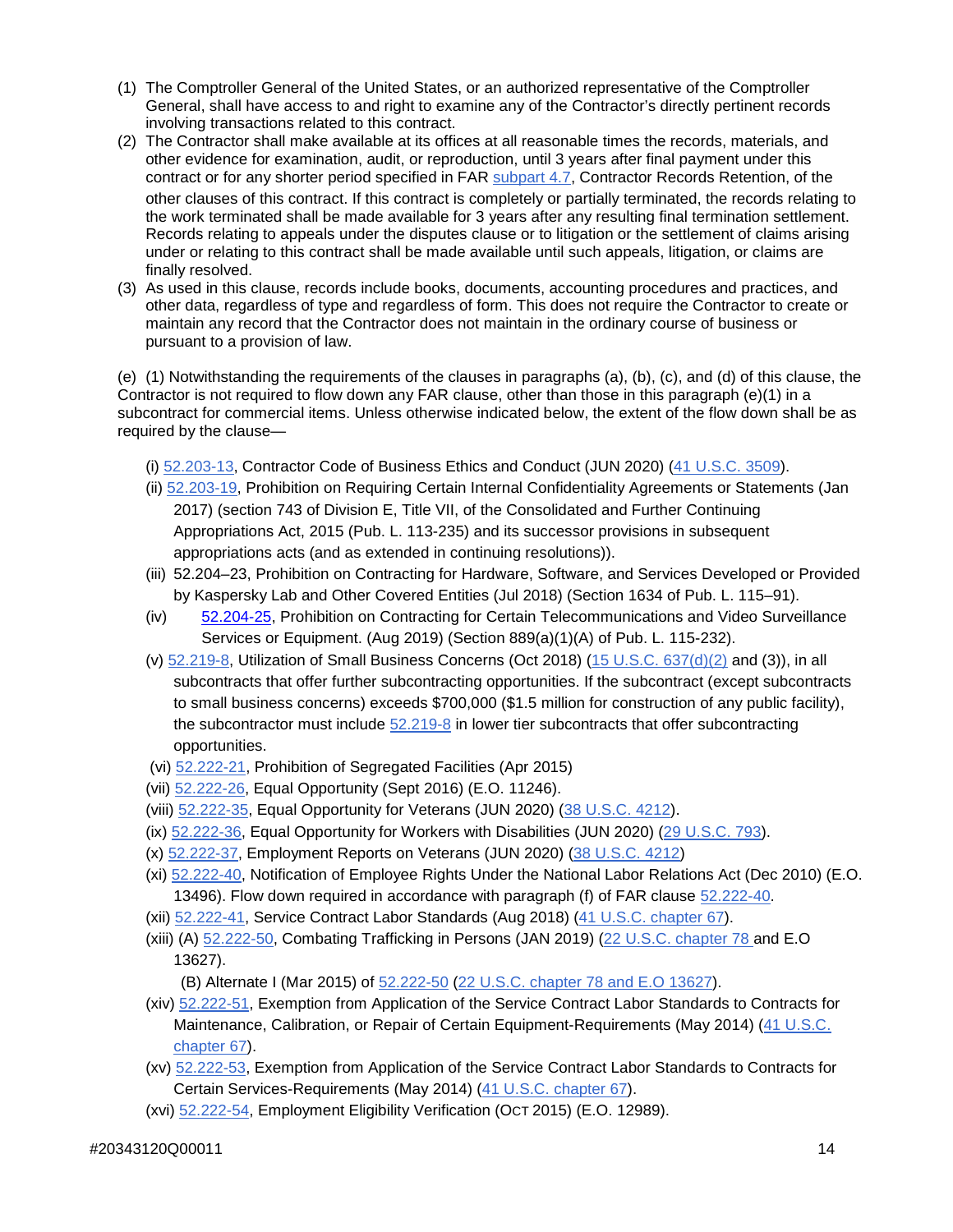(xvii) [52.222-55,](https://www.acquisition.gov/sites/default/files/current/far/html/52_222.html#wp1163027) Minimum Wages Under Executive Order 13658 (Dec 2015).

(xviii) [52.222-62,](https://www.acquisition.gov/sites/default/files/current/far/html/52_222.html#wp1170084) Paid Sick Leave Under Executive Order 13706 (JAN 2017) (E.O. 13706).

- (xix)(A) 52.224-3, Privacy Training (JAN 2017) (5 U.S.C. 552a).
- (B) Alternate I (JAN 2017) of 52.224-3.
- (xx) [52.225-26,](https://www.acquisition.gov/sites/default/files/current/far/html/52_223_226.html#wp1192524) Contractors Performing Private Security Functions Outside the United States (Oct 2016) (Section 862, as amended, of the National Defense Authorization Act for Fiscal Year 2008; [10](http://uscode.house.gov/uscode-cgi/fastweb.exe?getdoc+uscview+t09t12+1445+65++%2810%20U.S.C.%202302%20Note%29%20%20%20%20%20%20%20%20%20%20) [U.S.C. 2302 Note\).](http://uscode.house.gov/uscode-cgi/fastweb.exe?getdoc+uscview+t09t12+1445+65++%2810%20U.S.C.%202302%20Note%29%20%20%20%20%20%20%20%20%20%20)
- (xxi) [52.226-6,](https://www.acquisition.gov/sites/default/files/current/far/html/52_223_226.html#wp1183820) Promoting Excess Food Donation to Nonprofit Organizations (JUN 2020) [\(42 U.S.C.](http://uscode.house.gov/) [1792\)](http://uscode.house.gov/). Flow down required in accordance with paragraph (e) of FAR clause [52.226-6.](https://www.acquisition.gov/sites/default/files/current/far/html/52_223_226.html#wp1183820)
- (xxii) [52.247-64,](https://www.acquisition.gov/sites/default/files/current/far/html/52_247.html#wp1156217) Preference for Privately Owned U.S.-Flag Commercial Vessels (Feb 2006) [\(46 U.S.C.](http://uscode.house.gov/uscode-cgi/fastweb.exe?getdoc+uscview+t45t48+351+1++%2846%29%20%20AND%20%28%2846%29%20ADJ%20USC%29%3ACITE%20%20%20%20%20%20%20%20%20) [Appx. 1241\(b\)](http://uscode.house.gov/uscode-cgi/fastweb.exe?getdoc+uscview+t45t48+351+1++%2846%29%20%20AND%20%28%2846%29%20ADJ%20USC%29%3ACITE%20%20%20%20%20%20%20%20%20) and [10 U.S.C. 2631\)](http://uscode.house.gov/uscode-cgi/fastweb.exe?getdoc+uscview+t09t12+37+408++%2810%29%20%252). Flow down required in accordance with paragraph (d) of FAR clause [52.247-64.](https://www.acquisition.gov/sites/default/files/current/far/html/52_247.html#wp1156217)
- (2) While not required, the Contractor may include in its subcontracts for commercial items a minimal number of additional clauses necessary to satisfy its contractual obligations.

# **52-249-12 TERMINATION (PERSONAL SERVICES) (1984)**

The Government may terminate this contract at any time upon at least 15 days' written notice by the Contracting Officer to the Contractor. The Contractor, with the written consent of the Contracting Officer, may terminate this contract upon at least 15 days' written notice to the Contracting Officer.

# **CONFLICTS OF INTEREST**

The Contractor shall comply with FAR 52.203-16, Preventing Personal Conflicts of Interest. Further, the Contractor shall not advise the IAF to take any action that will benefit, or appear to benefit, the Contractor beyond the scope of this contract. The Contractor shall inform the IAF if the appearance of such a conflict exists. For example, the Contractor shall not influence the IAF to enter into financial arrangements with entities that the Contractor expects to have future business dealings with, unless the IAF has been advised of the prospect of that future business.

# **CONTRACT DOCUMENTS, EXHIBITS, AND ATTACHMENTS**

# **Inter-American Foundation Performance Work Statement (PWS) Local Liaison Advisory Services (LLAS) – Eastern Caribbean**

# **BACKGROUND**

Created by Congress and established as part of the Foreign Assistance Act of 1969, the Inter-American Foundation is an independent agency of the United States government that channels development assistance directly to the organized poor development in Latin America and the Caribbean. The IAF responds with grant support to the best ideas it receives in response to its call for proposals. Successful proponents offer grassroots solutions to the problems of poverty, demonstrate substantial beneficiary participation in the design and management of their projects, and contribute counterpart resources in cash and in kind toward the success of their efforts.

Since beginning operations in 1972, the Inter-American Foundation has awarded nearly 5,000 grants, valued at more than \$700 million, to fund projects in agriculture, enterprise development, education and training, environmental conservation, culture, housing, and health care and other services.

The position reports directly to the IAF Foundation Representative (FR).

#### #20343120Q00011 15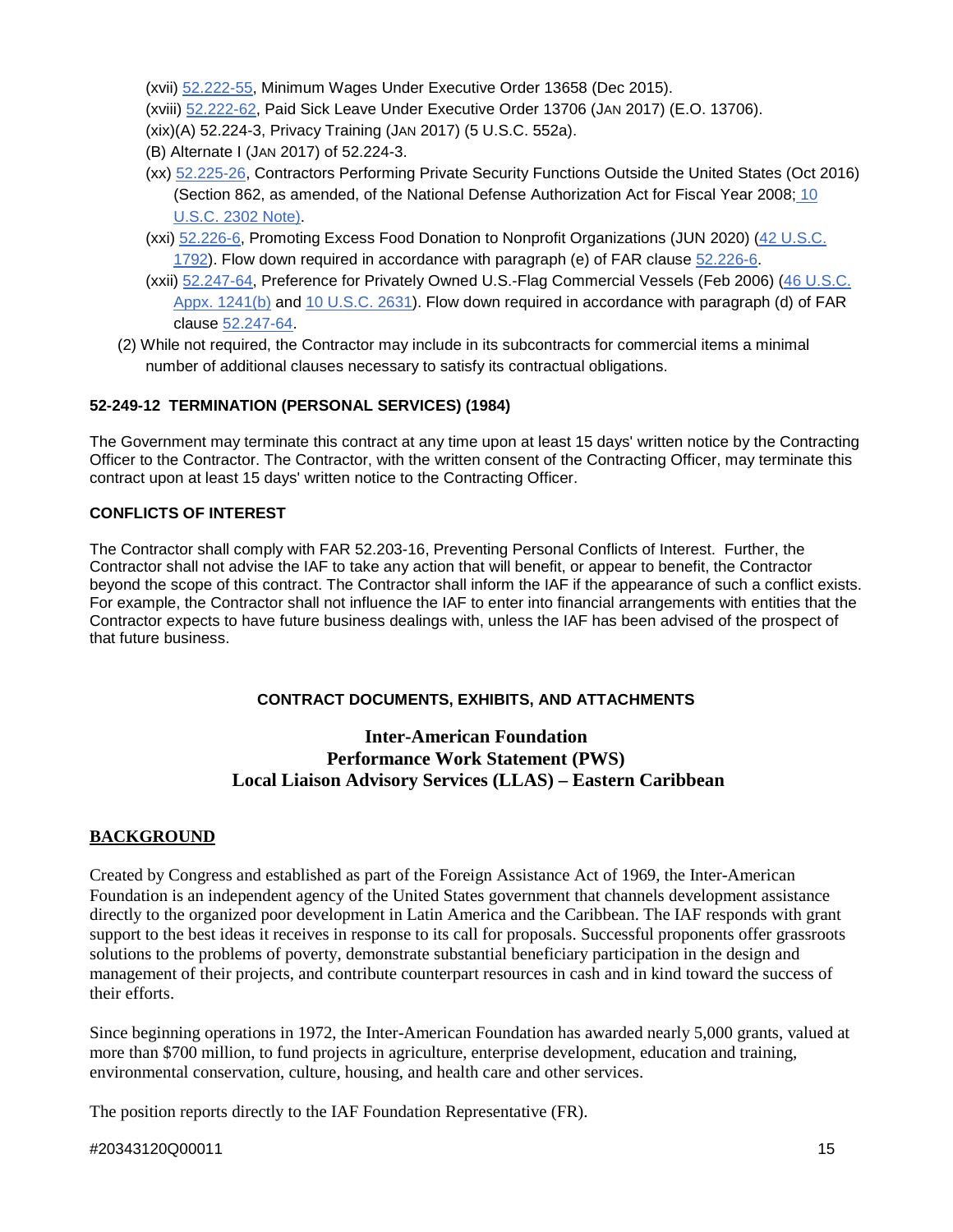# **DUTIES AND RESPONSIBILITIES:**

# **Program Development and Management**

- Prepare and submit monthly work plans, reports and invoices.
- Contribute to the analysis of grant proposals as requested by the IAF representative.
- Keep IAF representative apprised of important events in the country and the situation of grantees in the country.
- Facilitate communication between IAF grantees and IAF staff and contractors, such as Data Verifier and Auditor including coordination and exchange of information virtually or through face-to-face periodic meetings.
- Assist in monitoring and managing the portfolio, may help with outreach related to the IAF program in these countries and provides in-country support on a variety of program-related, logistical and administrative issues and activities.
- Participate in an orientation visit with all new IAF grantees. This may be conducted in conjunction with the FR, auditor and data verifier.
- Conduct visits with FR to each IAF-funded project in this country approximately once per year, or as requested, to review project activities, progress, accomplishments, and provide in-depth analysis to the IAF.
- Review grantee financial, programmatic and other related reports, and provide comments to the FR and grantees.
- Attend meetings with donor agencies, public officials, and/or with public and private sector entities who are interested in collaborating to support grassroots development through partnerships, resource mobilization, or public education about grassroots participatory development.
- Manage technical consultants as needed.
- Facilitate ongoing exchanges among IAF grantees within the country, including developing and establishing a system for grantees to request exchange opportunities, recommending possible exchange ideas to grantees and FR, and providing support with travel, lodging and logistics.
- Facilitate the coordination and exchange of information with other IAF contractors in the country virtually and through periodic meetings.

# **Technical Support**

- Provide guidance to grantees in topics such as: incorporating efficient management and institutional strengthening practices for NGOs; designing strategic work and fund-raising plans; incorporating best practices for engaging target populations; implementing successful programs and project activities; supporting and encouraging the formation of democratic and participatory practices; analyzing program impact within local and national contexts, or any others as they arise.
- Arrange for the provision of technical assistance to grantees on specialized topics upon request by the grantee. Identify learning topics and assist in identifying other consultants who can carry out learning projects. May supervise multiple technical consultants providing technical support to grantees or carrying out research projects on the portfolio.
- Accompany the FR and other IAF staff and contractors on visits as requested.
- Orient grantees to IAF grant agreements, administrative and reporting procedures.
- Facilitate provision of technical assistance and capacity building to IAF grantees.
- Conduct visits and organize regional presentations of information to organizations that wish to submit proposals for funding to the IAF, being sure to clarify all necessary application criteria and requirements. Provide same information to potential proponents by telephone and email as necessary.
- Conduct occasional IAF information dissemination events targeted at community-based groups and other development actors who are interested in economic development at the local level and community initiated partnerships with local governments.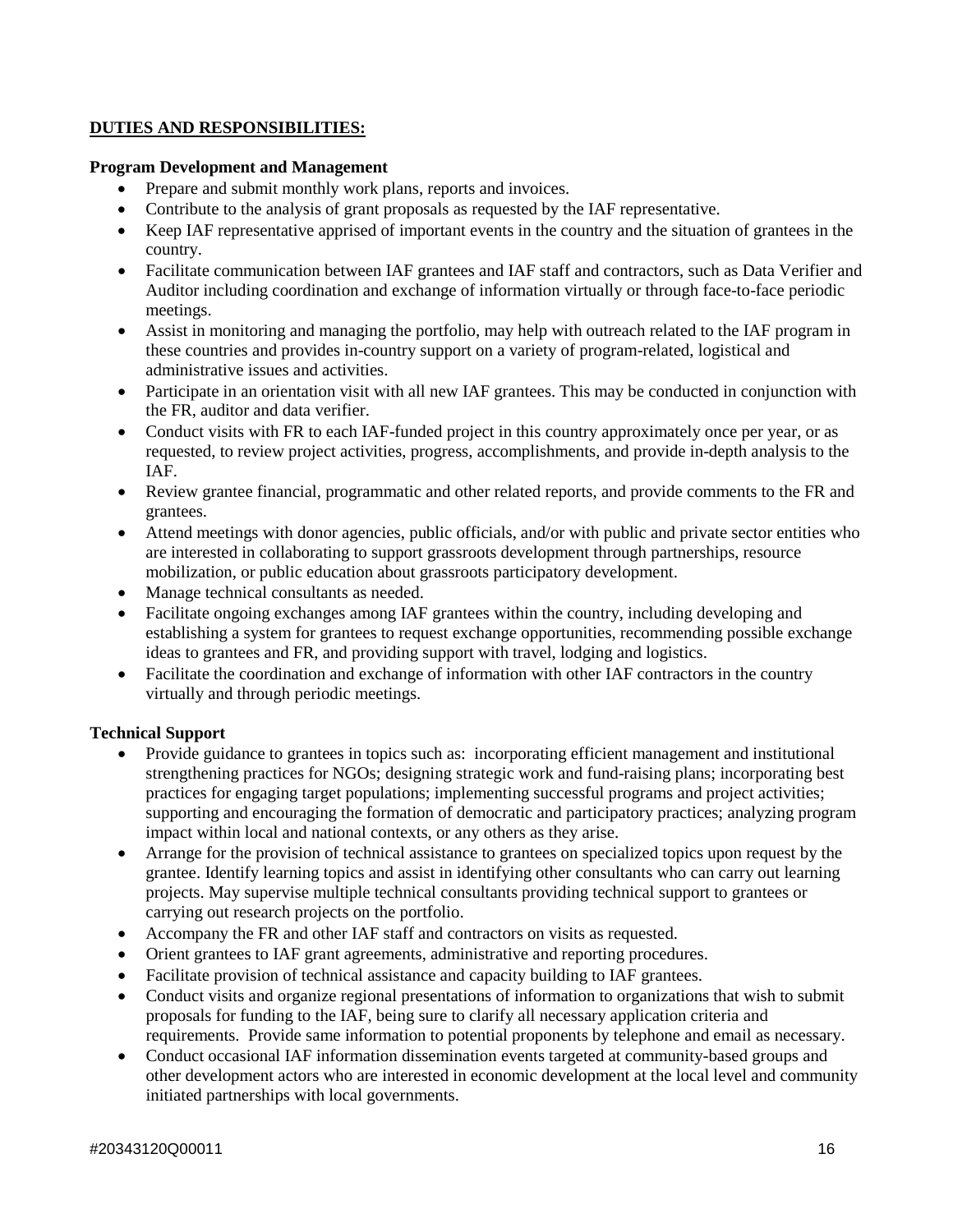- Conduct or participate in occasional additional activities, e.g., presentations, speeches, delegations, writing articles, etc.
- Review proposals, as referred by Foundation Representative, and participate in screening visits; Conduct research on proponent organizations and their proposed activities.

# **Travel and Logistics Coordination**

- Organize, plan and coordinate the IAF representative and other IAF staff, board or delegation visits to the country.
- Coordinate and conduct at least one field-based learning exchange for grantees per year in order to facilitate the sharing of information about lessons learned, best practices, and program results with respect to current IAF grants/projects. The agendas and other details for the learning exchanges will be decided in the work plan.
- Participate in and facilitate the coordination of exchanges with IAF grantees in other countries.
- Coordinate or attend conferences in country and assist with the planning and logistics as requested.

# **Other**

- Performs other duties as assigned.
- The Contractor is subject to worldwide availability and may be requested by the IAF to perform temporary duties (TDY) or attend conferences/meetings as required and to travel to other assignments within IAF as assigned. Any such reassignment or transfer shall be subject to agreement of the Contractor. The PWS as defined will remain the same; however the duties may be subject to change as determined by the Contracting Officer.

# **REQUIRED QUALIFICATIONS:**

- 1. A bachelor's degree from an accredited university in community development, economics, sociology or a related field.
- 2. Minimum of ten years of professional experience working in grassroots development or in a combination of grassroots development and business development, economic development, monitoring and evaluation, and/or management of international development programs. At least half of this experience must be in the country of performance.
- 3. Reside in the country of performance.
- 4. Native speaker in language of the country of performance.
- 5. Experience working directly with marginalized groups and community-based organizations in the country of performance.
- 6. Experience managing stakeholder relationships, especially in grants management, and an international development context.
- 7. Experience in coordinating and facilitating travel logistics and field-based events.
- 8. Experience with financial management/accounting and preparation of programmatic and financial reports.
- 9. Experience working with agricultural cooperatives, small businesses, and/or NGOs that offer credit.
- 10. Experience in small-business development, monitoring and evaluation, and/or management of international development programs in the country of performance.
- 11. Ability to travel throughout country/region.
- 12. Experience with participatory development methods.
- 13. Competence with standard Microsoft Office suite of computer programs Word, Excel, etc.
- 14. Demonstrated ability to work as part of a team.
- 15. Demonstrated ability to communicate effectively verbally and in writing.
- 16. High level of motivation, personal commitment, and ethical standards.

# **DESIRED QUALIFICATIONS**

- 1. Experience working with international donor agencies.
- 2. Experience working with grant management.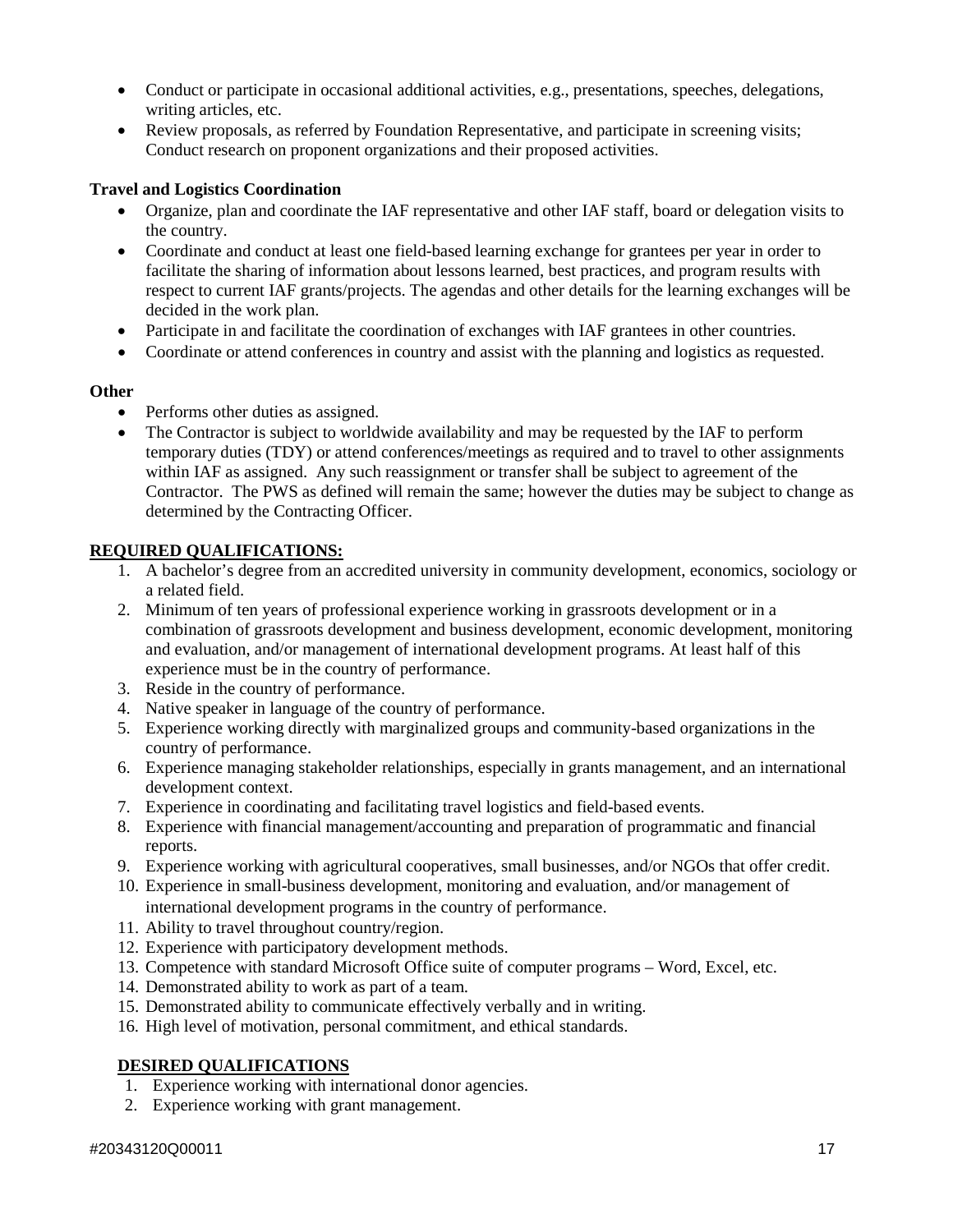- 3. Knowledge of IAF mission, goals and priorities.
- 4. Valid driver's license.

# **Quality Assurance Plan (QASP):**

| QASP: Task area - 2.1                       |                                             |                                                     |                                                                                                                                                                                                                                                                                                                                                                                     |  |
|---------------------------------------------|---------------------------------------------|-----------------------------------------------------|-------------------------------------------------------------------------------------------------------------------------------------------------------------------------------------------------------------------------------------------------------------------------------------------------------------------------------------------------------------------------------------|--|
| <b>Performance</b><br><b>Standard</b>       | Acceptable<br><b>Quality Level</b><br>(AQL) | <b>Method of</b><br><b>Surveillance</b>             | Incentive/<br><b>Disincentive</b>                                                                                                                                                                                                                                                                                                                                                   |  |
| Program Development and<br>Management       | Accurate and<br>complete<br>based on task.  | Random<br>Sampling by FR<br>and approved by<br>COR. | <b>Incentive:</b> Consistently<br>meets/exceeds AQL, favorable<br>comments may be documented on<br>Yearly Performance Review and<br>CPAR.<br><b>Disincentive:</b> If Contractor does not<br>consistently meet AQL, unfavorable<br>comments may be documented on<br>Yearly Performance Review and<br>CPAR.                                                                           |  |
| QASP: Task area - 2.2                       |                                             |                                                     |                                                                                                                                                                                                                                                                                                                                                                                     |  |
| <b>Technical Support</b>                    | Accurate and<br>complete<br>based on task.  | Random<br>Sampling by FR<br>and approved by<br>COR. | <b>Incentive:</b> Consistently<br>meets/exceeds AQL, favorable<br>comments may be documented on<br>Yearly Performance Review and<br>CPAR.<br><b>Disincentive:</b> If Contractor does not<br>consistently meet AQL, unfavorable<br>comments may be documented on<br>Performance Review and CPAR.                                                                                     |  |
| QASP: Task area - 2.3                       |                                             |                                                     |                                                                                                                                                                                                                                                                                                                                                                                     |  |
| <b>Travel and Logistics</b><br>Coordination | Accurate and<br>complete<br>based on task.  | Random<br>Sampling by FR<br>and approved by<br>COR. | <b>Incentive:</b> Consistently<br>meets/exceeds AQL, favorable<br>comments may be documented on<br>Yearly Performance Review and<br>CPAR.<br><b>Disincentive:</b> If Contractor does not<br>consistently meet AQL, unfavorable<br>comments may be documented on<br>Performance Review and CPAR.                                                                                     |  |
| QASP: Task area - 2.4                       |                                             |                                                     |                                                                                                                                                                                                                                                                                                                                                                                     |  |
| <b>Other</b>                                | Accurate and<br>complete<br>based on task.  | Random<br>Sampling by FR<br>and approved by<br>COR. | <b>Incentive:</b> Consistently<br>meets/exceeds AQL, favorable<br>comments may be documented on<br>Yearly Performance Review and<br>CPAR. As per IAF policy, a cash<br>award can also be awarded for<br>superior performance.<br><b>Disincentive:</b> If Contractor does not<br>consistently meet AQL, unfavorable<br>comments may be documented on<br>Performance Review and CPAR. |  |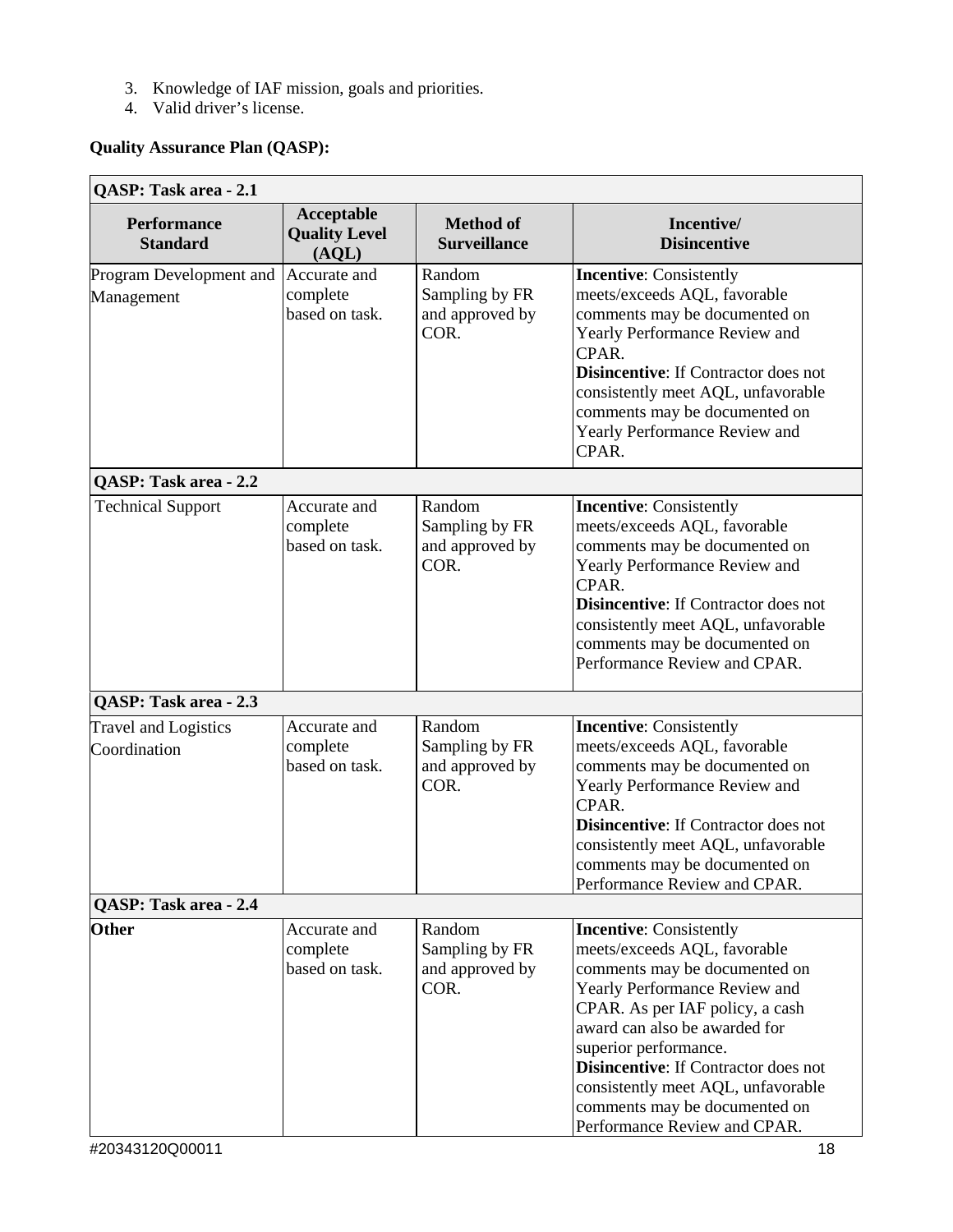# **ATTACHMENTS**

- Attachment A Active Grants List
- Attachment B Advance Payment Guide
- Attachment C Advance Payment Form
- Attachment D Questions for References
- Attachment E PSC Contract Articles Template
- Attachment F Contractor's Release Form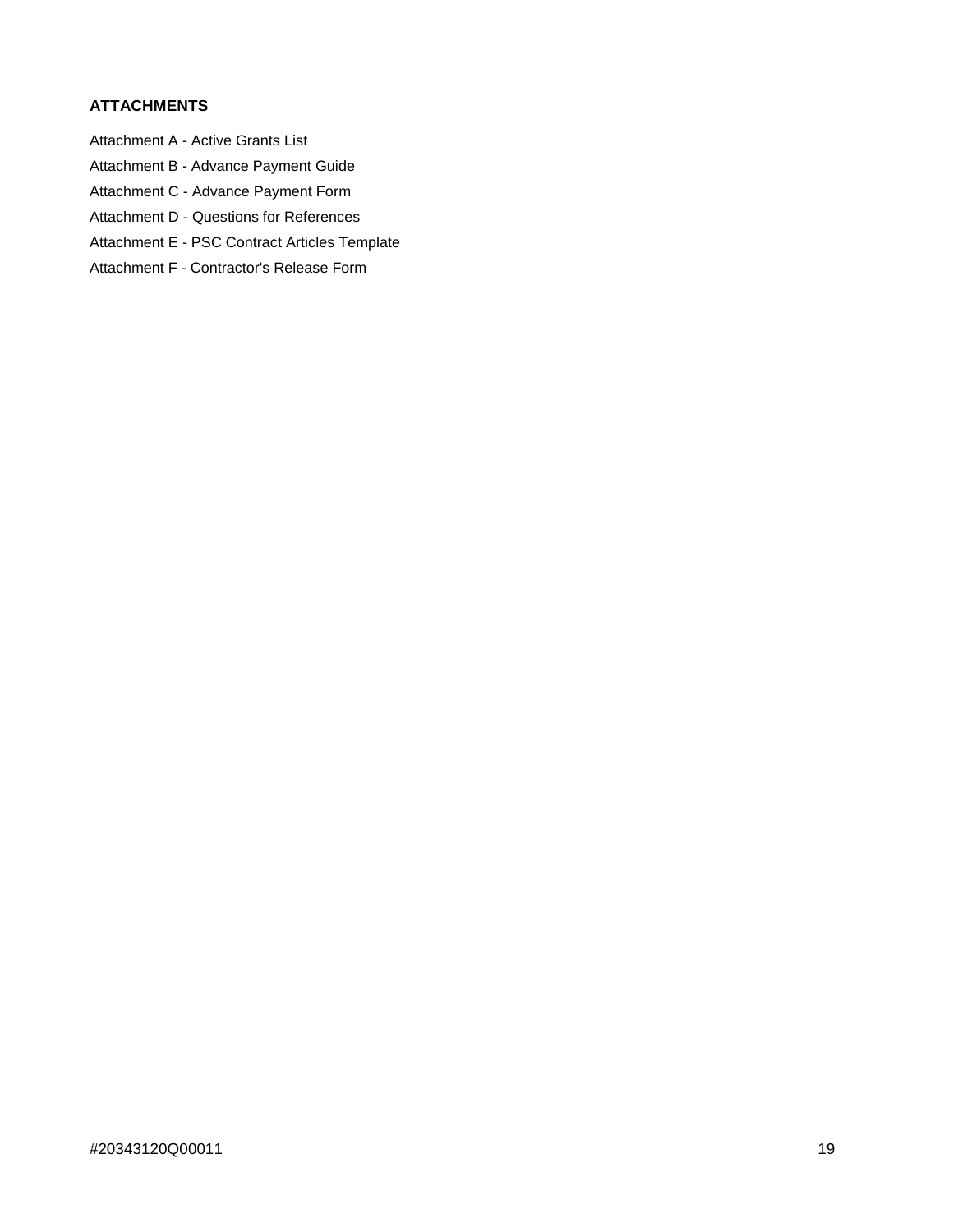#### **SOLICITATION PROVISIONS**

# **52.252-1 SOLICITATION PROVISIONS INCORPORATED BY REFERENCE (FEB 1998)**

This solicitation incorporates one or more solicitation provisions by reference, with the same force and effect as if they were given in full text. Upon request, the Contracting Officer will make their full text available. The offeror is cautioned that the listed provisions may include blocks that must be completed by the offeror and submitted with its quotation or offer. In lieu of submitting the full text of those provisions, the offeror may identify the provision by paragraph identifier and provide the appropriate information with its quotation or offer. Also, the full text of a solicitation provision may be accessed electronically at this/these address: <https://www.acquisition.gov/far/>

# **52.204-22 ALTERNATIVE LINE ITEM PROPOSAL (JAN 2017)**

# **52.204-24 REPRESENTATION REGARDING CERTAIN TELECOMMUNICATIONS AND VIDEO SURVEILLANCE SERVICES OR EQUIPMENT (DEC 2019)**

The Offeror shall not complete the representation in this provision if the Offeror has represented that it "does not provide covered telecommunications equipment or services as a part of its offered products or services to the Government in the performance of any contract, subcontract, or other contractual instrument" in the provision at [52.204-26,](https://www.acquisition.gov/content/52204-26covered-telecommunications-equipment-or-services-representation#id19CAC0P0ESS) Covered Telecommunications Equipment or Services-Representation, or in paragraph (v) of the provision at [52.212-3,](https://www.acquisition.gov/content/52212-3-offeror-representations-and-certifications-commercial-items#i1060550) Offeror Representations and Certifications-Commercial Items.

(a) *Definitions.* As used in this provision—

"Covered telecommunications equipment or services", "critical technology", and "substantial or essential component" have the meanings provided in clause [52.204-25,](https://www.acquisition.gov/content/52204-25-prohibition-contracting-certain-telecommunications-and-video-surveillance-services-or-equipment#id1989I600I4C) Prohibition on Contracting for Certain Telecommunications and Video Surveillance Services or Equipment.

(b) *Prohibition*. Section 889(a)(1)(A) of the John S. McCain National Defense Authorization Act for Fiscal Year 2019 (Pub. L. 115-232) prohibits the head of an executive agency on or after August 13, 2019, from procuring or obtaining, or extending or renewing a contract to procure or obtain, any equipment, system, or service that uses covered telecommunications equipment or services as a substantial or essential component of any system, or as critical technology as part of any system. Contractors are not prohibited from providing—

(1) A service that connects to the facilities of a third-party, such as backhaul, roaming, or interconnection arrangements; or

(2) Telecommunications equipment that cannot route or redirect user data traffic or permit visibility into any user data or packets that such equipment transmits or otherwise handles.

(c) *Procedures.* The Offeror shall review the list of excluded parties in the System for Award Management (SAM) [\(https://www.sam.gov\)](https://www.sam.gov/) for entities excluded from receiving federal awards for "covered telecommunications equipment or services".

(d) *Representation*. The Offeror represents that The Offeror represents that it □ will, □ will not provide covered telecommunications equipment or services to the Government in the performance of any contract, subcontract or other contractual instrument resulting from this solicitation.

(e) *Disclosures.* If the Offeror has represented in paragraph (d) of this provision that it "will" provide covered telecommunications equipment or services", the Offeror shall provide the following information as part of the offer—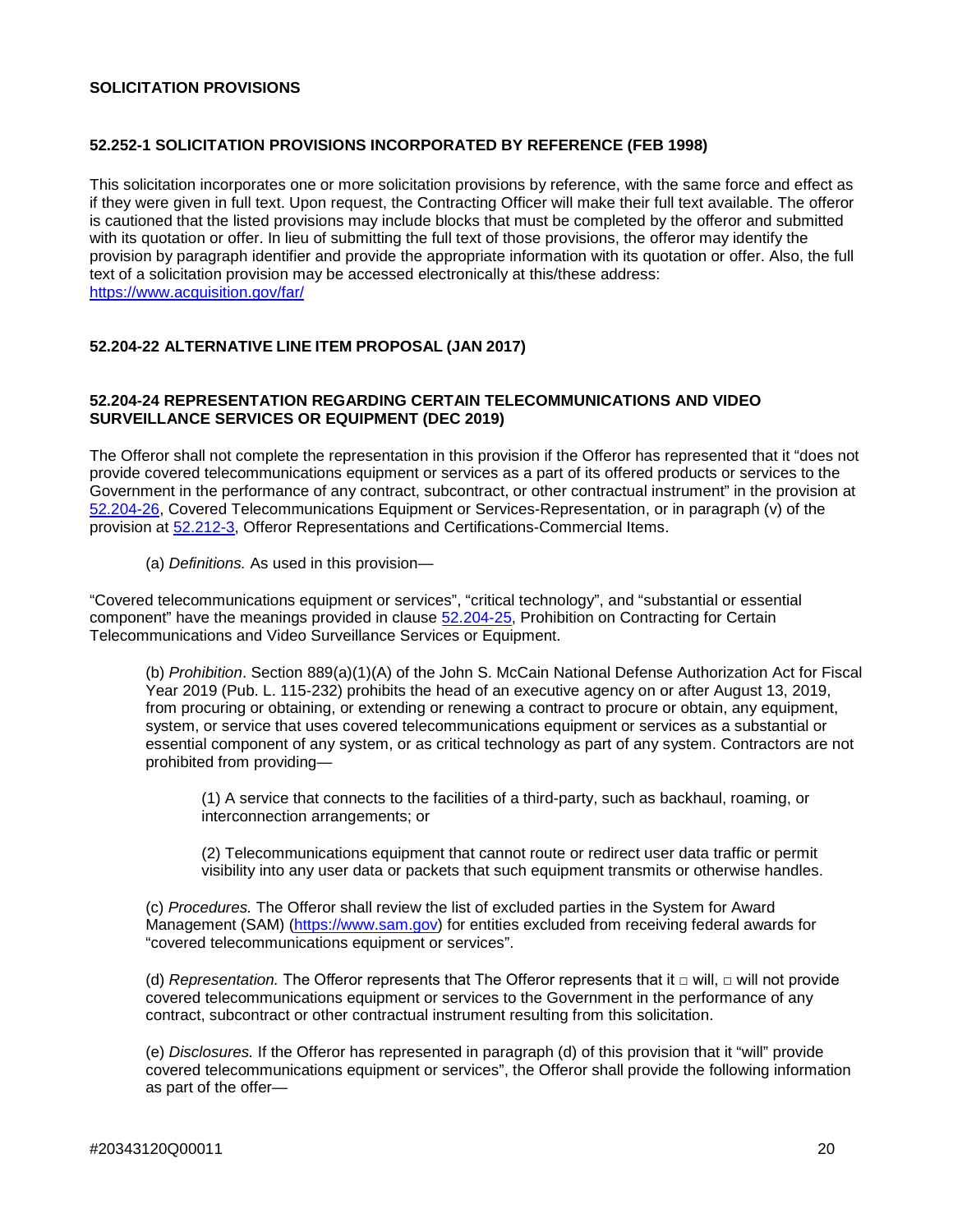(1) A description of all covered telecommunications equipment and services offered (include brand; model number, such as original equipment manufacturer (OEM) number, manufacturer part number, or wholesaler number; and item description, as applicable);

(2) Explanation of the proposed use of covered telecommunications equipment and services and any factors relevant to determining if such use would be permissible under the prohibition in paragraph (b) of this provision;

(3) For services, the entity providing the covered telecommunications services (include entity name, unique entity identifier, and Commercial and Government Entity (CAGE) code, if known); and

(4) For equipment, the entity that produced the covered telecommunications equipment (include entity name, unique entity identifier, CAGE code, and whether the entity was the OEM or a distributor, if known).

# **52.204-26 COVERED TELECOMMUNICATIONS EQUIPMENT OR SERVICES-REPRESENTATION (DEC 2019)**

(a) *Definitions.* As used in this provision, "covered telecommunications equipment or services" has the meaning provided in the clause [52.204-25,](https://www.acquisition.gov/content/52204-25-prohibition-contracting-certain-telecommunications-and-video-surveillance-services-or-equipment#id1989I600I4C) Prohibition on Contracting for Certain Telecommunications and Video Surveillance Services or Equipment.

(b) *Procedures.* The Offeror shall review the list of excluded parties in the System for Award Management (SAM) [\(https://www.sam.gov\)](https://www.sam.gov/) for entities excluded from receiving federal awards for "covered telecommunications equipment or services".

(c) *Representation.* The Offeror represents that it □ does, □ does not provide covered telecommunications equipment or services as a part of its offered products or services to the Government in the performance of any contract, subcontract, or other contractual instrument.

# **52.209-2 PROHIBITION ON CONTRACTING WITH INVERTED DOMESTIC CORPORATIONS-- REPRESENTATION (NOV 2015)**

- (a) *Definitions*. "Inverted domestic corporation" and "subsidiary" have the meaning given in the clause of this contract entitled Prohibition on Contracting with Inverted Domestic Corporations (52.209-10).
- (b) Government agencies are not permitted to use appropriated (or otherwise made available) funds for contracts with either an inverted domestic corporation, or a subsidiary of an inverted domestic corporation, unless the exception at 9.108-2(b) applies or the requirement is waived in accordance with the procedures at 9.108-4.
- (c) *Representation*. The offeror represents that—
	- (1) It  $\frac{\square}{\square}$  is,  $\frac{\square}{\square}$  is not an inverted domestic corporation: and
	- (2) It  $\Box$  is,  $\Box$  is not a subsidiary of an inverted domestic corporation.

# **52.216-1 TYPE OF CONTRACT (APR 1984)**

The Government contemplates award of a Personal Service Contract with firm-fixed-pricing resulting from this solicitation.

#### **52.212-1 INSTRUCTIONS TO OFFERORS -- COMMERCIAL ITEMS (JUN 2020) (DEVIATION 2018-00002)**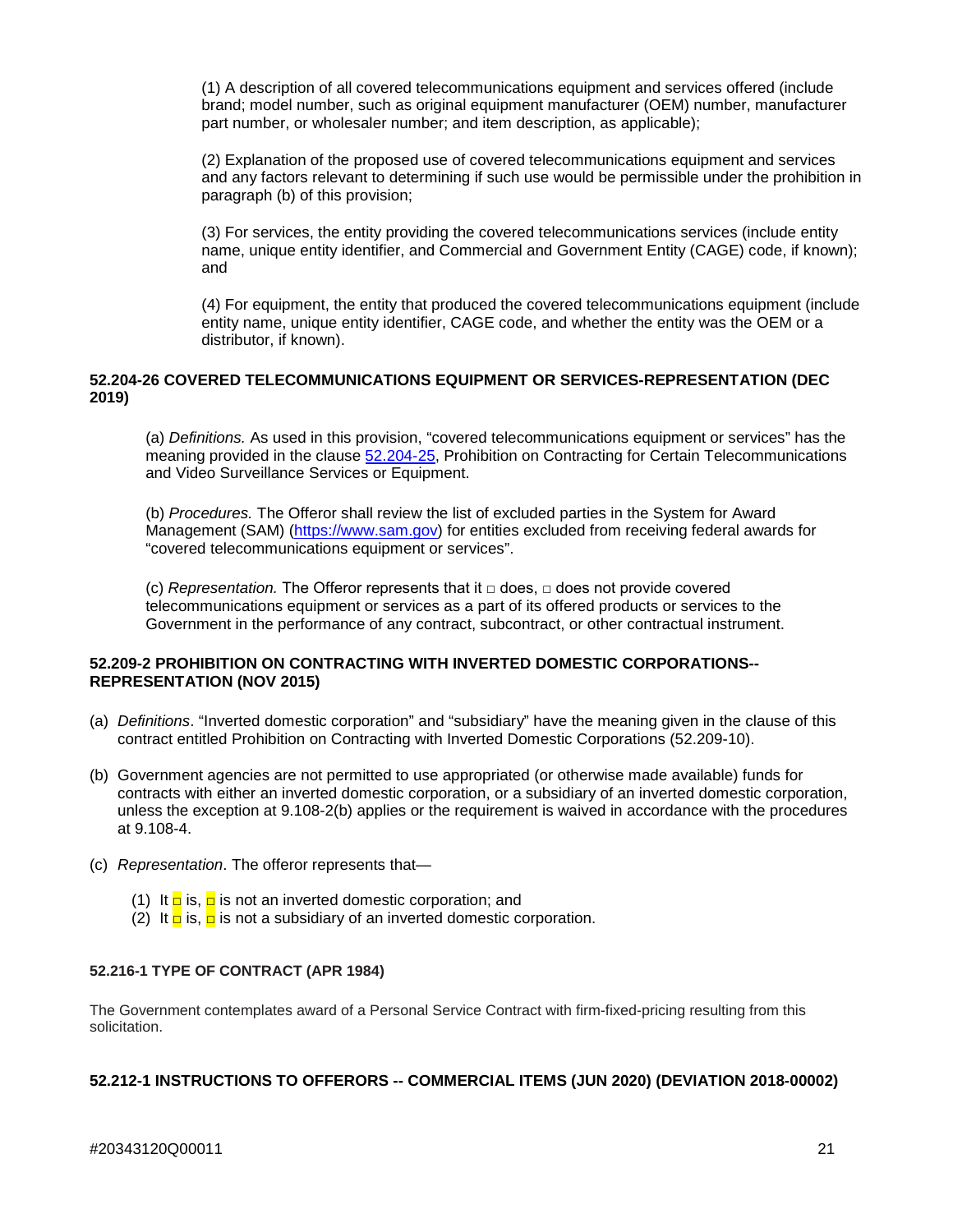# **NOTICE TO FIRMS DEBARRED, SUSPENDED, OR PROPOSED FOR DEBARMENT**

In accordance with far 9.405, offers, quotes, proposals are not solicited from firms debarred, suspended, or proposed for debarment. Ineligible firms shall consider this an informational copy only.

#### **PROPOSAL INSTRUCTIONS**

The Offeror assumes full responsibility for ensuring all electronic materials and attachments submitted are formatted in accordance with the Bureau of the Fiscal Service Security Requirements. The following file extensions are not allowable and application materials/data submitted with these extensions cannot be considered:

.bat, .cmd, .com, .exe, .pif, .rar, .scr, .vbs, .hta, .cpl, html, mhtml, and .zip files

The Government does not allow 3rd party messaging systems/secure mail, other than when authorized by the Government. In those cases, the Government's 3rd party message system will be used when requested.

Microsoft Office non-macro enabled compatible documents and .PDF documents are acceptable. If the Offeror determines that other formats are necessary, it is the Offeror's responsibility to verify with Fiscal Service that those formats are acceptable. Proposal materials with unacceptable or unreadable formats may be found nonresponsive.

In addition to the items specified in the solicitation provision above, the following information is necessary to enable proper evaluation:

Offerors shall, in relation to providing clear and sufficient information that their personnel meet the minimum qualifications stated in the PWS/SOW/SOO:

(a) NOT send by email a copy of an identification card with a photograph such as a driver's license, social security card, or passport, or prior government security clearance documents, etc., and

(b) NOT include their physical home and mailing address, social security number, etc. in their supporting resumes and education attainments.

> i. Mark out with permanent black marker their physical or mailing address in their educational attainments, leaving the individual's name on the document(s).

(c) NOT include any information that can be used to distinguish or trace an individual's identity, either alone or when combined with other information that is linked or linkable to a specific individual that would be considered Personally Identifiable Information (PII).

> i. Examples are, but not limited to, education attainment documents that contain the individual's name and home address, financial transactions, medical history, and criminal or employment history and information; which can be used to distinguish or trace an individual's identity, such as their name, social security number, national ID number, date and place of birth, mother's maiden name, biometric records, photograph, physical home and/or email address, phone number, driver's license, etc., including any other personal information which is linked or linkable to an individual.

# **1.0 INSTRUCTIONS TO APPLICANTS**

**2.0. Qualifications:** Applicants shall provide clear and sufficient evidence in written form to support that they have the following qualifications as identified in **Section 3.0 of the Performance Work Statement above**: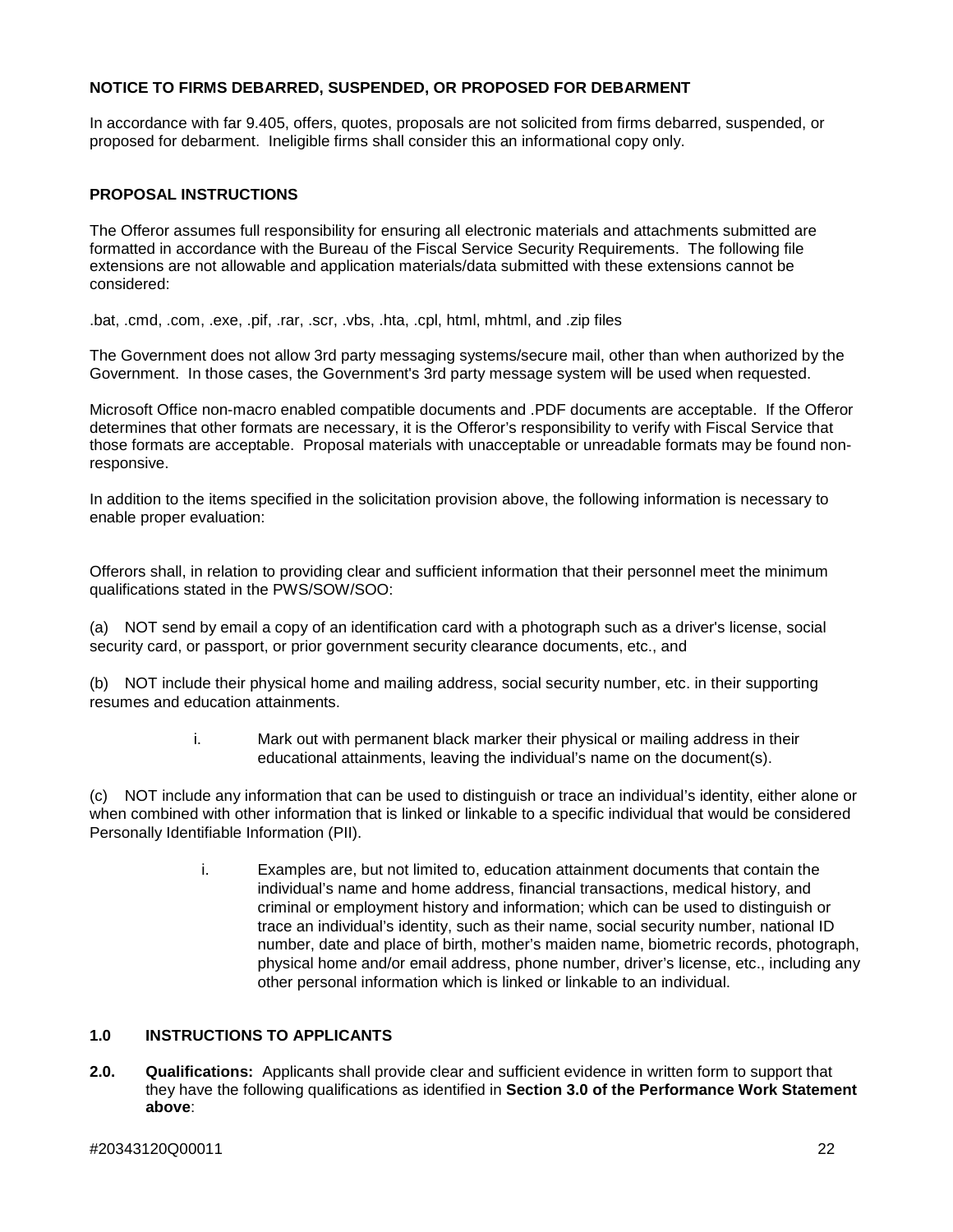# **2.1 REQUIRED MINIMUM QUALIFICATIONS**

- 1. Experience working directly with marginalized groups and community-based organizations in the country of performance.
- 2. Experience working with agricultural cooperatives, small businesses, and/or NGOs that offer credit.
- 3. Experience managing stakeholder relationships, especially in grants management, and an international development context.
- 4. Experience with financial management/accounting and preparation of programmatic and financial reports.
- 5. Experience in small-business development, monitoring and evaluation, and/or management of international development programs in the Eastern Caribbean.
- 6. Experience with participatory development methods.
- 7. Demonstrated ability to work as part of a team.
- 8. Demonstrated ability to communicate effectively verbally and in writing.
- 9. High level of motivation, personal commitment, and ethical standards.

# **Desired Qualifications:**

- 1. Knowledge of IAF mission goals and priorities
- 2. Experience working with grant management
- 3. Experience working with international donor agencies
- 4. Valid driver's license

# **3.0. Past Performance**

Applicants shall provide a list of three (3) professional references with contact information (telephone and if available, email).

# **4.0. Salary History**

Applicants shall provide salary history for last three positions.

#### **52.212-2 EVALUATION -- COMMERCIAL ITEMS (OCT 2014)**

(a) The Government will award a contract resulting from this solicitation to the responsible offeror whose offer conforming to the solicitation will be most advantageous to the Government, price and other factors considered. The following factors shall be used to evaluate offers:

#### Technical Factors and Past Perormance

Technical and past performance, when combined, are more important than price.

- (b) Options. The Government will evaluate offers for award purposes by adding the total price for all options to the total price for the basic requirement. The Government may determine that an offer is unacceptable if the option prices are significantly unbalanced. Evaluation of options shall not obligate the Government to exercise the option(s).
- (c) A written notice of award or acceptance of an offer, mailed or otherwise furnished to the successful offeror within the time for acceptance specified in the offer, shall result in a binding contract without further action by either party. Before the offer's specified expiration time, the Government may accept an offer (or part of an offer), whether or not there are negotiations after its receipt, unless a written notice of withdrawal is received before award.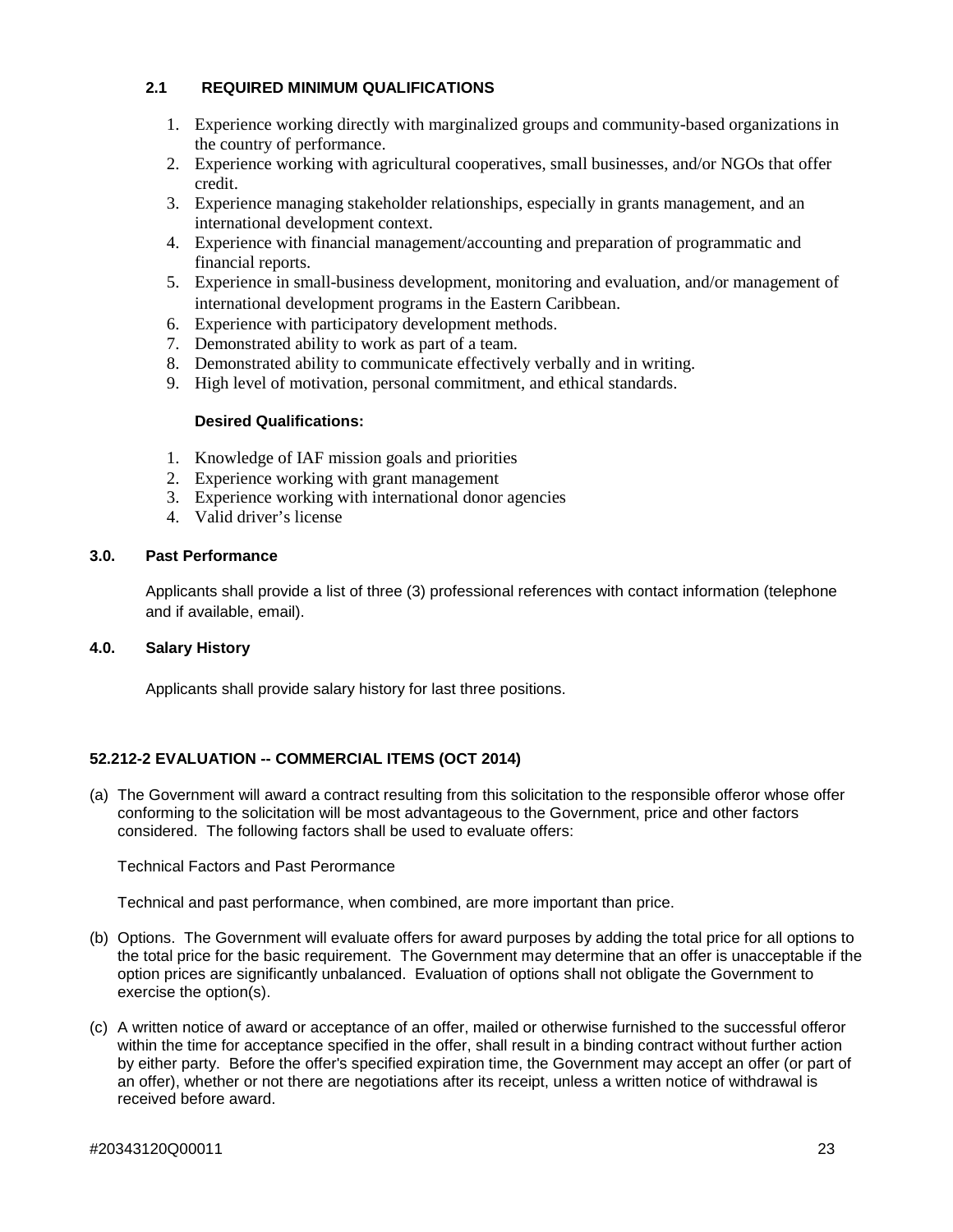#### **APPLICATION EVALUATION PROCESS**

Applicants qualified for this position shall demonstrate, in the documents/information submitted and through the Application Evaluation Process described in Section 1.2, the ability to provide the services as described in the attached Performance Work Statement (PWS) as they apply to the following evaluation criteria:

**GO / NO-GO Factors:** Late or incomplete applications will not be evaluated and will be considered non-responsive.

To be considered a complete application, applicants shall submit applications that include the following items as attachments to their email:

- 1. A CV/resume, written in English, with the applicant's signature on the last page.
- 2. A one- to two-page cover letter demonstrating the ability to perform the required services as described in the PWS.
- 3. Reside in the Eastern Caribbean.
- 4. Possess a B.A. or better from an accredited university in community development, economics, sociology or a related field.
- 5. Have a minimum 10 years of professional experience working in grassroots development or a combination of grassroots development and small-business development, economic development, monitoring and evaluation, and/or management of international development programs. At least half of this experience must be in-country.
- 6. Demonstrate fluency in spoken and written English.

#### **PHASE I – Initial Review**

#### **(A) EVALUATION CRITERIA 1 – REQUIRED TECHNICAL CAPABILITY**

- 1. A bachelor's degree from an accredited university in community development, economics, sociology or a related field.
- 2. Native in spoken and written English.
- 3. Ability to travel throughout country/region, and other countries as required.
- 4. Demonstrated experience in coordinating and facilitating travel logistics and field-based events.
- 5. Competence with standard Microsoft Office Suite of computer programs word, excel, etc.

#### **Preferred skills and knowledge include**:

- 1. Knowledge of IAF mission, goals and priorities.
- 2. Experience working with grant management.
- 3. Experience working with international donor agencies.
- 4. Valid driver's license.

#### **(B) EVALUATION CRITERIA 2 – REQUIRED EXPERIENCE**

- 1. Experience working directly with marginalized groups and/or community-based organizations in the Eastern Caribbean.
- 2. Experience working with agricultural cooperatives, small businesses, and/or NGOs that offer credit.
- 3. Experience managing stakeholder relationships, especially in a grants management or international development context.
- 4. Experience with financial management/accounting and preparation of programmatic and financial reports.
- 5. Experience in small-business development, monitoring and evaluation, and/or management of international development programs in the Eastern Caribbean.
- 6. Experience with participatory development methods.
- 7. Demonstrated ability to work as part of a team.
- 8. Demonstrated ability to communicate effectively verbally and in writing.
- 9. High level of motivation, personal commitment, and ethical standards

Applicants are not guaranteed an interview. The Technical Evaluation Team will determine a range of the highest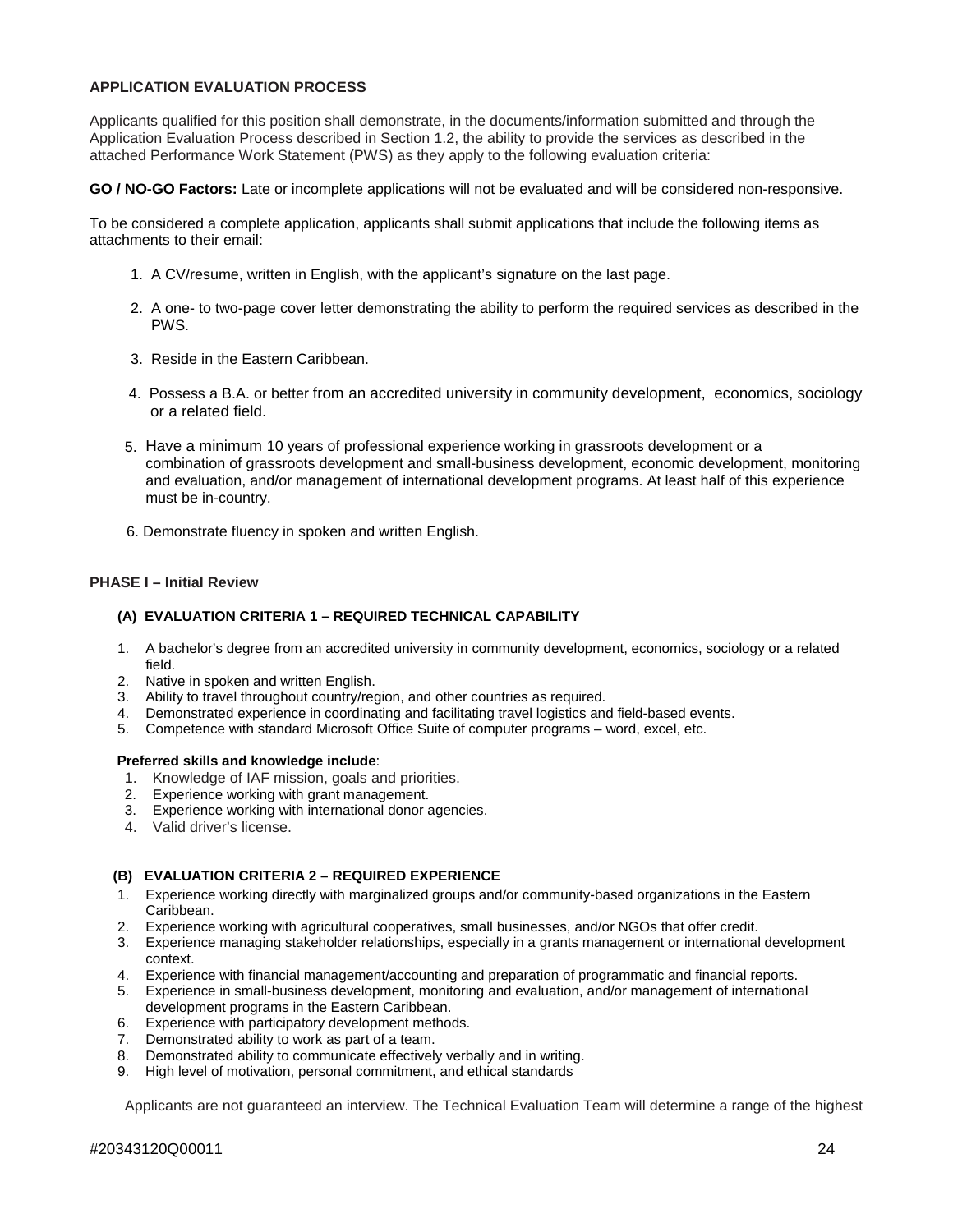rated applicants in Phase I to move to Phase II - Interview. If, in Phase II, applicants fail to get an acceptable rating the government reserves the right to interview the next highest rated applicants from Phase I.

#### **PHASE II – Interview**

All interviews will be completed with the same interviewer(s). If more than one individual conducts each interview, each interviewer will complete an individual interview evaluation score sheet and a consensus interview score will be agreed upon by all interviewers.

Questions asked during the interview will be consistent among applicants and relevant to the requirements as described in the solicitation. An individual record of questions asked and responses received from the applicant will be included with this worksheet as documentation supporting the chosen rating.

#### **PHASE III – Past Performance**

The Evaluation Panel will select applicant(s) from Phase II for the past performance. The reference questions will be consistent for all past performance references and will be relevant to similar work performed in comparison to this requirement. A record of references contacted, questions asked, and responses received will be included with this worksheet as documentation supporting the chosen rating.

IAF will practice diligence to contact all references provided for applicants being considered for Award. However, time will dictate the number of contacts made. If at all possible, at least 1 direct reference contact should be made for all applicants considered for award.

If an applicant has received negative reference responses, fair opporuntiy to address such will be given, in compliance with FAR 15.305(a)(2)(ii).

#### **3.0 AWARD**

An offer for award will be made to the applicant receiving the highest score in all non-price and price factors considered. If the offer is not accepted, the Government reserves the right to make an offer to the next preferred applicant without further discussion. The Government also reserves the right to award to a higher offeror if the offeror scores higher technically in all non-price factors.

The Contractor shall obtain a satisfactory security certification through the United States Embassy within ninety (90) days of the effective date of the contract. This certification will be initiated and costs assumed by IAF.

#### **52.217-5 EVALUATION OF OPTIONS (JUL 1990)**

#### **52.225-25 PROHIBITION ON CONTRACTING WITH ENTITIES ENGAGING IN CERTAIN ACTIVITIES OR TRANSACTIONS RELATING TO IRAN—REPRESENTATION AND CERTIFICATIONS (AUG 2018)**

# **52.233-2 SERVICE OF PROTEST (SEP 2006**)

(a) Protests, as defined in section 33.101 of the Federal Acquisition Regulation, that are filed directly with an agency, and copies of any protests that are filed with the General Accountability Office (GAO), shall be served on the Contracting Officer (addressed as follows) by obtaining written and dated acknowledgment of receipt from:

Ms. Keri Moore Compliance & Policy Branch Manager U.S. Department of the Treasury, Bureau of the Fiscal Service Keri.Moore@fiscal.treasury.gov

(b) The copy of any protest shall be received in the office designated above within one day of filing a protest with the GAO.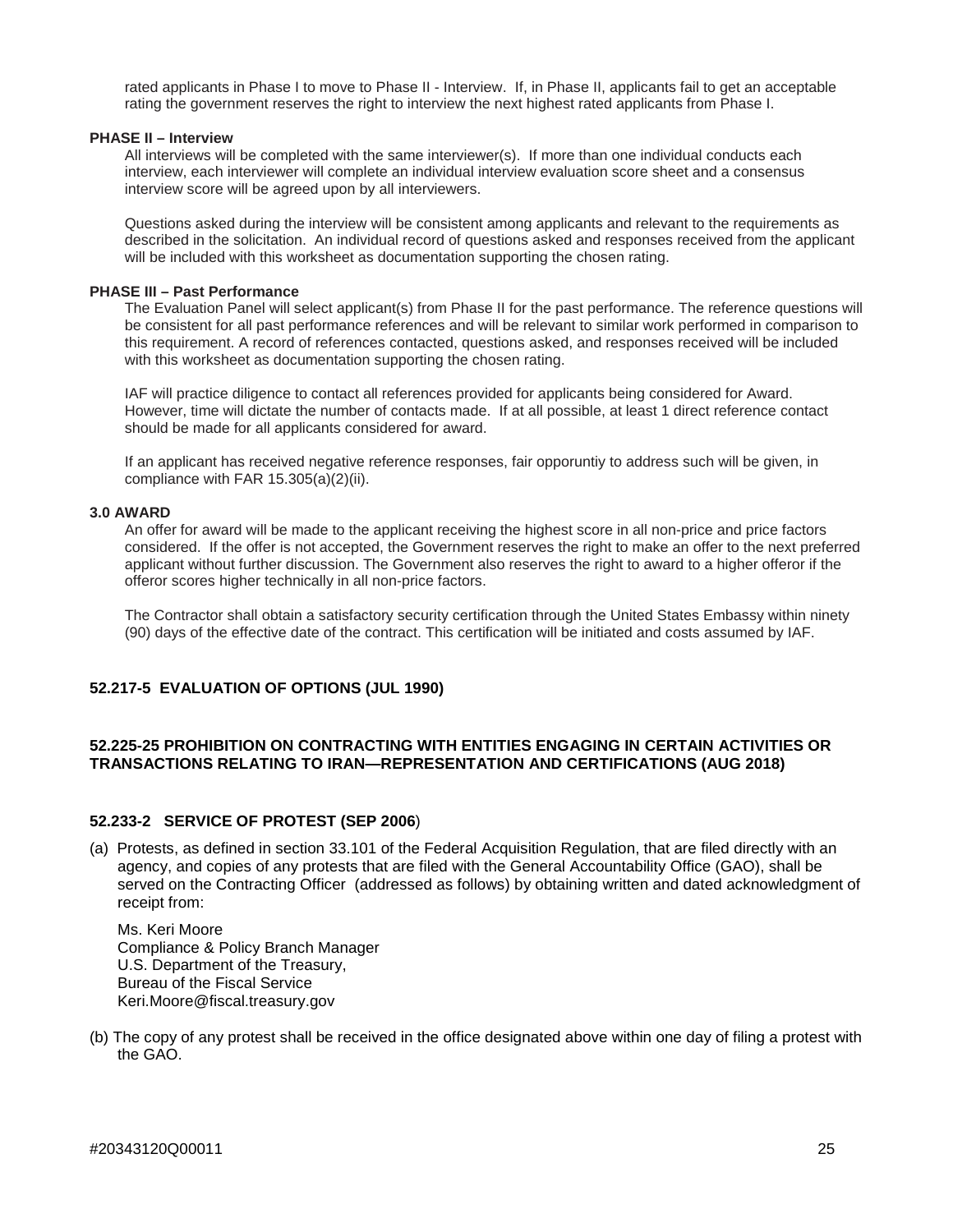#### **52.225-25 PROHIBITION ON CONTRACTING WITH ENTITIES ENGAGING IN CERTAIN ACTIVITIES OR TRANSACTIONS RELATING TO IRAN—REPRESENTATION AND CERTIFICATIONS (JUN 2020)**

# **52.212-3 OFFEROR REPRESENTATIONS AND CERTIFICATIONS-COMMERCIAL ITEMS (JUN 2020)**

The Offeror shall complete only paragraph (b) of this provision if the Offeror has completed the annual representations and certification electronically in the System for Award Management (SAM) accessed through [https://www.sam.gov.](https://www.sam.gov/) If the Offeror has not completed the annual representations and certifications electronically, the Offeror shall complete only paragraphs (c) through (v)) of this provision.

(a) Definitions. As used in this provision—

"Covered telecommunications equipment or services" has the meaning provided in the clause [52.204-25,](https://www.acquisition.gov/content/52204-25-prohibition-contracting-certain-telecommunications-and-video-surveillance-services-or-equipment#id1989I600I4C) Prohibition on Contracting for Certain Telecommunications and Video Surveillance Services or Equipment.

Economically disadvantaged women-owned small business (EDWOSB) concern means a small business concern that is at least 51 percent directly and unconditionally owned by, and the management and daily business operations of which are controlled by, one or more women who are citizens of the United States and who are economically disadvantaged in accordance with 13 CFR part 127. It automatically qualifies as a women-owned small business eligible under the WOSB Program.

Forced or indentured child labor means all work or service—

(1) Exacted from any person under the age of 18 under the menace of any penalty for its

nonperformance and for which the worker does not offer himself voluntarily; or

(2) Performed by any person under the age of 18 pursuant to a contract the enforcement of which can be accomplished by process or penalties.

 Highest-level owner means the entity that owns or controls an immediate owner of the offeror, or that owns or controls one or more entities that control an immediate owner of the offeror. No entity owns or exercises control of the highest level owner.

 Immediate owner means an entity, other than the offeror, that has direct control of the offeror. Indicators of control include, but are not limited to, one or more of the following: ownership or interlocking management, identity of interests among family members, shared facilities and equipment, and the common use of employees.

 Inverted domestic corporation, means a foreign incorporated entity that meets the definition of an inverted domestic corporation under [6 U.S.C. 395\(](http://uscode.house.gov/view.xhtml?req=granuleid:USC-prelim-title6-section395&num=0&edition=prelim)b), applied in accordance with the rules and definitions of [6 U.S.C.](http://uscode.house.gov/view.xhtml?req=granuleid:USC-prelim-title6-section395&num=0&edition=prelim)  [395\(](http://uscode.house.gov/view.xhtml?req=granuleid:USC-prelim-title6-section395&num=0&edition=prelim)c).

 Manufactured end product means any end product in product and service codes (PSCs) 1000-9999, except—

- (1) PSC 5510, Lumber and Related Basic Wood Materials;
- (2) Product or Service Group (PSG) 87, Agricultural Supplies;
- (3) PSG 88, Live Animals;
- (4) PSG 89, Subsistence;
- (5) PSC 9410, Crude Grades of Plant Materials;
- (6) PSC 9430, Miscellaneous Crude Animal Products, Inedible;
- (7) PSC 9440, Miscellaneous Crude Agricultural and Forestry Products;
- (8) PSC 9610, Ores;
- (9) PSC 9620, Minerals, Natural and Synthetic; and
- (10) PSC 9630, Additive Metal Materials.

 Place of manufacture means the place where an end product is assembled out of components, or otherwise made or processed from raw materials into the finished product that is to be provided to the Government. If a product is disassembled and reassembled, the place of reassembly is not the place of manufacture.

 Predecessor means an entity that is replaced by a successor and includes any predecessors of the predecessor.

 Restricted business operations means business operations in Sudan that include power production activities, mineral extraction activities, oil-related activities, or the production of military equipment, as those terms are defined in the Sudan Accountability and Divestment Act of 2007 (Pub. L. 110-174). Restricted business operations do not include business operations that the person (as that term is defined in Section 2 of the Sudan Accountability and Divestment Act of 2007) conducting the business can demonstrate—

(1) Are conducted under contract directly and exclusively with the regional government of southern Sudan;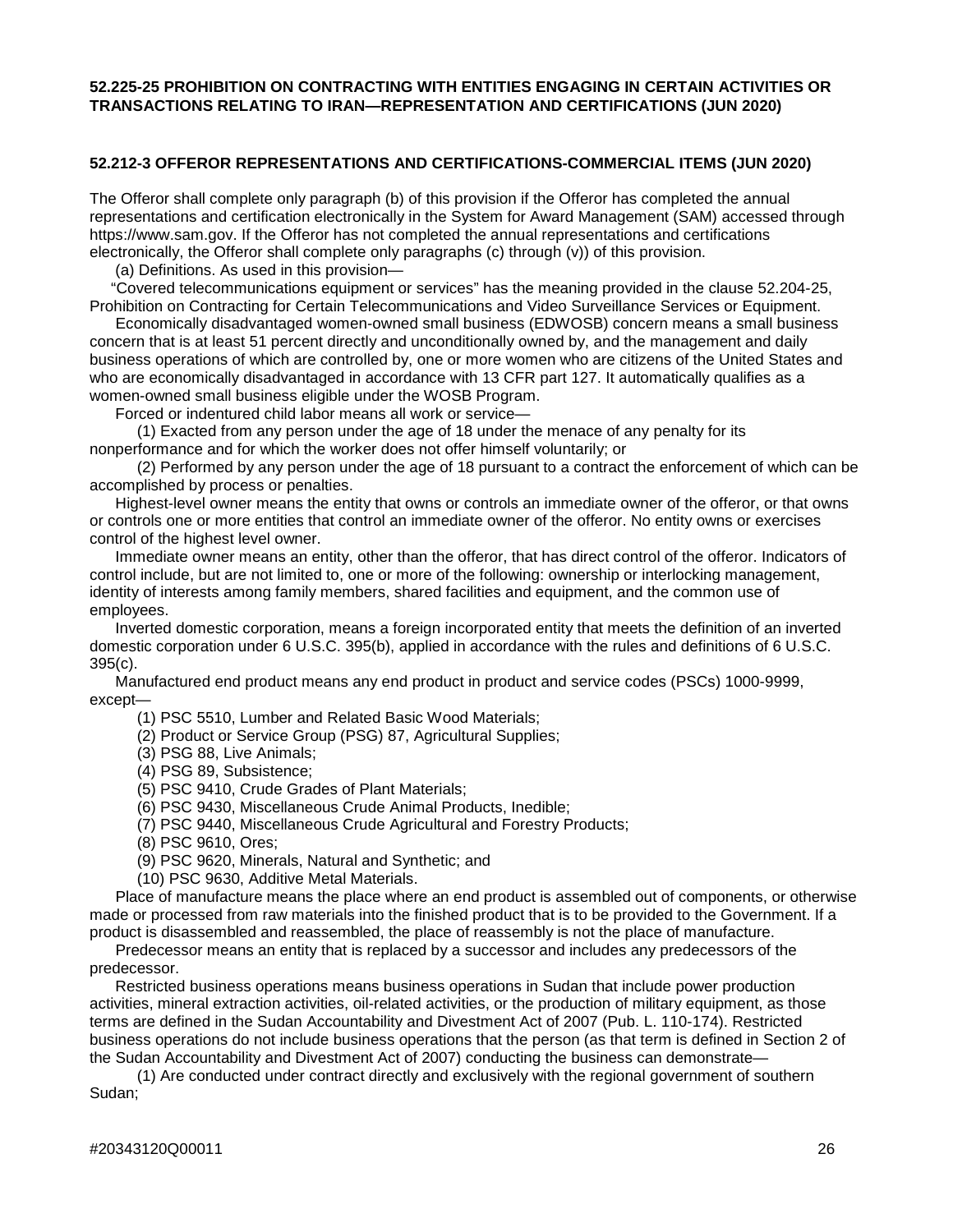(2) Are conducted pursuant to specific authorization from the Office of Foreign Assets Control in the Department of the Treasury, or are expressly exempted under Federal law from the requirement to be conducted under such authorization;

(3) Consist of providing goods or services to marginalized populations of Sudan;

(4) Consist of providing goods or services to an internationally recognized peacekeeping force or humanitarian organization;

(5) Consist of providing goods or services that are used only to promote health or education; or

(6) Have been voluntarily suspended."Sensitive technology"—

Sensitive technology—

(1) Means hardware, software, telecommunications equipment, or any other technology that is to be used specifically—

(i) To restrict the free flow of unbiased information in Iran; or

(ii) To disrupt, monitor, or otherwise restrict speech of the people of Iran; and

(2) Does not include information or informational materials the export of which the President does not have the authority to regulate or prohibit pursuant to section 203(b)(3)of the International Emergency Economic Powers Act (50 U.S.C. 1702(b)(3)).

Service-disabled veteran-owned small business concern—

(1) Means a small business concern—

(i) Not less than 51 percent of which is owned by one or more service-disabled veterans or, in the case of any publicly owned business, not less than 51 percent of the stock of which is owned by one or more service-disabled veterans; and

(ii) The management and daily business operations of which are controlled by one or more servicedisabled veteransor, in the case of a service-disabled veteran with permanent and severe disability, the spouse or permanent caregiver of such veteran.

(2) Service-disabled veteran means a veteran, as defined in [38 U.S.C. 101\(](http://uscode.house.gov/view.xhtml?req=granuleid:USC-prelim-title38-section101&num=0&edition=prelim)2), with a disability that is service connected, as defined in [38 U.S.C. 101\(](http://uscode.house.gov/view.xhtml?req=granuleid:USC-prelim-title38-section101&num=0&edition=prelim)16).

 Small business concern means a concern, including its affiliates, that is independently owned and operated, not dominant in the field of operation in which it is bidding on Government contracts, and qualified as a small business under the criteria in 13 CFR Part 121 and size standards in this solicitation.

 Small disadvantaged business concern, consistent with13 CFR 124.1002, means a small business concern under the size standard applicable to the acquisition, that—

(1) Is at least 51 percent unconditionally and directly owned (as defined at 13 CFR 124.105) by—

(i) One or more socially disadvantaged (as defined at13 CFR 124.103) and economically disadvantaged (as defined at 13 CFR 124.104) individuals who are citizens of the United States; and

(ii) Each individual claiming economic disadvantage has a net worth not exceeding \$750,000 after taking into account the applicable exclusions set forth at 13 CFR124.104(c)(2); and

(2) The management and daily business operations of which are controlled (as defined at 13.CFR 124.106) by individuals, who meet the criteria in paragraphs (1)(i) and (ii) of this definition.

Subsidiary means an entity in which more than 50 percent of the entity is owned—

(1) Directly by a parent corporation; or

(2) Through another subsidiary of a parent corporation

 Successor means an entity that has replaced a predecessor by acquiring the assets and carrying out the affairs of the predecessor under a new name (often through acquisition or merger). The term "successor" does not include new offices/divisions of the same company or a company that only changes its name. The extent of the responsibility of the successor for the liabilities of the predecessor may vary, depending on State law and specific circumstances.

Veteran-owned small business concern means a small business concern—

Not less than 51 percent of which is owned by one or more veterans (as defined at 38 U.S.C. 101(2)) or, in the case of any publicly owned business, not less than 51 percent of the stock of which is owned by one or more veterans; and

(1) Not less than 51 percent of which is owned by one or more veterans (as defined at 38 U.S.C. 101(2)) or, in the case of an t of the stock of which is owned by one or more veterans; and

(2) The management and daily business operations of which are controlled by one or more veterans. Women-owned small business (WOSB) concern eligible under the WOSB Program (in accordance with 13 CFR part 127), means a small business concern that is at least 51 percent directly and unconditionally owned by, and the management and daily business operations of which are controlled by, one or more women who are citizens of the United States.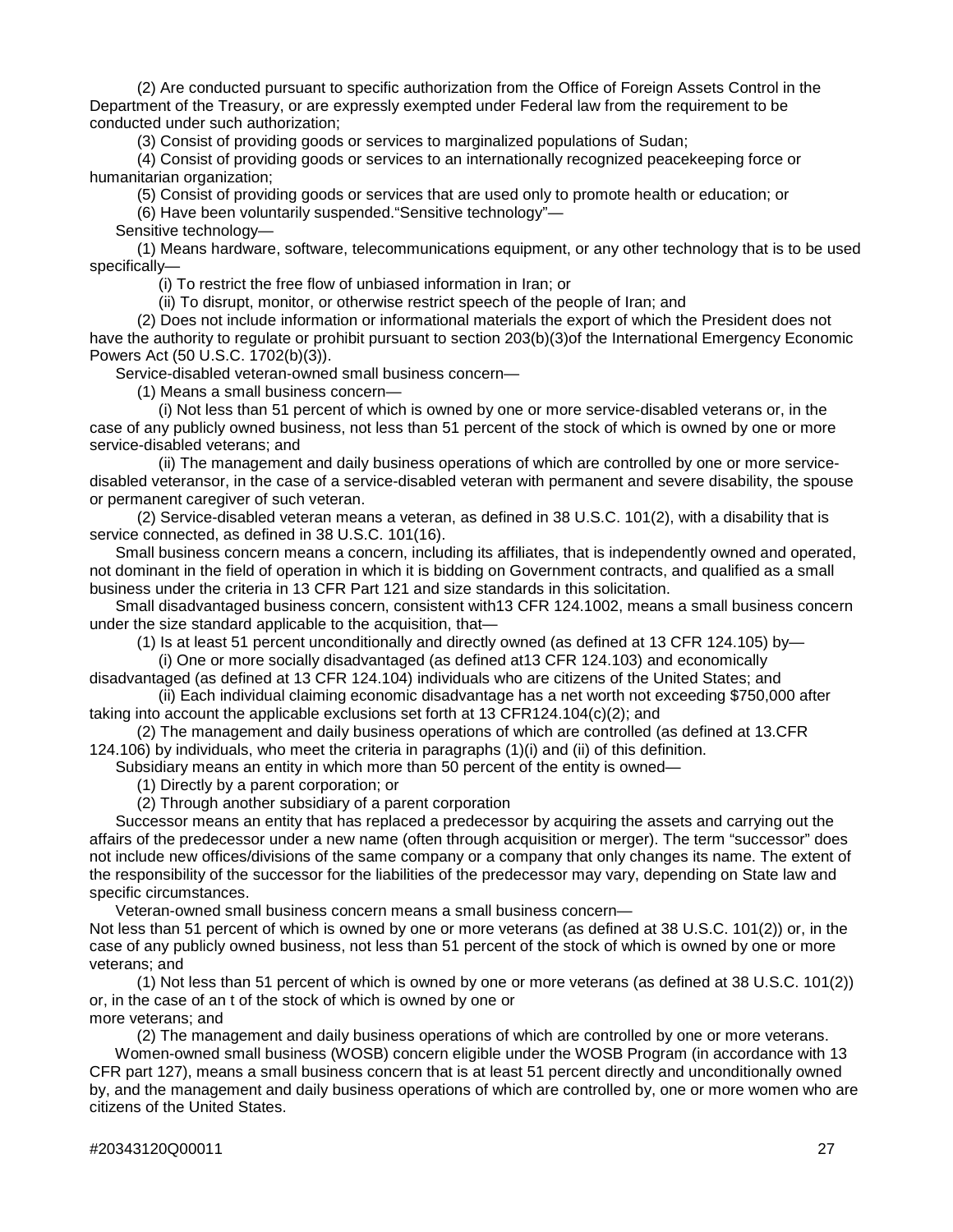Women-owned small business concern means a small business concern—

(1) That is at least 51 percent owned by one or more women; or, in the case of any publicly owned business, at least 51 percent of the stock of which is owned by one or more women; and

(2) Whose management and daily business operations are controlled by one or more women.  $(b)$ 

(1) Annual Representations and Certifications. Any changes provided by the Offeror in paragraph (b)(2) of this provision do not automatically change the representations and certifications in SAM

(2) The offeror has completed the annual representations and certifications electronically in SAM accessed through [http://www.sam.gov.](http://www.sam.gov/) After reviewing SAM information, the Offeror verifies by submission of this offer that the representations and certifications currently posted electronically at FAR [52.212-3,](https://www.acquisition.gov/content/52212-3-offeror-representations-and-certifications-commercial-items#i1060550) Offeror Representations and Certifications-Commercial Items, have been entered or updated in the last 12 months, are current, accurate, complete, and applicable to this solicitation (including the business size standard(s) applicable to the NAICS code(s) referenced for this solicitation), at the time this offer is submitted and are incorporated in this offer by reference (see FAR [4.1201\)](https://www.acquisition.gov/content/41201-policy#i1121876), except for paragraphs

[Offeror to identify the applicable paragraphs at (c) through (v) of this provision that the offeror has completed for the purposes of this solicitation only, if any.

These amended representation(s) and/or certification(s) are also incorporated in this offer and are current, accurate, and complete as of the date of this offer.

Any changes provided by the offeror are applicable to this solicitation only, and do not result in an update to the representations and certifications posted electronically on SAM.]

(c) Offerors must complete the following representations when the resulting contract will be performed in the United States or its outlying areas. Check all that apply.

(1) Small business concern. The offeror represents as part of its offer that it  $\Box$  is,  $\Box$  is not a small business concern.

(2) Veteran-owned small business concern. [Complete only if the offeror represented itself as a small business concern in paragraph (c)(1) of this provision.] The offeror represents as part of its offer that it  $\Box$  is,  $\Box$  is not a veteran-owned small business concern.

(3) Service-disabled veteran-owned small business concern. [Complete only if the offeror represented itself as a veteran-owned small business concern in paragraph (c)(2) of this provision.] The offeror represents as part of its offer that it  $\Box$  is,  $\Box$  is not a service-disabled veteran-owned small business concern.

(4) Small disadvantaged business concern. [Complete only if the offeror represented itself as a small business concern in paragraph (c)(1) of this provision.] The offeror represents, that it  $\Box$  is,  $\Box$  is not a small disadvantaged business concern as defined in 13 CFR124.1002.

(5) Women-owned small business concern. [Complete only if the offeror represented itself as a small business concern in paragraph (c)(1) of this provision.] The offeror represents that it  $\Box$  is,  $\Box$  is not a womenowned small business concern.

(6) WOSB concern eligible under the WOSB Program. [Complete only if the offeror represented itself as a women-owned small business concern in paragraph (c)(5) of this provision.] The offeror represents that-

(i) It  $\Box$  is,  $\Box$  is not a WOSB concern eligible under the WOSB Program, has provided all the required documents to the WOSB Repository, and no change in circumstances or adverse decisions have been issued that affects its eligibility; and

(ii) It  $\square$  is,  $\square$  is not a joint venture that complies with the requirements of 13 CFR part 127, and the representation in paragraph (c)(6)(i) of this provision is accurate for each WOSB concern eligible under the WOSB Program participating in the joint venture. [The offeror shall enter the name or names of the WOSB concern eligible under the WOSB Program and other small businesses that are participating in the joint venture:

.] Each WOSB concern eligible under the WOSB Program participating in the joint venture shall submit a separate signed copy of the WOSB representation.

(7) Economically disadvantaged women-owned small business (EDWOSB) concern. [Complete only if the offeror represented itself as a WOSB concern eligible under the WOSB Program in (c)(6) of this provision.] The offeror represents that-

(i) It  $\Box$  is,  $\Box$  is not an EDWOSB concern, has provided all the required documents to the WOSB Repository, and no change in circumstances or adverse decisions have been issued that affects its eligibility; and

(ii) It  $\Box$  is,  $\Box$  is not a joint venture that complies with the requirements of 13 CFR part 127, and the representation in paragraph (c)(7)(i) of this provision is accurate for each EDWOSB concern participating in the joint venture. [The offeror shall enter the name or names of the EDWOSB concern and other small businesses that are participating in the joint venture: \_\_\_\_\_\_\_\_\_\_.] Each EDWOSB concern participating in the joint venture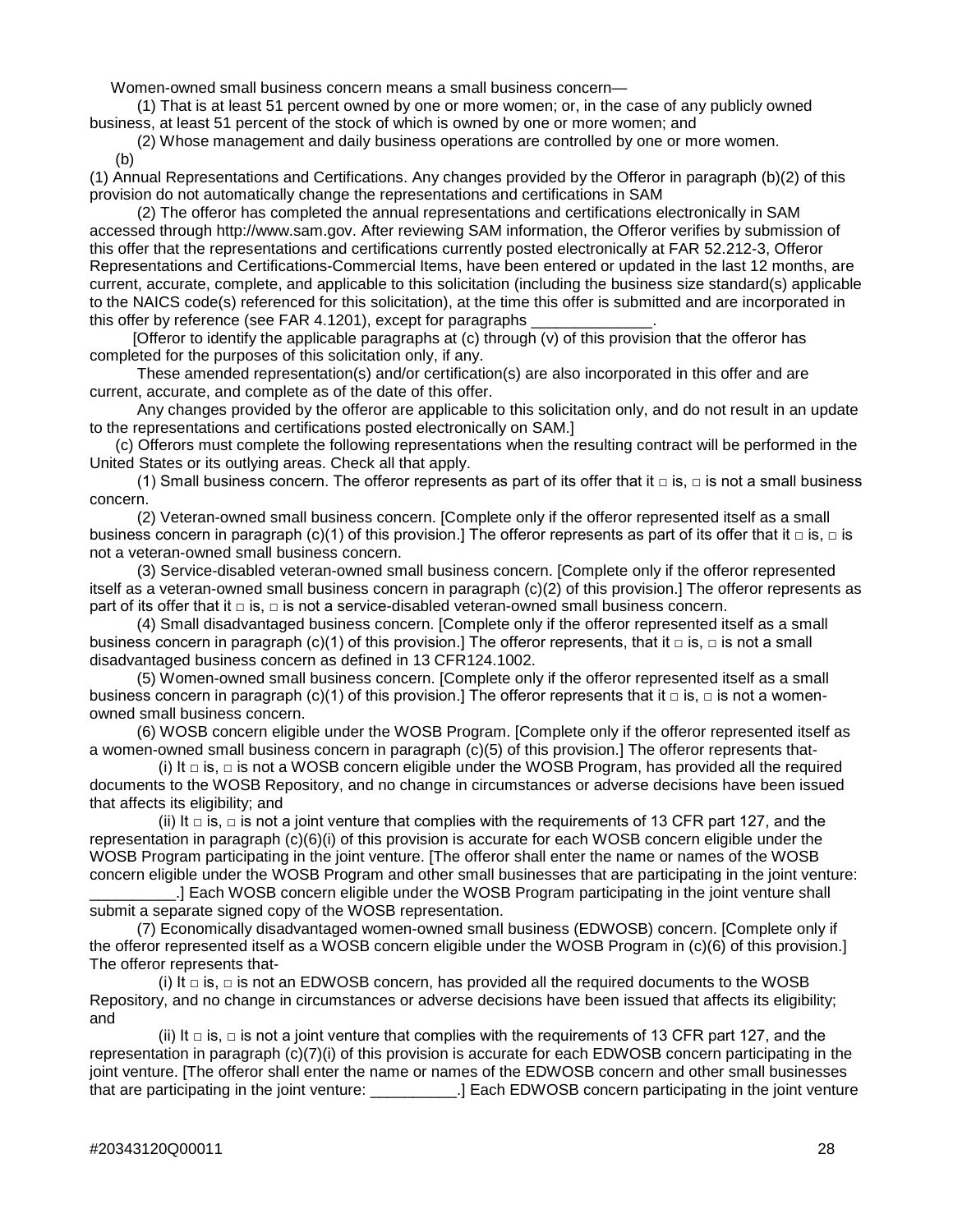shall submit a separate signed copy of the EDWOSB representation.

 Note: Complete paragraphs (c)(8) and (c)(9) only if this solicitation is expected to exceed the simplified acquisition threshold.

(8) Women-owned business concern (other than small business concern). [Complete only if the offeror is a women-owned business concern and did not represent itself as a small business concern in paragraph (c)(1) of this provision.] The offeror represents that it  $\Box$  is a women-owned business concern.

(9) Tie bid priority for labor surplus area concerns. If this is an invitation for bid, small business offerors may identify the labor surplus areas in which costs to be incurred on account of manufacturing or production (by offeror or first-tier subcontractors) amount to more than 50 percent of the contract price:\_\_\_\_\_\_\_\_\_\_\_\_\_\_\_\_\_\_\_\_\_\_\_\_\_\_\_\_\_\_\_\_\_\_\_\_

(10) HUBZone small business concern. [Complete only if the offeror represented itself as a small business concern in paragraph (c)(1) of this provision.] The offeror represents, as part of its offer, that–

(i) It  $\Box$  is,  $\Box$  is not a HUBZone small business concern listed, on the date of this representation, on the List of Qualified HUBZone Small Business Concerns maintained by the Small Business Administration, and no material changes in ownership and control, principal office, or HUBZone employee percentage have occurred since it was certified in accordance with 13 CFR Part 126; and

(ii) It  $\Box$  is,  $\Box$  is not a HUBZone joint venture that complies with the requirements of 13 CFR Part 126, and the representation in paragraph (c)(10)(i) of this provision is accurate for each HUBZone small business concern participating in the HUBZone joint venture. [The offeror shall enter the names of each of the HUBZone<br>small business concerns participating in the HUBZone joint venture: \_ \_ \_ \_ \_ .] Each HUBZone small small business concerns participating in the HUBZone joint venture: business concern participating in the HUBZone joint venture shall submit a separate signed copy of the HUBZone representation.

(d) Representations required to implement provisions of Executive Order11246-

(1) Previous contracts and compliance. The offeror represents that-

(i) It  $\Box$  has,  $\Box$  has not participated in a previous contract or subcontract subject to the Equal Opportunity clause of this solicitation; and

(ii) It  $\Box$  has,  $\Box$  has not filed all required compliance reports.

(2) Affirmative Action Compliance. The offeror represents that-

(i) It  $\Box$  has developed and has on file,  $\Box$  has not developed and does not have on file, at each establishment, affirmative action programs required by rules and regulations of the Secretary of Labor (41 CFR parts 60-1 and 60-2), or

(ii) It  $\square$  has not previously had contracts subject to the written affirmative action programs requirement of the rules and regulations of the Secretary of Labor.

(e) Certification Regarding Payments to Influence Federal Transactions (31 [http://uscode.house.gov/ U](http://uscode.house.gov/browse.xhtml;jsessionid=114A3287C7B3359E597506A31FC855B3).S.C. 1352). (Applies only if the contract is expected to exceed \$150,000.) By submission of its offer, the offeror certifies to the best of its knowledge and belief that no Federal appropriated funds have been paid or will be paid to any person for influencing or attempting to influence an officer or employee of any agency, a Member of Congress, an officer or employee of Congress or an employee of a Member of Congress on his or her behalf in connection with the award of any resultant contract. If any registrants under the Lobbying Disclosure Act of 1995 have made a lobbying contact on behalf of the offeror with respect to this contract, the offeror shall complete and submit, with its offer, OMB Standard Form LLL, Disclosure of Lobbying Activities, to provide the name of the registrants. The offeror need not report regularly employed officers or employees of the offeror to whom payments of reasonable compensation were made.

(f) Buy American Certificate. (Applies only if the clause at Federal Acquisition Regulation (FAR) [52.225-1,](https://www.acquisition.gov/content/52225-1-buy-american-supplies#i1053372) Buy American-Supplies, is included in this solicitation.)

(1) The offeror certifies that each end product, except those listed in paragraph  $(f)(2)$  of this provision, is a domestic end product and that for other than COTS items, the offeror has considered components of unknown origin to have been mined, produced, or manufactured outside the United States. The offeror shall list as foreign end products those end products manufactured in the United States that do not qualify as domestic end products,i.e., an end product that is not a COTS item and does not meet the component test in paragraph (2) of the definition of "domestic end product." The terms "commercially available off-the-shelf (COTS) item" "component," "domestic end product," "end product," "foreign end product," and "United States" are defined in the clause of this solicitation entitled "Buy American-Supplies."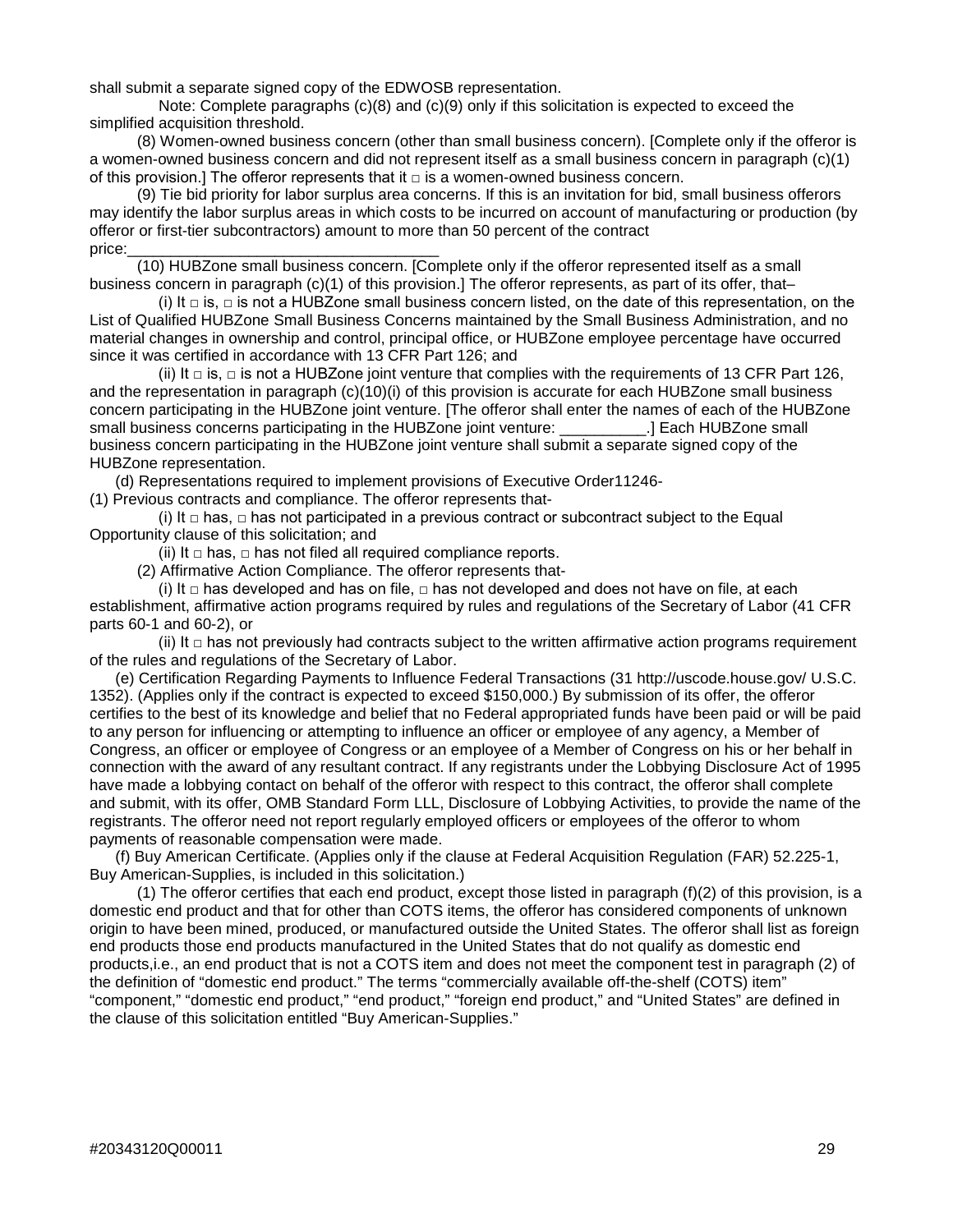(2) Foreign End Products: Line Item No. Country of Origin

\_\_\_\_\_\_\_\_\_\_\_\_\_\_ \_\_\_\_\_\_\_\_\_\_\_\_\_\_\_\_\_ \_\_\_\_\_\_\_\_\_\_\_\_\_\_ \_\_\_\_\_\_\_\_\_\_\_\_\_\_\_\_\_ \_\_\_\_\_\_\_\_\_\_\_\_\_\_ \_\_\_\_\_\_\_\_\_\_\_\_\_\_\_\_\_

[List as necessary]

(3) The Government will evaluate offers in accordance with the policies and procedures of FAR [part 25.](https://www.acquisition.gov/content/part-25-foreign-acquisition#i1093771) (g)

(1) Buy American-Free Trade Agreements-Israeli Trade Act Certificate. (Applies only if the clause at FAR [52.225-3,](https://www.acquisition.gov/content/52225-3-buy-american-free-trade-agreements-israeli-trade-act#i1053446) Buy American-Free Trade Agreements-Israeli Trade Act, is included in this solicitation.)

(i) The offeror certifies that each end product, except those listed in paragraph  $(q)(1)(ii)$  or  $(q)(1)(iii)$  of this provision, is a domestic end product and that for other than COTS items, the offeror has considered components of unknown origin to have been mined, produced, or manufactured outside the United States. The terms "Bahrainian, Moroccan, Omani, Panamanian, or Peruvian end product," "commercially available off-theshelf (COTS) item," "component," "domestic end product," "end product," "foreign end product," "Free Trade Agreement country," "Free Trade Agreement country end product," "Israeli end product," and "United States" are defined in the clause of this solicitation entitled "Buy American-Free Trade Agreements–Israeli Trade Act."

(ii) The offeror certifies that the following supplies are Free Trade Agreement country end products (other than Bahrainian, Moroccan, Omani, Panamanian, or Peruvian end products) or Israeli end products as defined in the clause of this solicitation entitled "Buy American-Free Trade Agreements-Israeli Trade Act":

 Free Trade Agreement Country End Products (Other than Bahrainian, Moroccan, Omani, Panamanian, or Peruvian End Products) or Israeli End Products:

Line Item No. Country of Origin \_\_\_\_\_\_\_\_\_\_\_\_\_\_ \_\_\_\_\_\_\_\_\_\_\_\_\_\_\_\_\_

\_\_\_\_\_\_\_\_\_\_\_\_\_\_ \_\_\_\_\_\_\_\_\_\_\_\_\_\_\_\_\_

\_\_\_\_\_\_\_\_\_\_\_\_\_\_ \_\_\_\_\_\_\_\_\_\_\_\_\_\_\_\_\_ [List as necessary]

(iii) The offeror shall list those supplies that are foreign end products (other than those listed in paragraph (g)(1)(ii) of this provision) as defined in the clause of this solicitation entitled "Buy American-Free Trade Agreements-Israeli Trade Act." The offeror shall list as other foreign end products those end products manufactured in the United States that do not qualify as domestic end products, i.e., an end product that is not a COTS item and does not meet the component test in paragraph (2) of the definition of "domestic end product."

Other Foreign End Products:

\_\_\_\_\_\_\_\_\_\_\_\_\_\_ \_\_\_\_\_\_\_\_\_\_\_\_\_\_\_\_\_

Line Item No. Country of Origin \_\_\_\_\_\_\_\_\_\_\_\_\_\_ \_\_\_\_\_\_\_\_\_\_\_\_\_\_\_\_\_

\_\_\_\_\_\_\_\_\_\_\_\_\_\_ \_\_\_\_\_\_\_\_\_\_\_\_\_\_\_\_\_ [List as necessary]

(iv) The Government will evaluate offers in accordance with the policies and procedures of FAR [part 25.](https://www.acquisition.gov/content/part-25-foreign-acquisition#i1093771) (2) Buy American-Free Trade Agreements-Israeli Trade Act Certificate, Alternate I. If Alternate I to the

clause at FAR [52.225-3](https://www.acquisition.gov/content/52225-3-buy-american-free-trade-agreements-israeli-trade-act#i1053446) is included in this solicitation, substitute the following paragraph  $(g)(1)(ii)$  for paragraph  $(g)(1)(ii)$  of the basic provision:

 $(q)(1)(ii)$  The offeror certifies that the following supplies are Canadian end products as defined in the clause of this solicitation entitled "Buy American-Free Trade Agreements-Israeli Trade Act":

Canadian End Products:

\_\_\_\_\_\_\_\_\_\_\_\_\_\_\_\_\_\_\_\_\_\_\_\_\_\_\_\_\_\_\_\_\_\_\_\_\_\_\_ \_\_\_\_\_\_\_\_\_\_\_\_\_\_\_\_\_\_\_\_\_\_\_\_\_\_\_\_\_\_\_\_\_\_\_\_\_\_\_ \_\_\_\_\_\_\_\_\_\_\_\_\_\_\_\_\_\_\_\_\_\_\_\_\_\_\_\_\_\_\_\_\_\_\_\_\_\_\_

Line Item No.

[List as necessary]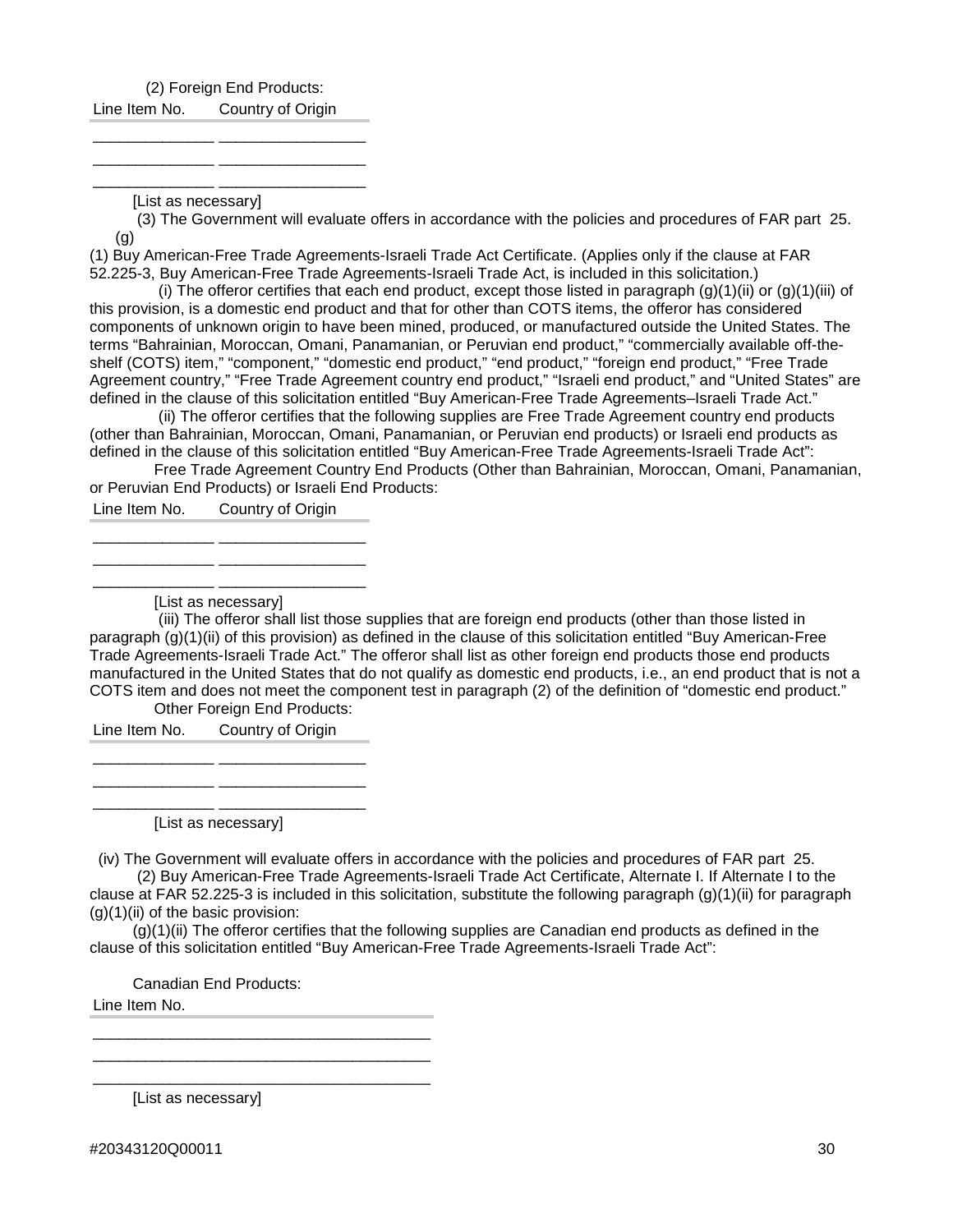(3) Buy American-Free Trade Agreements-Israeli Trade Act Certificate, Alternate II. If Alternate II to the clause at FAR [52.225-3](https://www.acquisition.gov/content/52225-3-buy-american-free-trade-agreements-israeli-trade-act#i1053446) is included in this solicitation, substitute the following paragraph (g)(1)(ii) for paragraph  $(q)(1)(ii)$  of the basic provision:

 (g)(1)(ii) The offeror certifies that the following supplies are Canadian end products or Israeli end products as defined in the clause of this solicitation entitled "Buy American-Free Trade Agreements-Israeli Trade Act": Canadian or Israeli End Products:

Line Item No. Country of Origin

\_\_\_\_\_\_\_\_\_\_\_\_\_\_ \_\_\_\_\_\_\_\_\_\_\_\_\_\_\_\_\_ \_\_\_\_\_\_\_\_\_\_\_\_\_\_ \_\_\_\_\_\_\_\_\_\_\_\_\_\_\_\_\_ \_\_\_\_\_\_\_\_\_\_\_\_\_\_ \_\_\_\_\_\_\_\_\_\_\_\_\_\_\_\_\_

[List as necessary]

(4) Buy American-Free Trade Agreements-Israeli Trade Act Certificate, Alternate III. If Alternate III to the clause at [52.225-3](https://www.acquisition.gov/content/52225-3-buy-american-free-trade-agreements-israeli-trade-act#i1053446) is included in this solicitation, substitute the following paragraph  $(g)(1)(ii)$  for paragraph  $(a)(1)(ii)$  of the basic provision:

 (g)(1)(ii) The offeror certifies that the following supplies are Free Trade Agreement country end products (other than Bahrainian, Korean, Moroccan, Omani, Panamanian, or Peruvian end products) or Israeli end products as defined in the clause of this solicitation entitled "Buy American-Free Trade Agreements-Israeli Trade Act":

 Free Trade Agreement Country End Products (Other than Bahrainian, Korean, Moroccan, Omani, Panamanian, or Peruvian End Products) or Israeli End Products:

Line Item No. Country of Origin

\_\_\_\_\_\_\_\_\_\_\_\_\_\_ \_\_\_\_\_\_\_\_\_\_\_\_\_\_\_\_\_ \_\_\_\_\_\_\_\_\_\_\_\_\_\_ \_\_\_\_\_\_\_\_\_\_\_\_\_\_\_\_\_ \_\_\_\_\_\_\_\_\_\_\_\_\_\_ \_\_\_\_\_\_\_\_\_\_\_\_\_\_\_\_\_

[List as necessary]

(5) Trade Agreements Certificate. (Applies only if the clause at FAR [52.225-5,](https://www.acquisition.gov/content/52225-5-trade-agreements#i1053648) Trade Agreements, is included in this solicitation.)

(i) The offeror certifies that each end product, except those listed in paragraph  $(q)(5)(ii)$  of this provision, is a U.S.-made or designated country end product, as defined in the clause of this solicitation entitled "Trade Agreements."

(ii) The offeror shall list as other end products those end products that are not U.S.-made or designated country end products.

Other End Products:

Line Item No. Country of Origin

\_\_\_\_\_\_\_\_\_\_\_\_\_\_\_ \_\_\_\_\_\_\_\_\_\_\_\_\_\_\_\_\_\_ \_\_\_\_\_\_\_\_\_\_\_\_\_\_\_ \_\_\_\_\_\_\_\_\_\_\_\_\_\_\_\_\_\_

 $\overline{\phantom{a}}$  ,  $\overline{\phantom{a}}$  ,  $\overline{\phantom{a}}$  ,  $\overline{\phantom{a}}$  ,  $\overline{\phantom{a}}$  ,  $\overline{\phantom{a}}$  ,  $\overline{\phantom{a}}$  ,  $\overline{\phantom{a}}$  ,  $\overline{\phantom{a}}$  ,  $\overline{\phantom{a}}$  ,  $\overline{\phantom{a}}$  ,  $\overline{\phantom{a}}$  ,  $\overline{\phantom{a}}$  ,  $\overline{\phantom{a}}$  ,  $\overline{\phantom{a}}$  ,  $\overline{\phantom{a}}$ 

[List as necessary]

(iii) The Government will evaluate offers in accordance with the policies and procedures of FAR [part 25.](https://www.acquisition.gov/content/part-25-foreign-acquisition#i1093771) For line items covered by the WTO GPA, the Government will evaluate offers of U.S.-made or designated country end products without regard to the restrictions of the Buy American statute. The Government will consider for award only offers of U.S.-made or designated country end products unless the Contracting Officer determines that there are no offers for such products or that the offers for such products are insufficient to fulfill the requirements of the solicitation.

(h) Certification Regarding Responsibility Matters (Executive Order 12689). (Applies only if the contract value is expected to exceed the simplified acquisition threshold.) The offeror certifies, to the best of its knowledge and belief, that the offeror and/or any of its principals–

 $(1)$   $\Box$  Are,  $\Box$  are not presently debarred, suspended, proposed for debarment, or declared ineligible for the award of contracts by any Federal agency;

 $(2)$   $\Box$  Have,  $\Box$  have not, within a three-year period preceding this offer, been convicted of or had a civil judgment rendered against them for: commission of fraud or a criminal offense in connection with obtaining, attempting to obtain, or performing a Federal, state or local government contract or subcontract; violation of Federal or state antitrust statutes relating to the submission of offers; or commission of embezzlement, theft,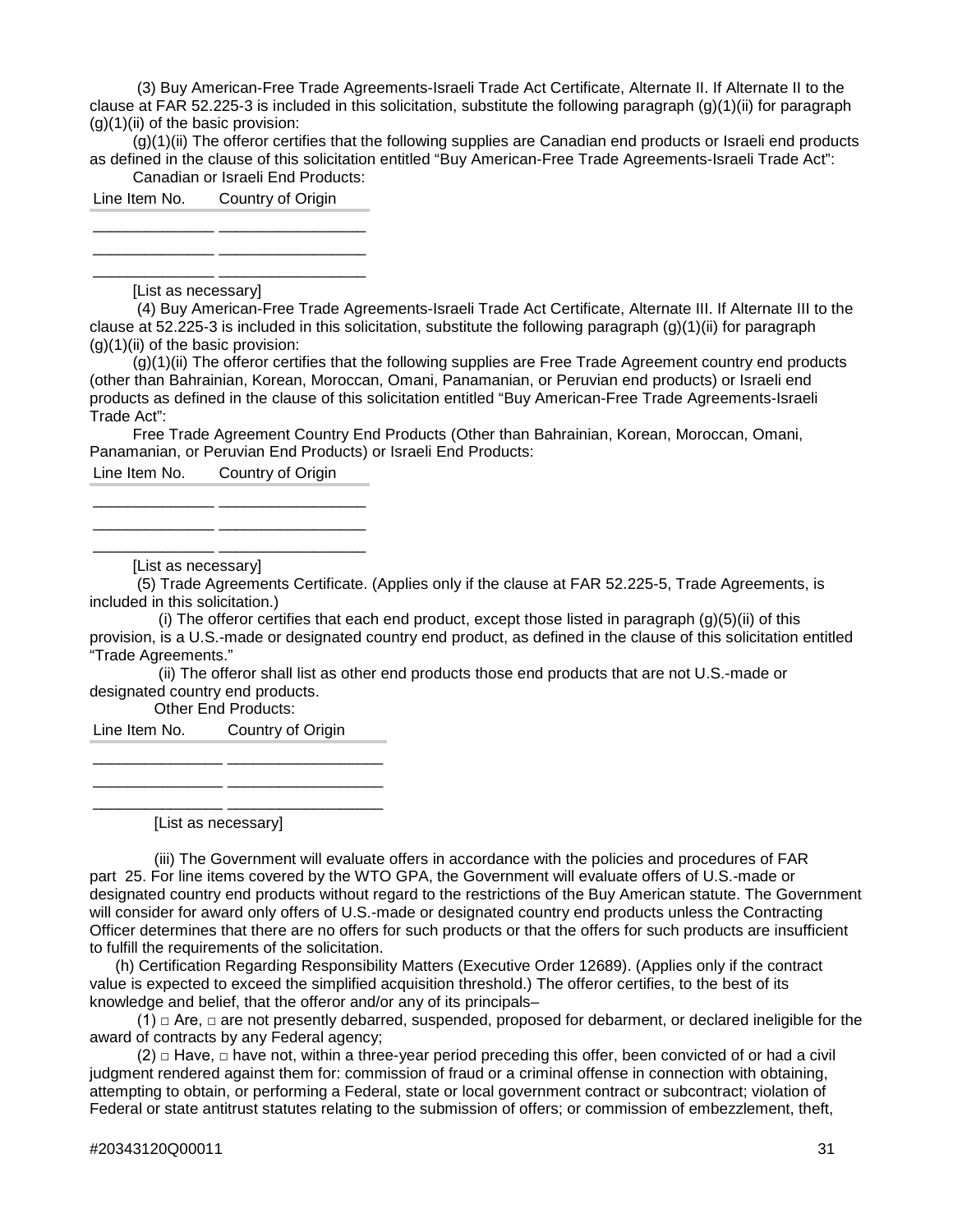forgery, bribery, falsification or destruction of records, making false statements, tax evasion, violating Federal criminal tax laws, or receiving stolen property;

 $(3)$   $\cap$  Are,  $\cap$  are not presently indicted for, or otherwise criminally or civilly charged by a Government entity with, commission of any of these offenses enumerated in paragraph (h)(2) of this clause; and

 $(4)$   $\Box$  Have,  $\Box$  have not, within a three-year period preceding this offer, been notified of any delinguent Federal taxes in an amount that exceeds \$3,500 for which the liability remains unsatisfied.

(i) Taxes are considered delinquent if both of the following criteria apply:

(A) The tax liability is finally determined. The liability is finally determined if it has been assessed. A liability is not finally determined if there is a pending administrative or judicial challenge. In the case of a judicial challenge to the liability, the liability is not finally determined until all judicial appeal rights have been exhausted.

(B) The taxpayer is delinquent in making payment. A taxpayer is delinquent if the taxpayer has failed to pay the tax liability when full payment was due and required. A taxpayer is not delinquent in cases where enforced collection action is precluded.

(ii) Examples.

(A) The taxpayer has received a statutory notice of deficiency, under I.R.C. §6212, which entitles the taxpayer to seek Tax Court review of a proposed tax deficiency. This is not a delinquent tax because it is not a final tax liability. Should the taxpayer seek Tax Court review, this will not be a final tax liability until the taxpayer has exercised all judicial appeal rights.

(B) The IRS has filed a notice of Federal tax lien with respect to an assessed tax liability, and the taxpayer has been issued a notice under I.R.C. §6320 entitling the taxpayer to request a hearing with the IRS Office of Appeals contesting the lien filing, and to further appeal to the Tax Court if the IRS determines to sustain the lien filing. In the course of the hearing, the taxpayer is entitled to contest the underlying tax liability because the taxpayer has had no prior opportunity to contest the liability. This is not a delinquent tax because it is not a final tax liability. Should the taxpayer seek tax court review, this will not be a final tax liability until the taxpayer has exercised all judicial appeal rights.

(C) The taxpayer has entered into an installment agreement pursuant to I.R.C. §6159. The taxpayer is making timely payments and is in full compliance with the agreement terms. The taxpayer is not delinquent because the taxpayer is not currently required to make full payment.

(D) The taxpayer has filed for bankruptcy protection. The taxpayer is not delinquent because enforced collection action is stayed under 11 U.S.C. §362 (the Bankruptcy Code).

(i) Certification Regarding Knowledge of Child Labor for Listed End Products (Executive Order 13126). [The Contracting Officer must list in paragraph (i)(1) any end products being acquired under this solicitation that are included in the List of Products Requiring Contractor Certification as to Forced or Indentured Child Labor, unless excluded at [22.1503\(](https://www.acquisition.gov/content/part-22-application-labor-laws-government-acquisitions#i1095815)b).]

(1) Listed end products.

Listed End Product Listed Countries of Origin

\_\_\_\_\_\_\_\_\_\_\_\_\_\_\_\_\_\_\_ \_\_\_\_\_\_\_\_\_\_\_\_\_\_\_\_\_\_\_ \_\_\_\_\_\_\_\_\_\_\_\_\_\_\_\_\_\_\_ \_\_\_\_\_\_\_\_\_\_\_\_\_\_\_\_\_\_\_

(2) Certification. [If the Contracting Officer has identified end products and countries of origin in paragraph (i)(1) of this provision, then the offeror must certify to either (i)(2)(i) or (i)(2)(ii) by checking the appropriate block.]

(i) The offeror will not supply any end product listed in paragraph (i)(1) of this provision that was mined, produced, or manufactured in the corresponding country as listed for that product.

(ii) The offeror may supply an end product listed in paragraph (i)(1) of this provision that was mined, produced, or manufactured in the corresponding country as listed for that product. The offeror certifies that it has made a good faith effort to determine whether forced or indentured child labor was used to mine, produce, or manufacture any such end product furnished under this contract. On the basis of those efforts, the offeror certifies that it is not aware of any such use of child labor.

(j) Place of manufacture. (Does not apply unless the solicitation is predominantly for the acquisition of manufactured end products.) For statistical purposes only, the offeror shall indicate whether the place of manufacture of the end products it expects to provide in response to this solicitation is predominantly-

 $(1)$   $\Box$  In the United States (Check this box if the total anticipated price of offered end products manufactured in the United States exceeds the total anticipated price of offered end products manufactured outside the United States); or

 $(2)$   $\Box$  Outside the United States.

(k) Certificates regarding exemptions from the application of the Service Contract Labor Standards (Certification by the offeror as to its compliance with respect to the contract also constitutes its certification as to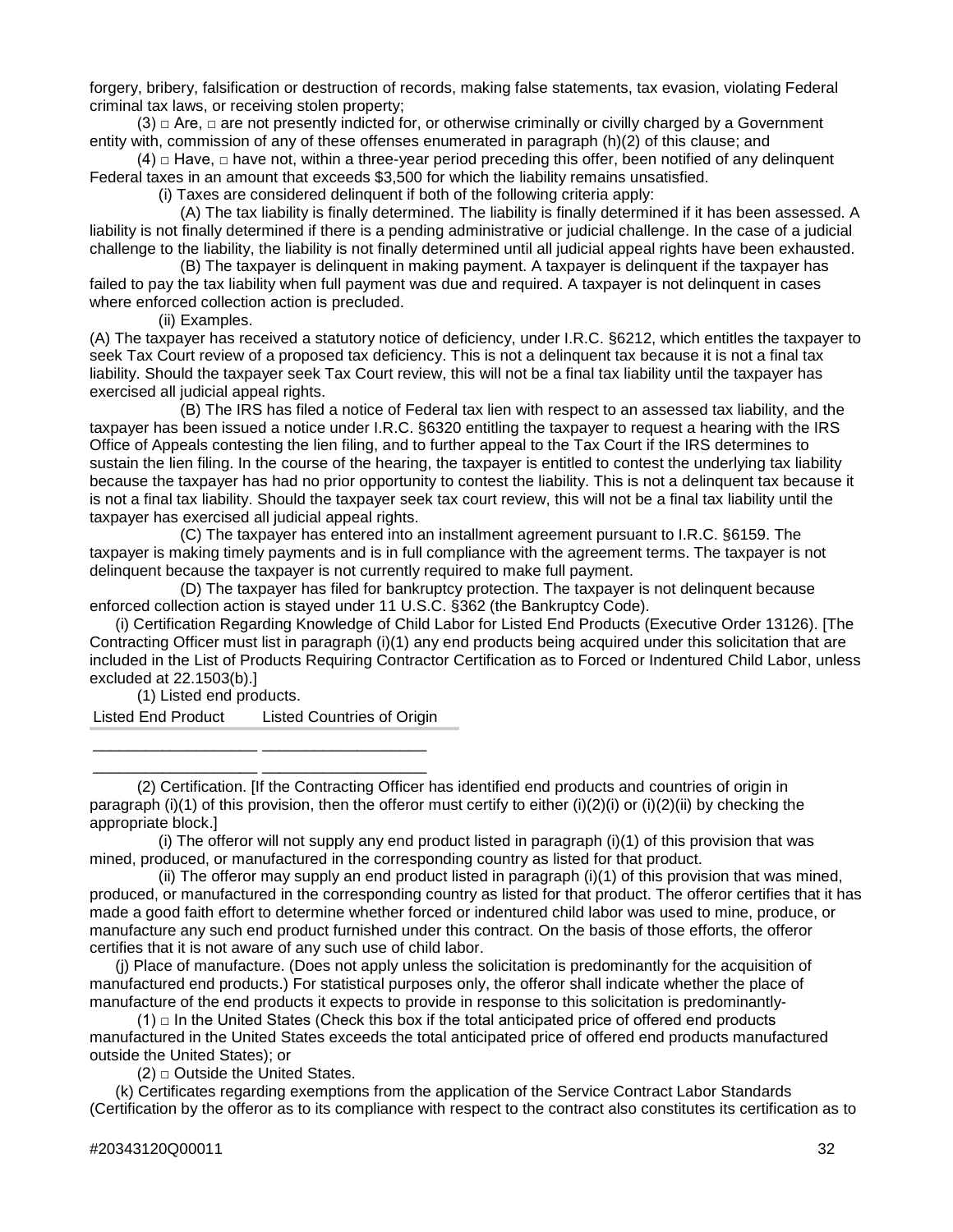compliance by its subcontractor if it subcontracts out the exempt services.) [The contracting officer is to check a box to indicate if paragraph  $(k)(1)$  or  $(k)(2)$  applies.]

(1) Maintenance, calibration, or repair of certain equipment as described in FAR [22.1003-4\(](https://www.acquisition.gov/content/221003-4-administrative-limitations-variations-tolerances-and-exemptions#i1096436)c)(1). The offeror  $\Box$  does  $\Box$  does not certify that-

(i) The items of equipment to be serviced under this contract are used regularly for other than Governmental purposes and are sold or traded by the offeror (or subcontractor in the case of an exempt subcontract) in substantial quantities to the general public in the course of normal business operations;

(ii) The services will be furnished at prices which are, or are based on, established catalog or market prices (see FAR [22.1003-4\(](https://www.acquisition.gov/content/221003-4-administrative-limitations-variations-tolerances-and-exemptions#i1096436)c)(2)(ii)) for the maintenance, calibration, or repair of such equipment; and

(iii) The compensation (wage and fringe benefits) plan for all service employees performing work under the contract will be the same as that used for these employees and equivalent employees servicing the same equipment of commercial customers.

(2) Certain services as described in FAR [22.1003-4](https://www.acquisition.gov/content/221003-4-administrative-limitations-variations-tolerances-and-exemptions#i1096436)(d)(1). The offeror  $\Box$  does  $\Box$  does not certify that-

(i) The services under the contract are offered and sold regularly to non-Governmental customers, and are provided by the offeror (or subcontractor in the case of an exempt subcontract) to the general public in substantial quantities in the course of normal business operations;

(ii) The contract services will be furnished at prices that are, or are based on, established catalog or market prices (see FAR [22.1003-4\(](https://www.acquisition.gov/content/part-22-application-labor-laws-government-acquisitions#i1096436)d)(2)(iii));

(iii) Each service employee who will perform the services under the contract will spend only a small portion of his or her time (a monthly average of less than 20 percent of the available hours on an annualized basis, or less than 20 percent of available hours during the contract period if the contract period is less than a month) servicing the Government contract; and

(iv) The compensation (wage and fringe benefits) plan for all service employees performing work under the contract is the same as that used for these employees and equivalent employees servicing commercial customers.

(3) If paragraph  $(k)(1)$  or  $(k)(2)$  of this clause applies-

(i) If the offeror does not certify to the conditions in paragraph  $(k)(1)$  or  $(k)(2)$  and the Contracting Officer did not attach a Service Contract Labor Standards wage determination to the solicitation, the offeror shall notify the Contracting Officer as soon as possible; and

(ii) The Contracting Officer may not make an award to the offeror if the offeror fails to execute the certification in paragraph (k)(1) or (k)(2) of this clause or to contact the Contracting Officer as required in paragraph (k)(3)(i) of this clause.

(l) Taxpayer Identification Number (TIN) ( [26 U.S.C. 6109, 31 U.S.C. 7701\)](http://uscode.house.gov/browse.xhtml;jsessionid=114A3287C7B3359E597506A31FC855B3). (Not applicable if the offeror is required to provide this information to the SAM to be eligible for award.)

(1) All offerors must submit the information required in paragraphs (l)(3) through (l)(5) of this provision to comply with debt collection requirements of [31 U.S.C. 7701\(c\) and 3325\(d\),](http://uscode.house.gov/browse.xhtml;jsessionid=114A3287C7B3359E597506A31FC855B3) reporting requirements of [26 U.S.C.](http://uscode.house.gov/browse.xhtml;jsessionid=114A3287C7B3359E597506A31FC855B3)  [6041, 6041A, and 6050M,](http://uscode.house.gov/browse.xhtml;jsessionid=114A3287C7B3359E597506A31FC855B3) and implementing regulations issued by the Internal Revenue Service (IRS).

(2) The TIN may be used by the Government to collect and report on any delinquent amounts arising out of the offeror's relationship with the Government [\(31 U.S.C. 7701\(c\)\(3\)\)](http://uscode.house.gov/browse.xhtml;jsessionid=114A3287C7B3359E597506A31FC855B3). If the resulting contract is subject to the payment reporting requirements described in FAR [4.904,](https://www.acquisition.gov/content/4904-reporting-payment-information-irs#i1122270) the TIN provided hereunder may be matched with IRS records to verify the accuracy of the offeror's TIN.

(3) Taxpayer Identification Number (TIN).

TIN: \_\_\_\_\_\_\_\_\_\_\_\_\_\_\_\_\_\_\_\_\_\_\_\_\_\_\_\_\_\_\_\_.

TIN has been applied for.

TIN is not required because:

Offeror is a nonresident alien, foreign corporation, or foreign partnership that does not have income effectively connected with the conduct of a trade or business in the United States and does not have an office or place of business or a fiscal paying agent in the United States;

Offeror is an agency or instrumentality of a foreign government;

Offeror is an agency or instrumentality of the Federal Government.

(4) Type of organization.

Sole proprietorship;

Partnership;

Corporate entity (not tax-exempt);

Corporate entity (tax-exempt);

Government entity (Federal, State, or local);

Foreign government;

International organization per 26 CFR1.6049-4;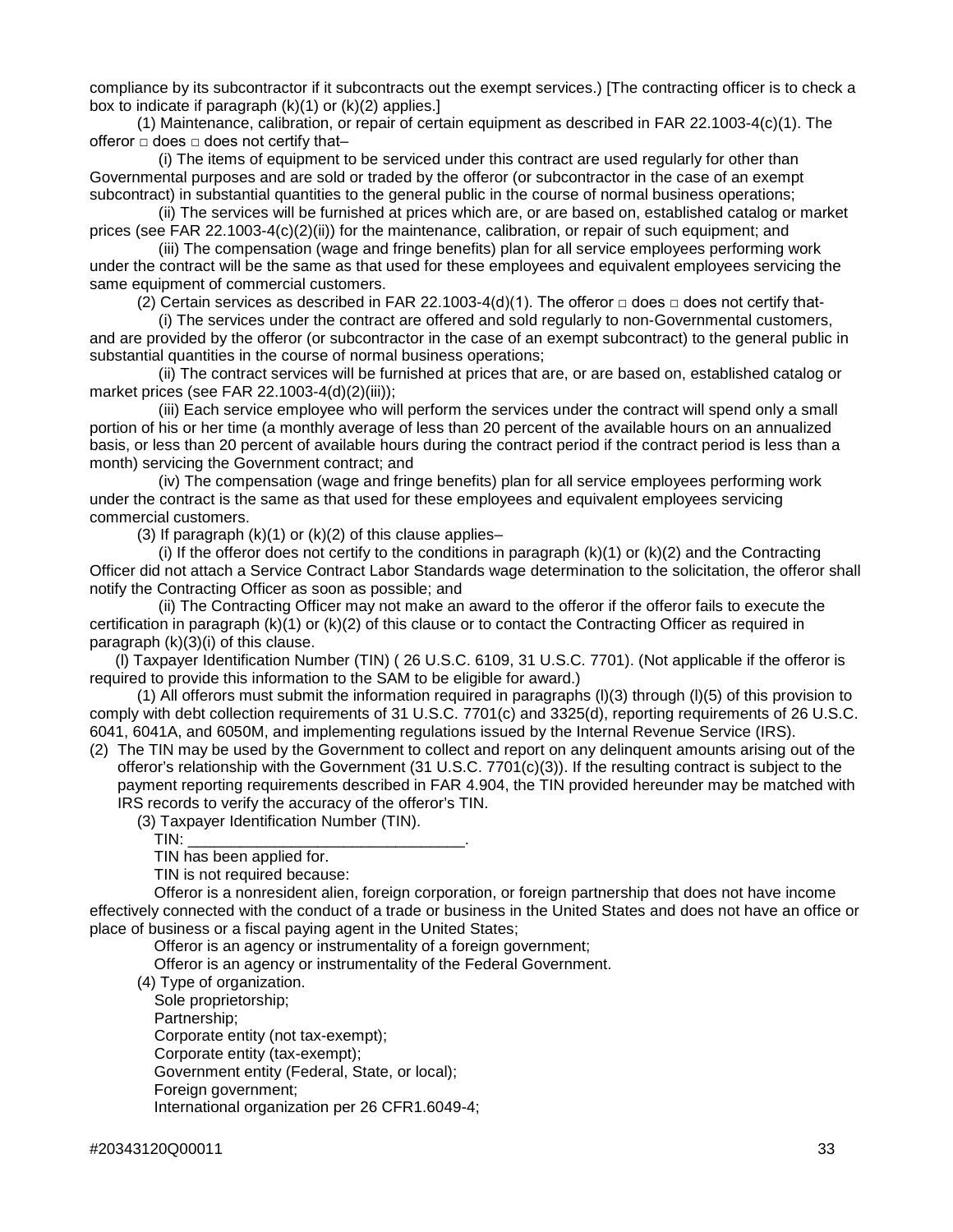Other

(5) Common parent.

Offeror is not owned or controlled by a common parent; Name and TIN of common parent:

Name TIN \_\_\_\_\_\_\_\_\_\_\_\_\_\_\_\_\_\_\_\_\_\_\_\_\_\_\_\_\_\_\_\_\_.

(m) Restricted business operations in Sudan. By submission of its offer, the offeror certifies that the offeror does not conduct any restricted business operations in Sudan.

(n) Prohibition on Contracting with Inverted Domestic Corporations.

(1) Government agencies are not permitted to use appropriated (or otherwise made available) funds for contracts with either an inverted domestic corporation, or a subsidiary of an inverted domestic corporation, unless the exception at [9.108-2\(](https://www.acquisition.gov/content/9108-2-prohibition#i1116407)b) applies or the requirement is waived in accordance with the procedures at [9.108-4.](https://www.acquisition.gov/content/9108-4-waiver#i1116422)

(2) Representation. The Offeror represents that–

(i) It  $\square$  is,  $\square$  is not an inverted domestic corporation: and

(ii) It  $\square$  is,  $\square$  is not a subsidiary of an inverted domestic corporation.

(o) Prohibition on contracting with entities engaging in certain activities or transactions relating to Iran.

(1) The offeror shall e-mail questions concerning sensitive technology to the Department of State at [CISADA106@state.gov.](mailto:CISADA106@state.gov)

(2) Representation and Certifications. Unless a waiver is granted or an exception applies as provided in paragraph (o)(3) of this provision, by submission of its offer, the offeror-

(i) Represents, to the best of its knowledge and belief, that the offeror does not export any sensitive technology to the government of Iran or any entities or individuals owned or controlled by, or acting on behalf or at the direction of, the government of Iran;

(ii) Certifies that the offeror, or any person owned or controlled by the offeror, does not engage in any activities for which sanctions may be imposed under section 5 of the Iran Sanctions Act; and

(iii) Certifies that the offeror, and any person owned or controlled by the offeror, does not knowingly engage in any transaction that exceeds the threshold at FAR [25.703-2\(](https://www.acquisition.gov/content/25703-2-iran-sanctions-act#i1091276)a)(2) with Iran's Revolutionary Guard Corps or any of its officials, agents, or affiliates, the property and interests in property of which are blocked pursuant to the International Emergency Economic Powers Act (et seq.) (see OFAC's Specially Designated Nationals and Blocked Persons List at [https://www.treasury.gov/resource-center/sanctions/SDN-](https://www.treasury.gov/resource-center/sanctions/SDN-List/Pages/default.aspx)[List/Pages/default.aspx\)](https://www.treasury.gov/resource-center/sanctions/SDN-List/Pages/default.aspx).

(3) The representation and certification requirements of paragraph (o)(2) of this provision do not apply if-

(i) This solicitation includes a trade agreements certification (e.g.,  $52.212-3$ (g) or a comparable agency provision); and

(ii) The offeror has certified that all the offered products to be supplied are designated country end products.

(p) Ownership or Control of Offeror. (Applies in all solicitations when there is a requirement to be registered in SAM or a requirement to have a unique entity identifier in the solicitation).

(1) The Offeror represents that it  $\Box$  has or  $\Box$  does not have an immediate owner. If the Offeror has more than one immediate owner (such as a joint venture), then the Offeror shall respond to paragraph (2) and if applicable, paragraph (3) of this provision for each participant in the joint venture.

(2) If the Offeror indicates "has" in paragraph (p)(1) of this provision, enter the following information:

Immediate owner CAGE code: \_\_\_\_\_\_\_\_\_\_\_\_\_\_\_\_\_\_\_\_.

Immediate owner legal name:

(Do not use a "doing business as" name)

Is the immediate owner owned or controlled by another entity:  $\Box$  Yes or  $\Box$  No.

(3) If the Offeror indicates "yes" in paragraph  $(p)(2)$  of this provision, indicating that the immediate owner is owned or controlled by another entity, then enter the following information:

Highest-level owner CAGE code:

Highest-level owner legal name:

(Do not use a "doing business as" name)

(q) Representation by Corporations Regarding Delinquent Tax Liability or a Felony Conviction under any Federal Law.

(1)As required by sections 744 and 745 of Division E of the Consolidated and Further Continuing Appropriations Act, 2015 (Pub. L. 113-235), and similar provisions, if contained in subsequent appropriations acts, The Government will not enter into a contract with any corporation that–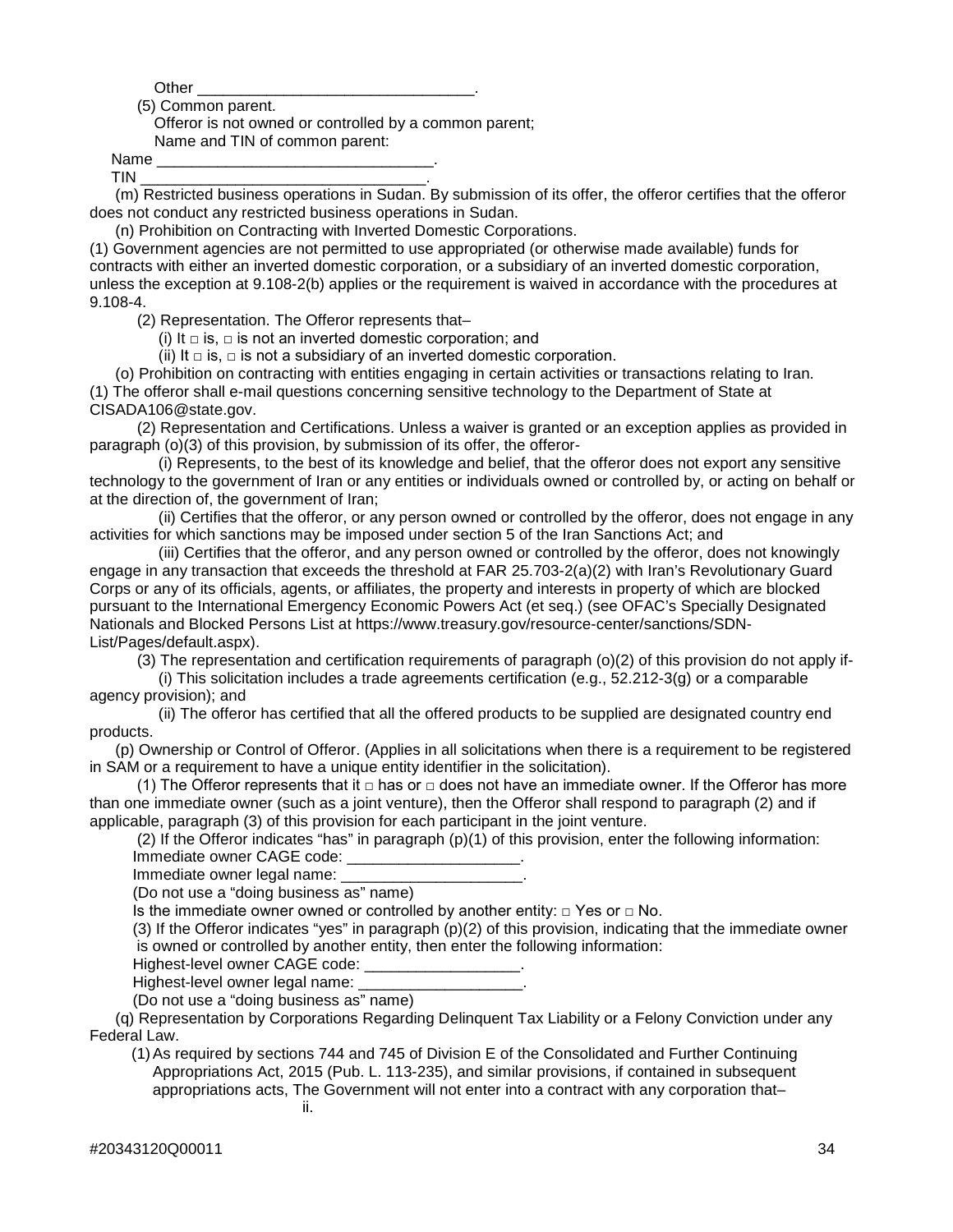(i) Has any unpaid Federal tax liability that has been assessed, for which all judicial and administrative remedies have been exhausted or have lapsed, and that is not being paid in a timely manner pursuant to an agreement with the authority responsible for collecting the tax liability, where the awarding agency is aware of the unpaid tax liability, unless an agency has considered suspension or debarment of the corporation and made a determination that suspension or debarment is not necessary to protect the interests of the Government; or

(ii) Was convicted of a felony criminal violation under any Federal law within the preceding 24 months, where the awarding agency is aware of the conviction, unless an agency has considered suspension or debarment of the corporation and made a determination that this action is not necessary to protect the interests of the Government.

(2) The Offeror represents that–

(i) It is  $\Box$  is not  $\Box$  a corporation that has any unpaid Federal tax liability that has been assessed, for which all judicial and administrative remedies have been exhausted or have lapsed, and that is not being paid in a timely manner pursuant to an agreement with the authority responsible for collecting the tax liability; and

(ii) It is  $\Box$  is not  $\Box$  a corporation that was convicted of a felony criminal violation under a Federal law within the preceding 24 months.

(r) Predecessor of Offeror. (Applies in all solicitations that include the provision at [52.204-16,](https://www.acquisition.gov/content/52204-16-commercial-and-government-entity-code-reporting#i1064275) Commercial and Government Entity Code Reporting.)

(1) The Offeror represents that it  $\Box$  is or  $\Box$  is not a successor to a predecessor that held a Federal contract or grant within the last three years.

(2) If the Offeror has indicated "is" in paragraph (r)(1) of this provision, enter the following information for all predecessors that held a Federal contract or grant within the last three years (if more than one predecessor, list in reverse chronological order):

Predecessor CAGE code: (or mark "Unknown").

Predecessor legal name:  $\qquad \qquad$ .

(Do not use a "doing business as" name).

(s) [Reserved].

(t) Public Disclosure of Greenhouse Gas Emissions and Reduction Goals. Applies in all solicitations that require offerors to register in SAM [\(12.301\(](https://www.acquisition.gov/content/12301-solicitation-provisions-and-contract-clauses-acquisition-commercial-items#i1113145)d)(1)).

(1) This representation shall be completed if the Offeror received \$7.5 million or more in contract awards in the prior Federal fiscal year. The representation is optional if the Offeror received less than \$7.5 million in Federal contract awards in the prior Federal fiscal year.

(2) Representation. [Offeror to check applicable block(s) in paragraph (t)(2)(i) and (ii)]. (i) The Offeror (itself or through its immediate owner or highest-level owner)  $\Box$  does,  $\Box$  does not publicly disclose greenhouse gas emissions, i.e., makes available on a publicly accessible website the results of a greenhouse gas inventory, performed in accordance with an accounting standard with publicly available and consistently applied criteria, such as the Greenhouse Gas Protocol Corporate Standard.

(ii) The Offeror (itself or through its immediate owner or highest-level owner)  $\Box$  does,  $\Box$  does not publicly disclose a quantitative greenhouse gas emissions reduction goal, i.e., make available on a publicly accessible website a target to reduce absolute emissions or emissions intensity by a specific quantity or percentage.

(iii) A publicly accessible website includes the Offeror's own website or a recognized, third-party greenhouse gas emissions reporting program.

(3) If the Offeror checked "does" in paragraphs (t)(2)(i) or (t)(2)(ii) of this provision, respectively, the Offeror shall provide the publicly accessible website(s) where greenhouse gas emissions and/or reduction goals are reported:

(u)

(1) In accordance with section 743 of Division E, Title VII, of the Consolidated and Further Continuing Appropriations Act, 2015 (Pub. L. 113-235) and its successor provisions in subsequent appropriations acts (and as extended in continuing resolutions), Government agencies are not permitted to use appropriated (or otherwise made available) funds for contracts with an entity that requires employees or

subcontractors of such entity seeking to report waste, fraud, or abuse to sign internal confidentiality agreements or statements prohibiting or otherwise restricting such employees or subcontractors from lawfully reporting such waste, fraud, or abuse to a designated investigative or law enforcement representative of a Federal department or agency authorized to receive such information.

(2) The prohibition in paragraph  $(u)(1)$  of this provision does not contravene requirements applicable to Standard Form 312 (Classified Information Nondisclosure Agreement), Form 4414 (Sensitive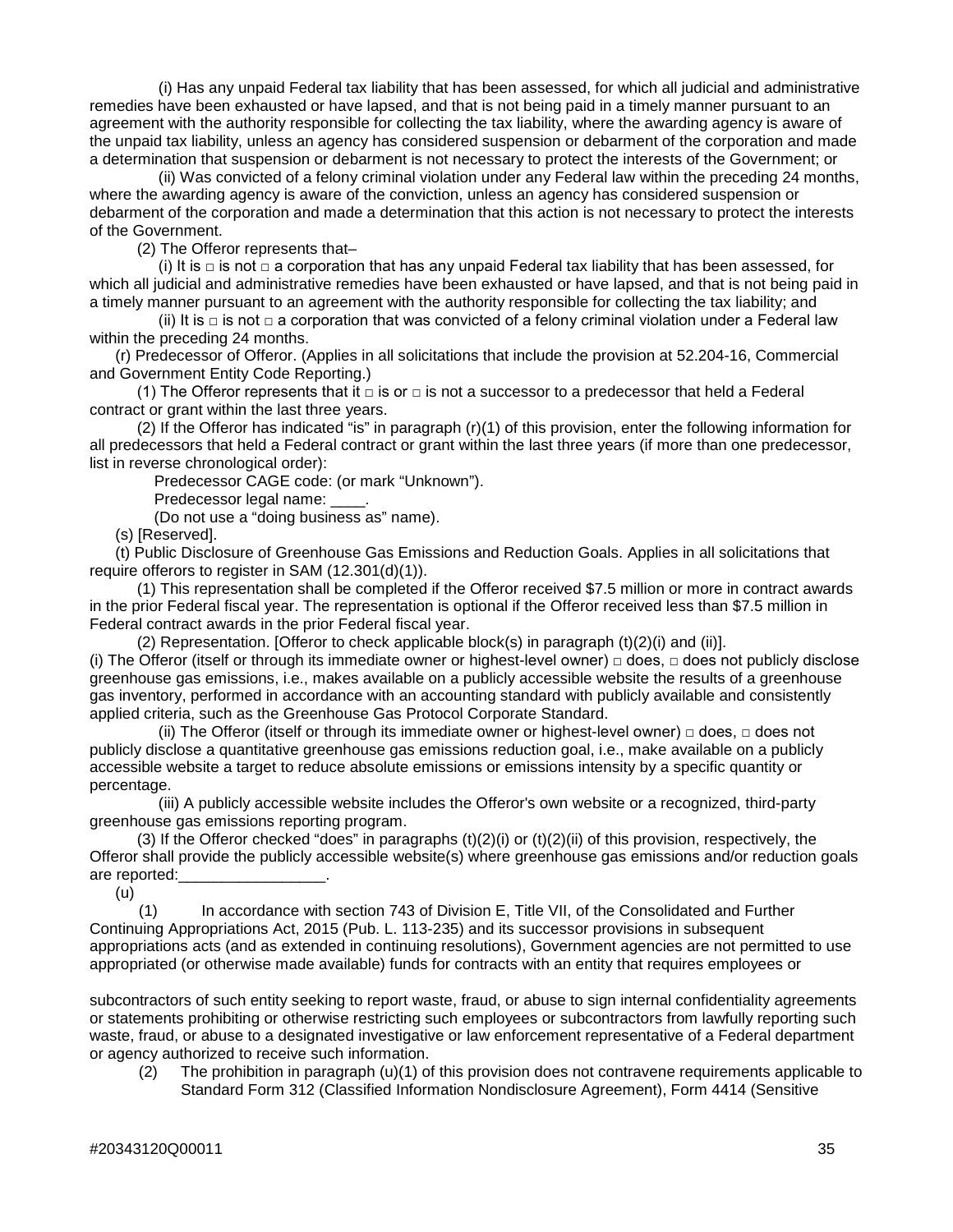Compartmented Information Nondisclosure Agreement), or any other form issued by a Federal department or agency governing the nondisclosure of classified information.

(3) Representation. By submission of its offer, the Offeror represents that it will not require its employees or subcontractors to sign or comply with internal confidentiality agreements or statements prohibiting or otherwise restricting such employees or subcontractors from lawfully reporting waste, fraud, or abuse related to the performance of a Government contract to a designated investigative or law enforcement representative of a Federal department or agency authorized to receive such information (e.g., agency Office of the Inspector General).

(v) Covered Telecommunications Equipment or Services-Representation. Section 889(a)(1)(A) of Public Law 115-232.

(1) The Offeror shall review the list of excluded parties in the System for Award Management (SAM) [\(https://www.sam.gov\)](https://www.sam.gov/) for entities excluded from receiving federal awards for "covered telecommunications equipment or services".

(3) The Offeror represents that it  $\Box$  does,  $\Box$  does not provide covered telecommunications equipment or services as a part of its offered products or services to the Government in the performance of any contract, subcontract, or other contractual instrument.

(End of Provision)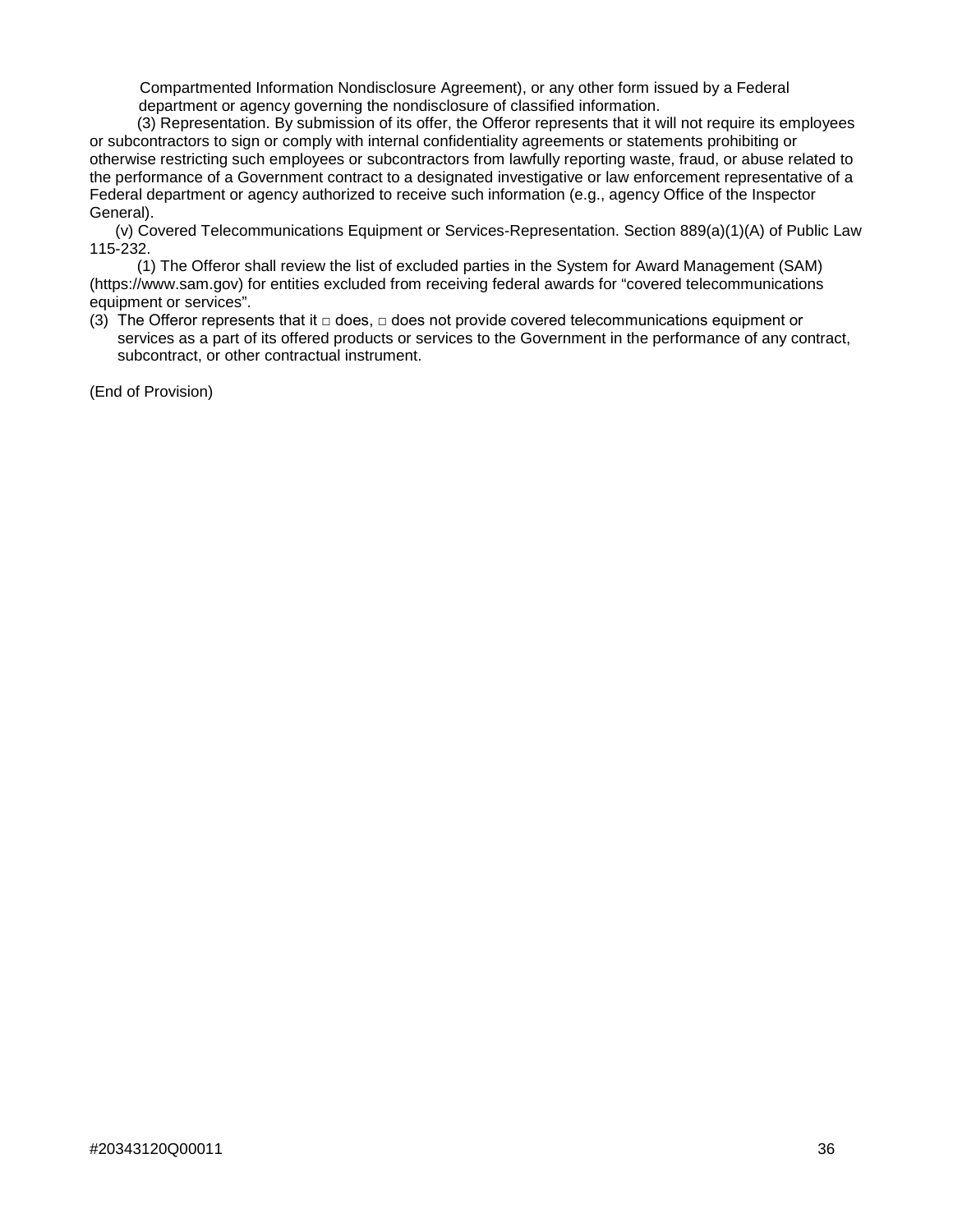

# **Inter-American Foundation**

An Independent Agency of the U.S. Government

# **ATTACHMENT A – ACTIVE GRANTS LIST**

Belize Active Grants List May 2020

# **OUR CIRCLE**

Our Circle (OC) will manage the first full-service Resource Center in Belize, where marginalized communities can safely access counseling, services, education, and networking opportunities and raise awareness of their rights among their peers and the general public. This project will benefit about 800 people directly and 5,000 people indirectly.

# **SATIIM**

Sarstoon Temash Institute for Indigenous Management (SATIIM) will help communities in southern Belize to map and register their lands. SATIIM will also build the capacity of community forestry operations and construct a visitor center that will generate income to safeguard an internationally recognized wetland. This project will benefit about 1,100 people directly and 2,000 people indirectly.

# **YCT**

Ya'axche' Conservation Trust (YCT) will promote best practices in sustainable forest management by involving local communities in capturing, analyzing, and sharing data on biodiversity on their farms. YCT will also strengthen the business skills of small family or community-run enterprises and stimulate rural children and youth's interest in being future stewards of their communities' forests. This project will benefit about 1,125 people directly and 5,400 people indirectly.

> Eastern Caribbean Active Grants List May 2020

# **CANARI**

The Caribbean Natural Resources Institute (CANARI) will strengthen the capacity of civil society organizations in Antigua and Barbuda, Dominica, and Grenada to develop community adaptation plans and implement disaster risk reduction strategies through vulnerability assessments, workshops, mentoring programs, and peer exchanges. CANARI also facilitates information exchange among community organizations, businesses, and national disaster management authorities through its online Knowledge Hub. This project will benefit about 256 people directly and 4,003 people indirectly.

#### **CPDC**

The Caribbean Policy Development Centre (CPDC) will increase the resilience of smallholder farmers in Dominica, Grenada, and St. Vincent and the Grenadines by training farmer organizations in disaster preparedness techniques, including creating seed banks, intercropping with water-resistant crops, and improving drainage and water storage infrastructure. CPDC then provides these organizations with small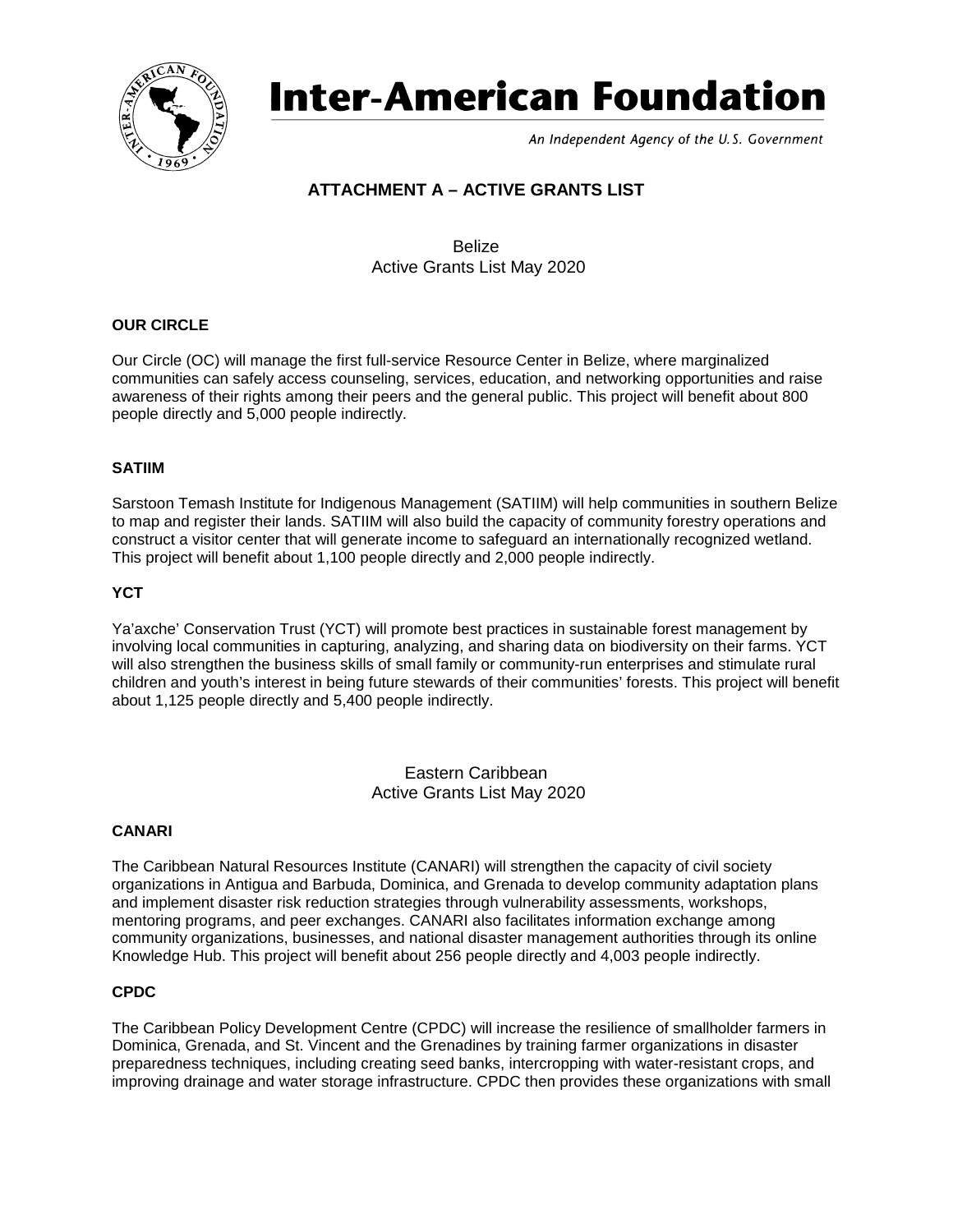grants to support the farmers' application of the techniques learned. This project will benefit about 200 people directly and 5,000 people indirectly.

# Jamaica Active Grants List May 2020

#### **PIA**

Pride in Action (PIA) will open a resource center for LGBT university students and young people between the ages of 16 and 30, which will serve as a base for its operations and will offer health services, support, counseling and information on issues of interest to this demographic group. The center will also be an incubator for budding activists and LGBT initiatives. PIA will further develop its outdoor leadership program, explore ways to set up for-profit venture and draft a plan toward financial independence. The project will directly benefit 600 young Jamaicans and will indirectly reach several thousand members of their families as well as allies and other LGBT individuals.

#### **FFPI**

Inner-city youth in Kingston, Jamaica, face high levels of poverty, violence, and homicide, yet services for young people are disjointed and uncoordinated. At the IAF, we support community-led approaches to enhancing peace and security for young people in Jamaica. Our grantee partner, Fight for Peace International (FFPI), provides training and technical assistance to eight community-based organizations in Kingston's inner city, strengthening their capacity to develop youth leaders, deliver violence prevention programming to young people, especially young women and girls, and coordinate programming.

#### **CTMC**

Jamaican Maroon communities—settlements established by formerly enslaved Africans—face low incomes, high unemployment, and increasing rural-urban migration that threatens their livelihoods and unique culture. At the IAF, we support community-led solutions to expand economic opportunity and promote economic inclusion among historically excluded groups. Our grantee partner, Charles Town Maroon Council (CTMC), is increasing incomes of more than 100 community members by upgrading key cultural and ecotourism sites, expanding tourism offerings, and improving marketing and management of tourism activities.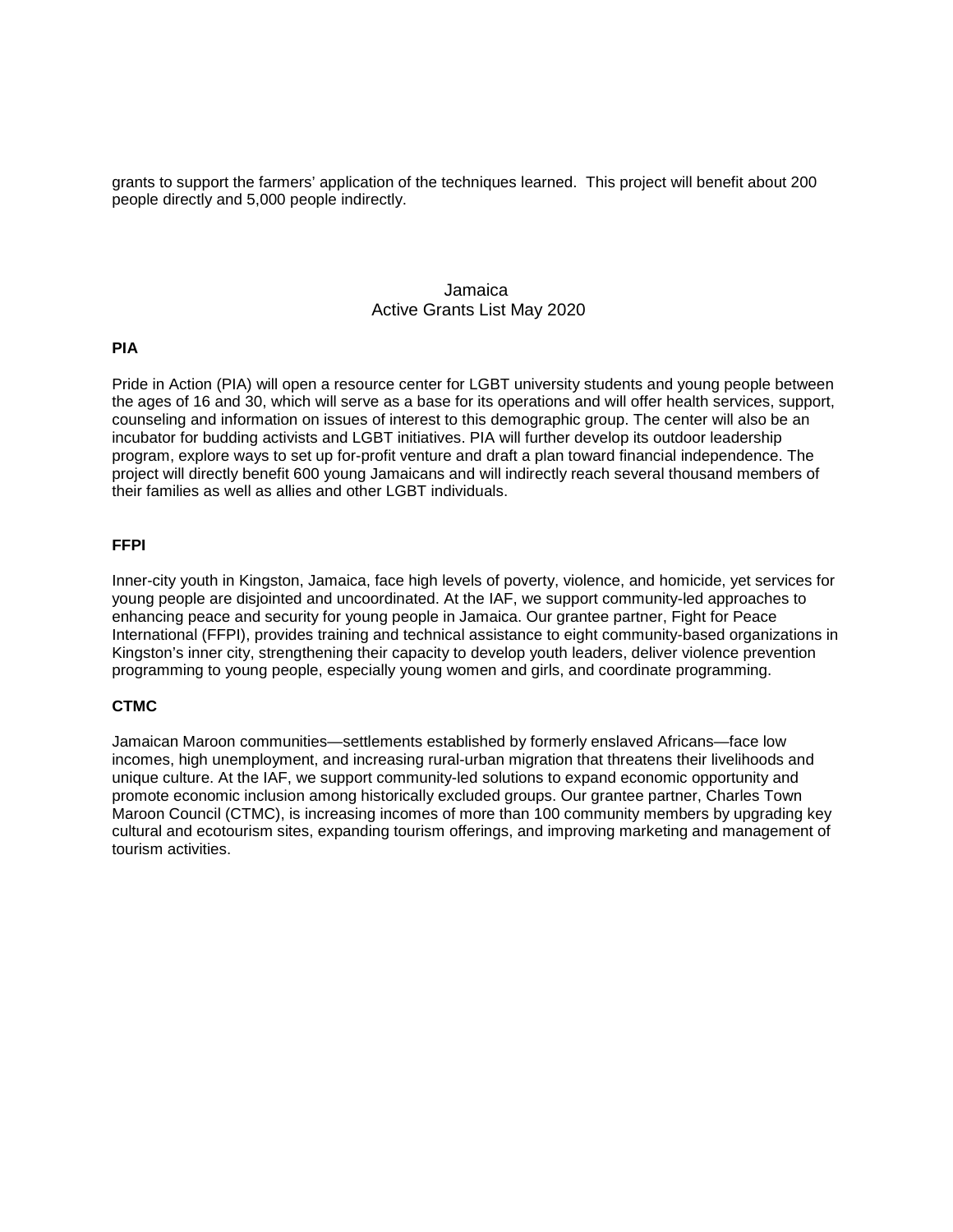# **ADVANCE PAYMENT GUIDELINES**

In accordance with FAR 32.404(a)(9) and 32.404(b), Part 32 does not apply to advance payments authorized by law for "transactions excluded by agency procedures under statutory authority", and "agencies may issue their own instructions to deal with advance payment items."

Section 305 of the Federal Property and Administrative Services Act of 1949 (41 U.S.C. 255) is the statutory authority for Part 32 of the FAR concerning contract financing for small, or disadvantaged businesses. It contains an exemption for all functions of the U.S. Government authorized by the Foreign Assistance Act of 1961 (22 U.S.C. 2393), as amended. The Inter-American Foundation was chartered under the Foreign Assistance Act, as amended in 1969 and is therefore exempt from Part 32 of the FAR regarding contract financing.

In accordance with the above statutory authority the following guidelines are established to provide advance payments as necessary to contractors under contract with the IAF:

The Contractor may request an advance payment, for a period no longer than three months, by submitting the attached form. The Contractor shall submit the request to the IAF Contracting Officer's Representative (COR) for approval. The Contractor shall be responsible for forwarding a copy of the advanced payment form to [ForeignMisc@fiscal.treasury.gov,](mailto:ForeignMisc@fiscal.treasury.gov) so that payment can be processed.

After payment is received, the Contractor is responsible for accounting for the use of the advanced funds. The Contractor shall submit documentation on the use of the funds and the amount of the advance remaining to the IAF COR designated in the contract. Prior to the last payment, the IAF COR will determine whether there is any outstanding balance on the advance payment. If there is a balance, it will be deducted from the final invoice of the obligated option year and receipts shall be submitted at that time.

#### **The advance payment is restricted to certain items:**

Travel expenses and other costs related to workshops, conferences, seminars, or other grantee assistance or verification visits planned by the Contractor, or required as part of the performance of the contract, are examples of items that are permissible for advance payment. Honoraria may not be included in the advance payment.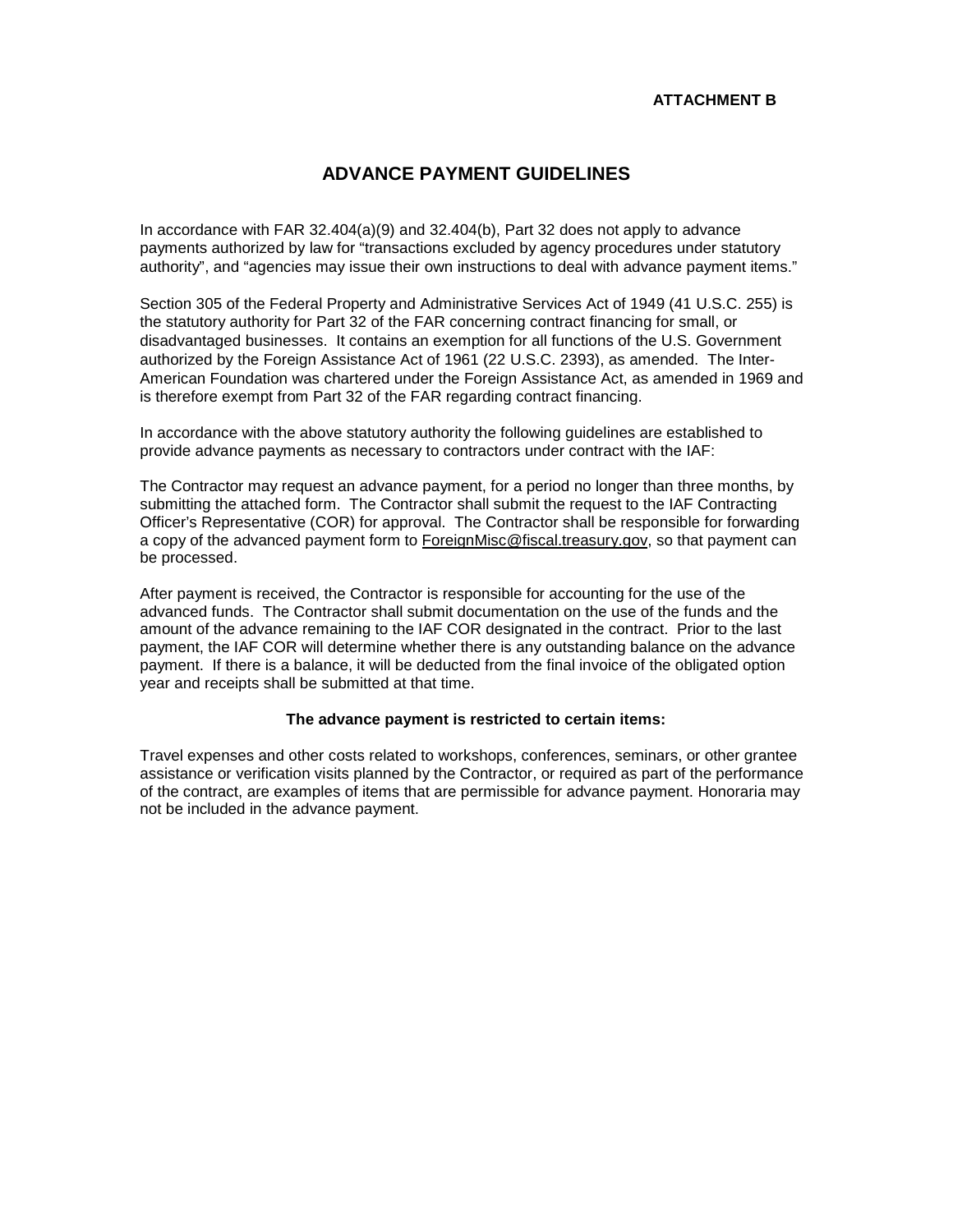# **ATTACHMENT C**

# **ADVANCE PAYMENT FORM**

**INVOICE # \_\_\_\_\_\_\_**

| DATE:                                                 |                               | <b>CONTRACT NUMBER:</b> |  |
|-------------------------------------------------------|-------------------------------|-------------------------|--|
|                                                       |                               |                         |  |
|                                                       |                               |                         |  |
|                                                       | <b>CONTRACTOR INFORMATION</b> |                         |  |
| Name:                                                 | Mailing Address:              |                         |  |
| Phone:                                                | Fax:                          |                         |  |
| Email:                                                |                               |                         |  |
| Advance payment is requested for the following items: |                               |                         |  |
| Item                                                  | Justification                 | <b>Estimated cost</b>   |  |
|                                                       |                               |                         |  |
|                                                       |                               |                         |  |
|                                                       |                               |                         |  |
|                                                       | <b>TOTAL</b>                  |                         |  |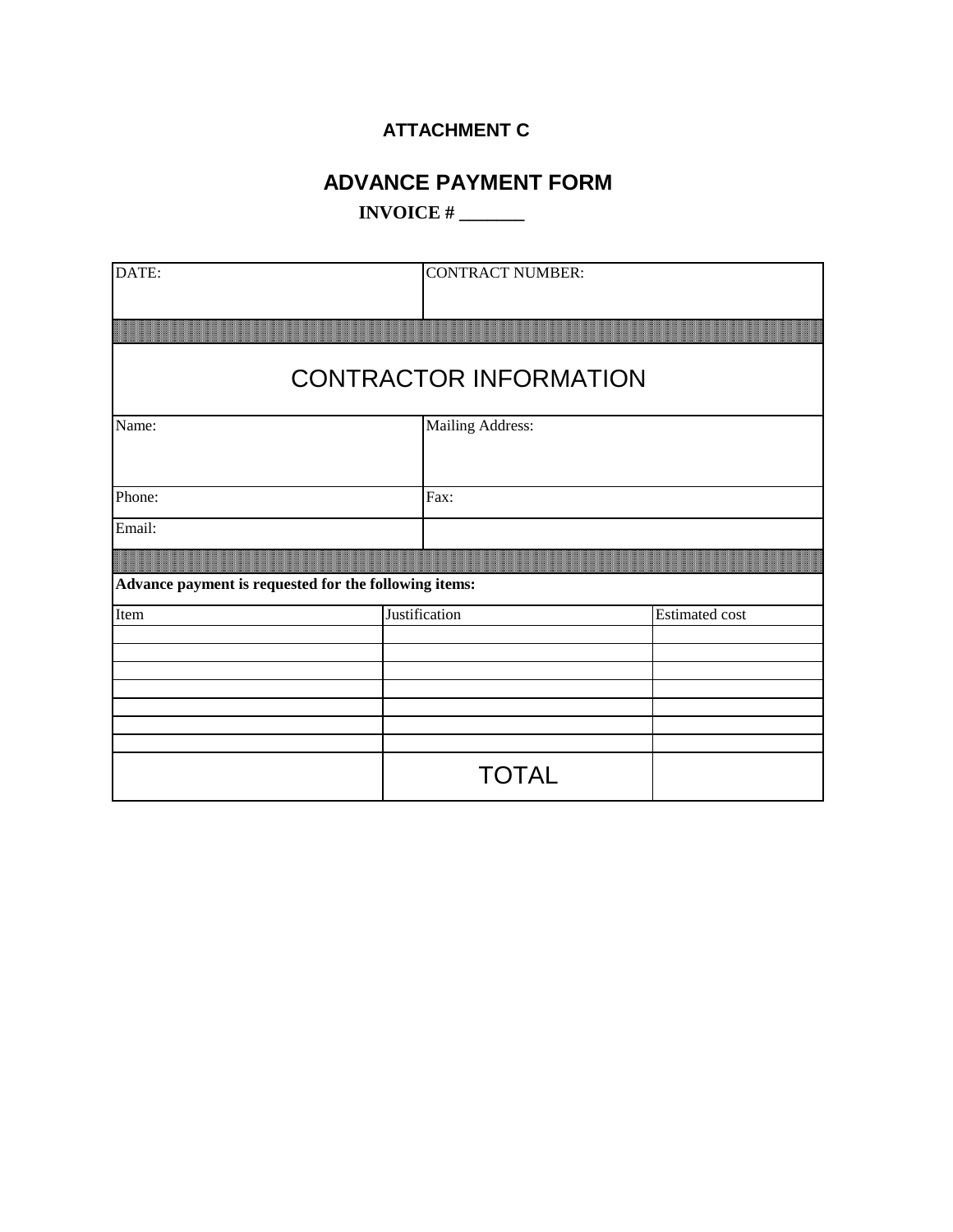# **ATTACHMENT D**

# **QUESTIONS TO BE ASKED OF PERSONS LISTED AS REFERENCES**

- 1. How long and in what capacity have you known the contractor?
- 2. Has the contractor provided services for you? How would you rate the contractor's knowledge of grant administration and reporting practices, technical assistance and portfolio development experience with grassroots groups or non-governmental organizations?
- 3. On a scale of 1 to 5 (5 being most favorable), how would you rate the contractor's general communications and analytical skills?
- 4. On a scale of 1 to 5 (5 being most favorable), how would you rate the contractor's English writing and speaking skills?
- 5. Would you consider this contractor to be timely in performing services?
- 6. To what extent has the contractor demonstrated technical expertise related to grantee activities?
- 7. How would you rate the contractors professional and practical experience related to promoting strategies and project activities in grassroots development projects?
- 8. How does the contractor perform as part of a team and/or as a team leader?
- 9. Does the contractor demonstrate a professional attitude in all business relationships, including with individuals or groups of various ethnicities and economic backgrounds? Does the contractor demonstrate the ability to develop trusting relationships with individuals and organizations in the grassroots area?
- 10. How would you rate the overall quality of customer service that this contractor has provided for you?
- 11. How would you best describe the contractor's professional strengths and weaknesses?

**Company Name (provider of information): \_\_\_\_\_\_\_\_\_\_\_\_\_\_\_\_\_\_\_\_\_\_\_\_** 

Contractor Name (for whom you are providing information): \_\_\_\_\_\_\_\_\_\_\_\_\_\_\_\_\_\_\_\_\_\_

**Country: Eastern Caribbean area**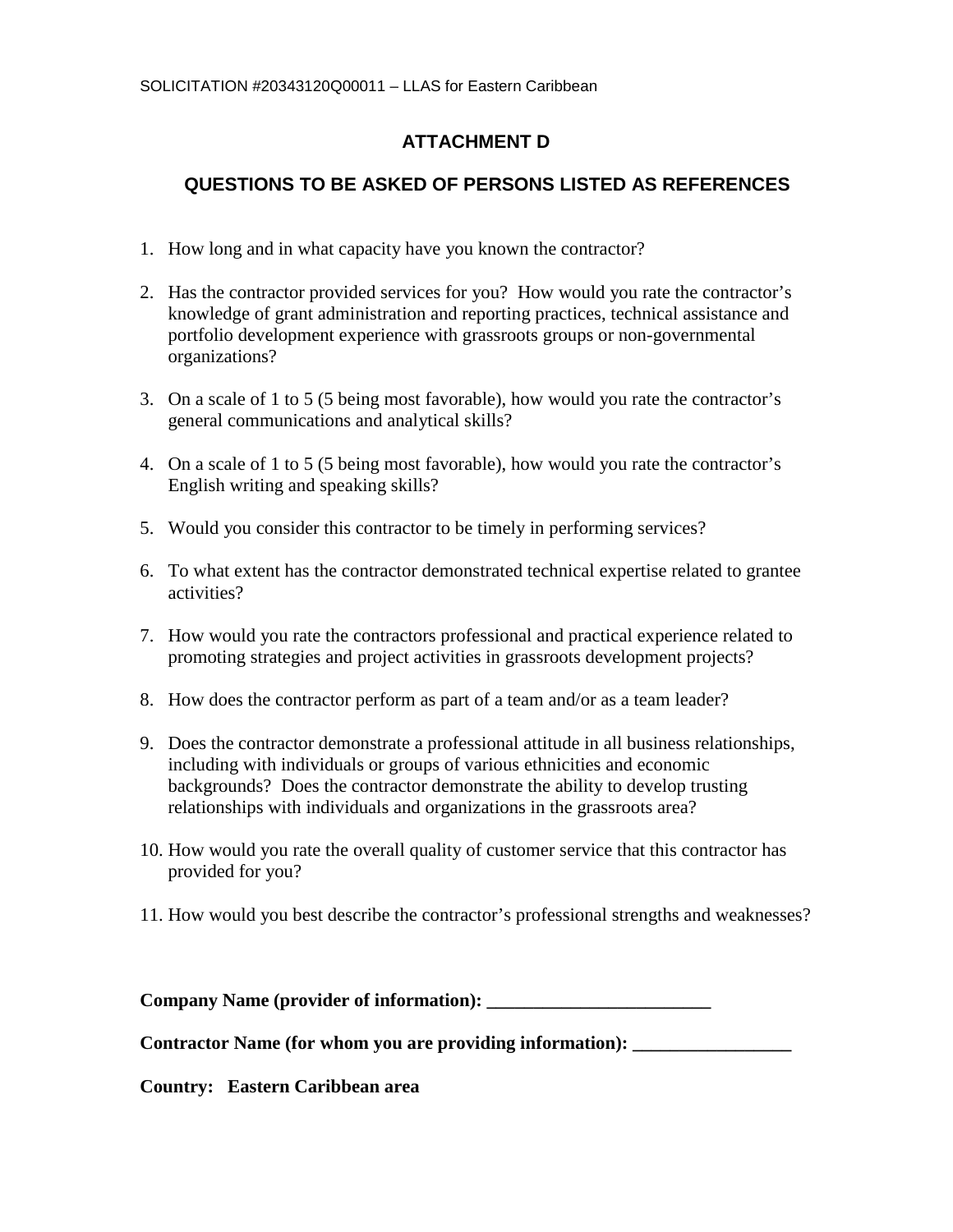# **PSC Contract Articles**

# **TABLE OF CONTENTS**

| <b>ARTICLE 1:</b>  |  |
|--------------------|--|
| <b>ARTICLE 2:</b>  |  |
| <b>ARTICLE 3:</b>  |  |
| ARTICLE 4:         |  |
| ARTICLE 5:         |  |
| ARTICLE 6:         |  |
| <b>ARTICLE 7:</b>  |  |
| <b>ARTICLE 8:</b>  |  |
| ARTICLE 9:         |  |
| <b>ARTICLE 10:</b> |  |
| <b>ARTICLE 11:</b> |  |
| <b>ARTICLE 12:</b> |  |
| <b>ARTICLE 13:</b> |  |
| <b>ARTICLE 14:</b> |  |
| <b>ARTICLE 15:</b> |  |
| ARTICLE 16:        |  |
| <b>ARTICLE 17:</b> |  |
| ARTICLE 18:        |  |
| <b>ARTICLE 19:</b> |  |
| ARTICLE 20:        |  |
| ARTICLE 21:        |  |
| <b>ARTICLE 22:</b> |  |
|                    |  |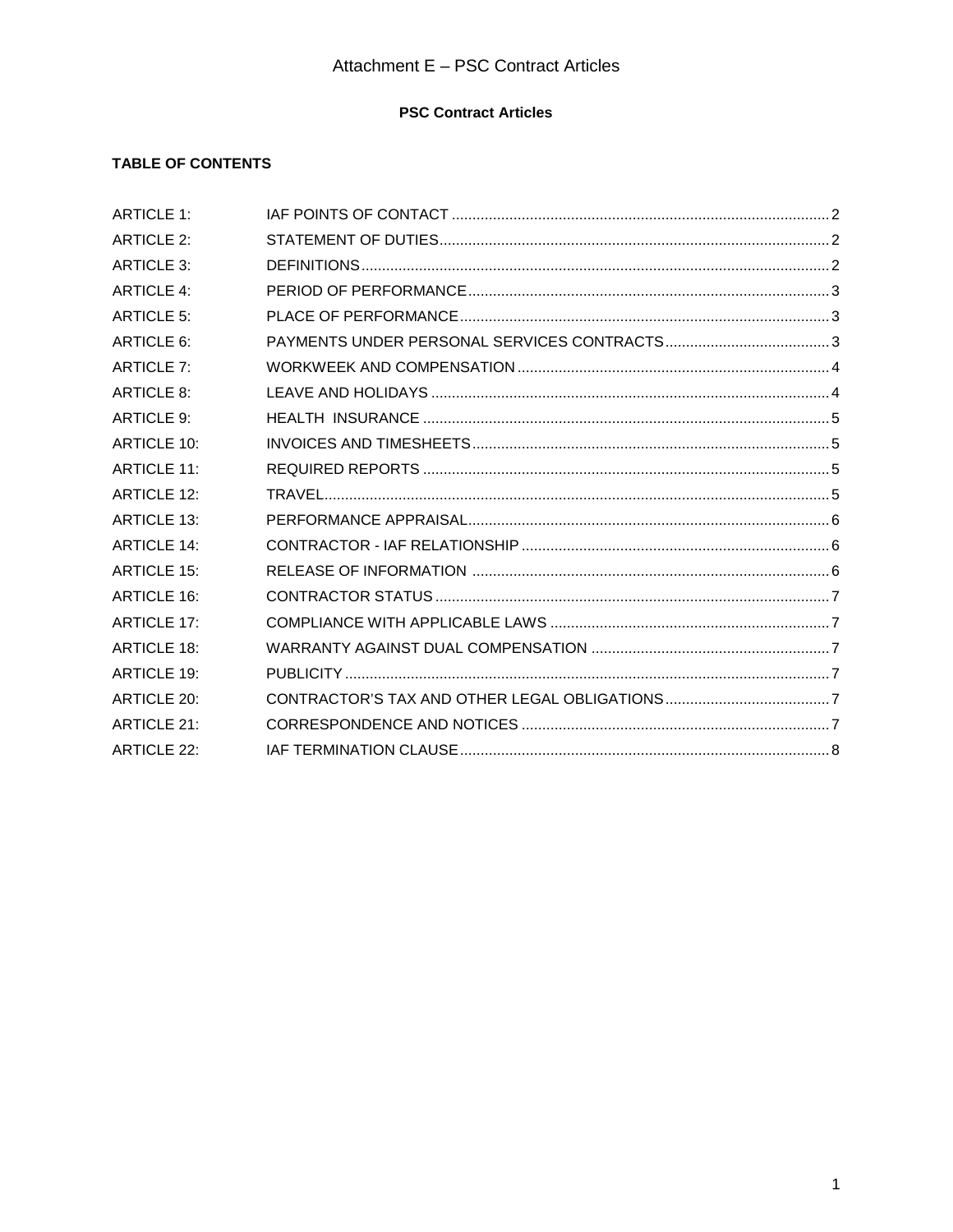#### **ARTICLE 1: INTER-AMERICAN FOUNDATION (IAF) POINTS OF CONTACT**

Inter-American Foundation Attn: Managing Director of Grant-Making and Portfolio Management 1331 Pennsylvania Ave, NW, Suite 1200 North Washington, DC 20004 www.iaf.gov

# **ARTICLE 2: STATEMENT OF DUTIES**

The Contractor shall perform the services as specified in the following Articles and Scope of Work for the Inter-American Foundation.

# **ARTICLE 3: DEFINITIONS**

- 3.1 "IAF" and "the Foundation" shall mean the Inter-American Foundation.
- 3.2 "Privileged" shall mean not subject to disclosure or disclosure is limited due to special circumstances.
- 3.3 "Contracting Officer" (CO) shall mean a person with the authority to enter into, administer, and/or terminate contracts and make related determinations and findings.
- 3.4 "Contracting Officer's Representative (COR)" The term means authorized representatives of the Contracting Officer acting within the limits of his authority as delegated by the Contracting Officer in writing. The COR has no rights to change the scope of this contract in any way (actually or implied). For purposes of this contract, the Foundation Representative is the "COR."
- 3.5 "Confidential Information" means any information declared by the CO or the COR as being privileged information – information that must be kept secret as directed by the CO and the COR.
- 3.6 "Local Liaison Advisory Services Contractor shall mean the individual appointed or contracted to serve to facilitate the IAF portfolio in the Host Country.
- 3.7 "Day" shall mean, unless otherwise specified, a calendar day.
- 3.8 "Government" shall mean the United States Government.
- 3.9 "Host Country Government" shall mean the government of the Host Country.
- 3.10 "Host Country" shall mean the foreign country in which the services hereunder are to be rendered.
- 3.11 "USD" shall mean United States Dollar.
- 3.12 "Compensation" shall mean salary inclusive of employee's contribution to social security and taxes.

IAF Disclosure: The Compensation amount will be determined by considering the current wage's being paid for the same or similar positions being filled in the geographical area where the work will be performed, the kind of work to be performed under the contract, the volatility of the area where the work will be performed, the cost of living for the geographical area (i.e. transportation cost, lodging, utilities, food, health care cost, educational cost), the level of demand for individuals with the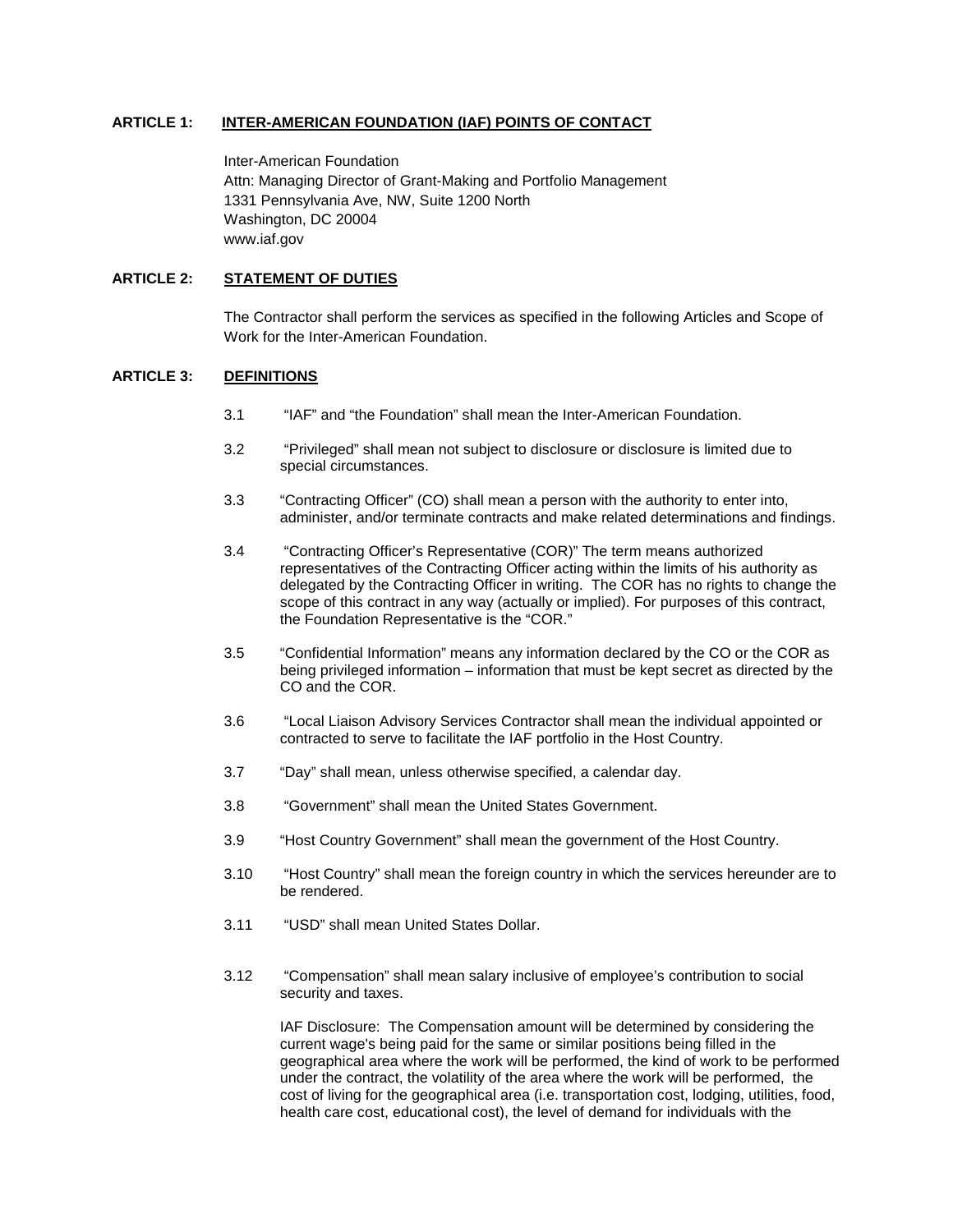required knowledge, skills, and abilities (KSA), the KSAs of the individual filling the position, and the availability of agency funding.

3.13 "Total Compensation" shall mean gross salary and other benefits as defined by local labor law.

#### **ARTICLE 4: PERIOD OF PERFORMANCE**

4.1 The Contractor's period of performance includes a base period of 12 months followed by four 12-month options starting from the effective date of award. Option Periods are not guaranteed. The available contract periods are as follows:

| Base Period             | Date of Award - Month 12 |
|-------------------------|--------------------------|
| Option Period I         | Month $13 -$ Month $24$  |
| <b>Option Period II</b> | Month $25 -$ Month $36$  |
| Option Period III       | Month 37 - Month 48      |
| Option Period IV        | Month $49 -$ Month 60    |

4.2. The total duration of this contract, including the exercise of any options under this clause, shall not exceed sixty (60) months. No change to the period of performance shall be made without specific written approval of the Contracting Officer.

#### **ARTICLE 5: PLACE OF PERFORMANCE**

The Contractor's duty station is in the Host Country. IAF shall award in the base year a lump sum amount of \$3,000.00 that will be for incidentals and office supplies necessary for official use only.

#### **ARTICLE 6: PAYMENTS UNDER PERSONAL SERVICES CONTRACTS**

6.1 The Government shall pay the Contractor in USD for the services performed by the Contractor, as set forth in this contract, at the rates prescribed, upon the submission by the Contractor of proper invoices, or timesheets, and provided there is timely submission of all deliverables and reports to the office or officer designated and at the time provided for in this contract. Failure of the Contractor to submit required reports when due, or failure to perform or deliver required supplies, and services will result in the withholding of payments under this contract, unless such failure arises out of causes beyond the control of and without the fault or negligence of the Contractor.

Prior to final payment under this contract, the Contractor agrees to do the following:

- (a) Properly complete and submit any outstanding travel vouchers and liquidate any outstanding travel advances;
- (b) Execute and deliver to the Contracting Officer a proper Contractor's Release (See Attachment 1) discharging IAF, its officers, agents, and employees from all liability, obligations, and claims arising out of or under this contract upon final payment. The Contractor shall keep a record of all payments made by IAF for the duration of the contract.

#### 6.2 **COMPENSATION**

6.2.1 **Compensation:** Compensation will be fixed and paid monthly, in accordance with local laws, in USD and shall not exceed amounts identified in the contract.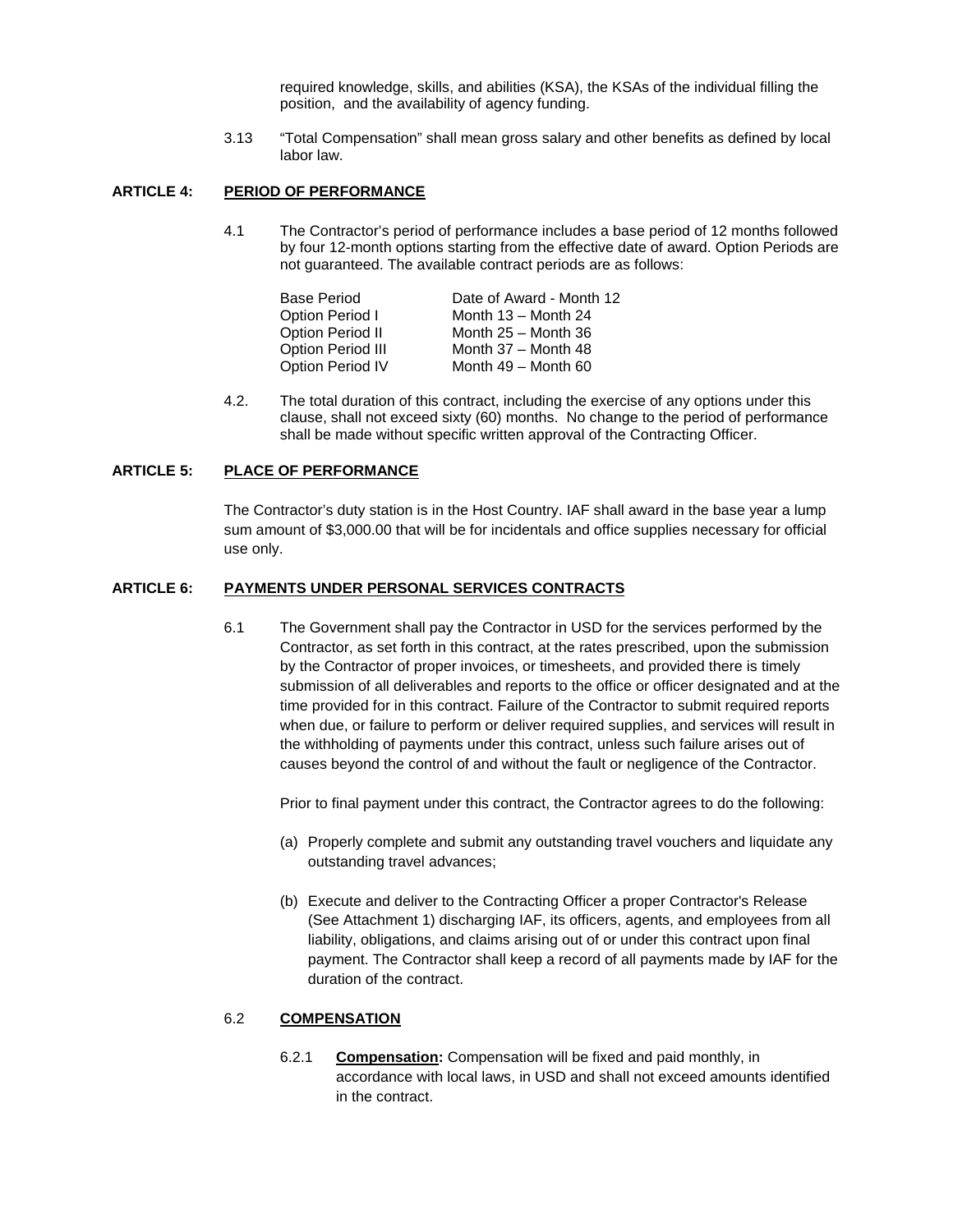- 6.2.2 **Salary Increases:** If this contract includes Option years, the price of the Option years, or the basis on which the option price will be determined, must be stated in this contract. The Contractor may be granted annual increases and adjustments.
- 6.2.3 **Performance Award:** Based on the contractor's annual performance rating being determined either outstanding or meritorious, the Contractor may be eligible to receive an annual performance award within the not-to-exceed amount identified in the contract at the discretion of IAF in accordance with their policy.
- 6.2.4 **Severance:** Shall be paid in accordance with the applicable Local Labor Law for Employment and Labor Relations within the not-to-exceed contracted amount.

# 6.3 **LOCAL TAXES**

6.3.1 **Local Taxes:** The Contractor shall be responsible for meeting the host country's income tax and any other legal obligations associated with performance under this contract. The contractor is solely responsible for the payment of all taxes and any other charges of a public nature assessed against the contractor.

#### **ARTICLE 7: WORK WEEK AND COMPENSATED TIME**

The Contractor's workweek shall not be less than 40 hours, unless otherwise provided in this contract.

Provided that it is requested, scheduled, and approved in advance by the COR, such time worked will be compensated by time off. The LLAS Contractor shall request time off, and final approval of the request will be determined by the COR. Compensatory time off must be approved in advance by the COR.

#### **ARTICLE 8: LEAVE AND HOLIDAY**

The IAF adopts locally prevailing leave and holiday benefits for Contractors.

8.1 **Vacation Leave:** Provided the contract is in force for at least 90 days, the Contractor shall earn vacation leave in accordance to local labor laws in the host country. Salary payments while on annual leave will be based on 100% of all allowances normally paid each pay period. No additional funding is provided for vacation leave. The Contractor may accrue, accumulate, use and be paid when taking vacation leave.

The Contractor will be paid for unused vacation leave at the expiration of the contract at the established determined rate per day based on the current monthly base salary payment. With the written approval of the COR, the Contractor may be granted advance vacation leave not to exceed the amount he would earn in each year of the contract and not to exceed what will be earned over the life of the contract.

- 8.2 **Sick Leave:** IAF will provide Sick Leave in accordance with local labor laws and regulations. Unused sick leave may be carried over under any option period but not to subsequent contracts
- 8.3 **Leave without Pay:** Leave without pay may be granted only with prior written approval of the COR.
- 8.4 **Maternity/Paternity:** IAF will provide maternity/paternity leave in accordance with the laws of the host country.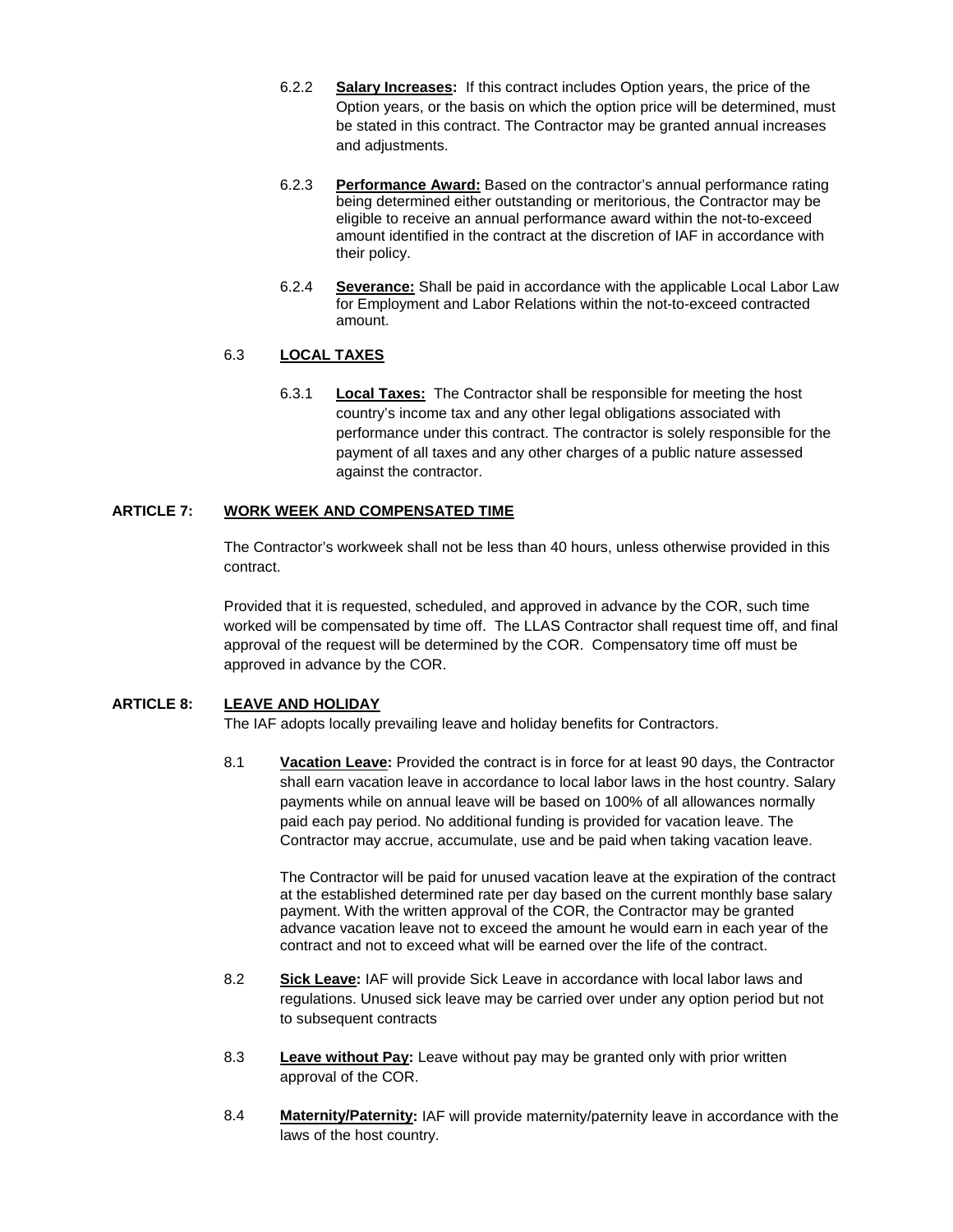8.5 **Holidays:** The Contractor will be entitled to the local holidays observed in the host country and select United States holidays after consultation with the COR. The COR or designee must request any work on a holiday in writing in advance. In the unlikely event that the Contractor is required to work on a holiday, the Contractor will be compensated by time off in the same manner as in Article 7 above.

#### **ARTICLE 9: HEALTH COVERAGE**

The IAF will provide funds to reimburse the Contractor for costs of health benefits consistent with the local compensation plan of the host country.

#### **ARTICLE 10: INVOICES AND TIMESHEETS**

The Contractor shall submit invoices and timesheets to the COR for time worked on a monthly basis. Payment shall be made upon approval of the invoice, timesheet, and required reports by the COR.

#### **ARTICLE 11: REQUIRED REPORTS**

The COR shall inform the Contractor of required reports and deadlines for submission of such reports.

#### **ARTICLE 12: TRAVEL**

12.1 Travel to field sites will be required. As necessary, the Contractor may be required to work under extreme environmental conditions and travel within the assigned country or in other countries by car, boat, or plane for extended periods of time. Site visits may require some physical exertion such as walking over rough surfaces and using uncomfortable modes of transportation**.** Travel shall be approved in advance by the COR. The Contractor shall be paid a per diem rate in lieu of subsistence for each day that the Contractor is in a travel status away from home or regular place of employment and IAF travel policy as authorized in appropriate travel authorizations; and any other transportation expenses if provided for in this contract. Funding for travel related expenses is provided separately under travel authorizations.

The Contractor shall be reimbursed in currency consistent with the prevailing practice and at the rates established by the post for authorized travel in the host country in connection with duties directly referable to work under this contract. For international travel and third country travel, with the prior approval of the COR, the Contractor shall travel under Government Travel Authorization, and will be reimbursed in the same manner and under the same regulations applicable to IAF.

In the event that the IAF requires the Contractor to travel outside of the host country in performance of the Contractor's duties under this Contract, the IAF may provide hospitalization and medical treatment to Contractor, while the Contractor is within the United States on official travel, for illnesses, injuries, or conditions that, in the judgment of the IAF, began during the Contractor's travel to the United States or so near to the beginning of such travel that the onset of the illness, injury, or condition could not have been known, and for which immediate medical treatment or hospitalization is reasonably required. At the IAF's discretion, the reasonable costs of such hospitalization and medical treatment may be paid directly by the IAF or may be covered by insurance purchased by the IAF. The Contractor shall remain personally responsible for all medical or insurance costs that the IAF in its discretion, does not cover.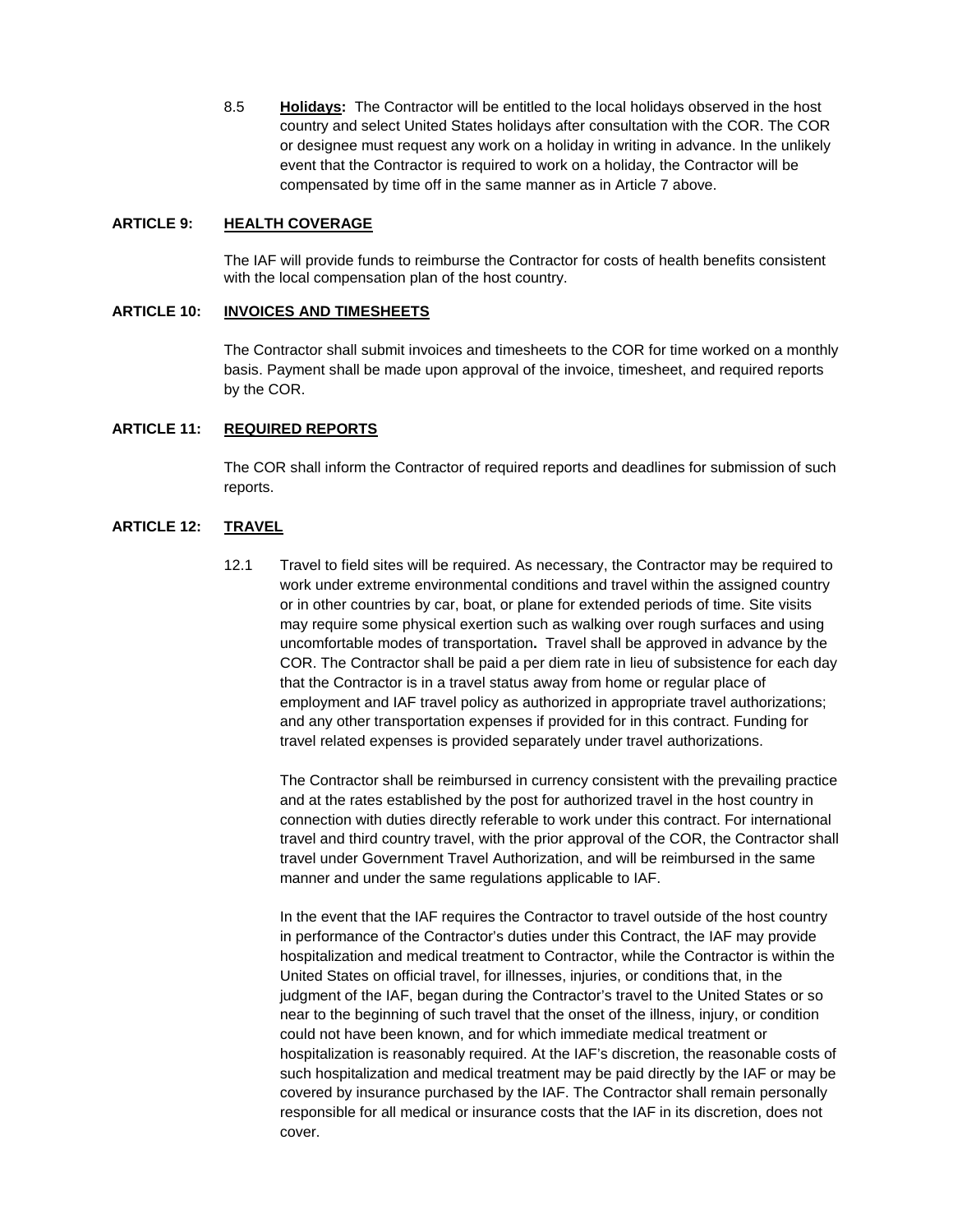12.1.1 **Relocation:** Relocation and related travel costs will not be paid for or reimbursed to the Contractor.

#### **ARTICLE 13: PERFORMANCE APPRAISAL**

- 13.1 This contract is subject to performance evaluation. All work shall be evaluated for effectiveness or results and compliance with the U.S. Government's and IAF's prevailing policies, regulations, directives and strategic plans, goals, and objectives.
- 13.2 An annual performance appraisal will occur each year the contract is in effect. Each performance evaluation will be completed by the COR and discussed with the Contractor. The Contractor may submit written comments per IAF guidance after receiving the proposed evaluation. The Contractor's comments will be considered in the issuance of the final evaluation documents. Any disagreement between the parties regarding the evaluation shall be forward to the CO who will make the final determination. A copy of the final performance evaluation will be incorporated into the contact file.

| <b>Evaluation Period</b> | Appraisal Type | Final Appraisal Due |
|--------------------------|----------------|---------------------|
|                          |                |                     |
| XXX - XXXX               |                | Date here           |
|                          |                |                     |
| Option 1                 |                |                     |
|                          |                |                     |
| Option 2                 |                |                     |
|                          |                |                     |
| Option 3                 |                |                     |
|                          |                |                     |
| Option 4                 |                |                     |

13.3 Performance Appraisal Schedule

#### **ARTICLE 14: CONTRACTOR - IAF RELATIONSHIP**

- 14.1 The Contractor acknowledges that this contract is important in support of IAF operations and agrees that their duties shall be carried out in such a manner as to be fully commensurate with the responsibilities that this entails. Favorable relations between the IAF, the local government, and the people of the country require that the Contractor show respect for the conventions, customs, and institutions of the country and not become involved in any illegal political activity.
- 14.2 The Contractor shall adhere to the U.S. federal government employees' Standards of Conduct as set forth at 5 CFR 2635. The Standards of Conduct are applicable for all contractors with whom the Contractor is responsible within the terms of this contract.
- 14.3 If the Contractor's conduct is not in accordance with the principles of ethical conduct for U.S. Government employees, the contract may be terminated pursuant to the provision of this contract entitled 'Termination'. During the term of this contract and outside of the Contractor's work with IAF, the Contractor shall not perform any other professional activity that could pose a conflict of interest. If the Contractor has any questions about whether such a conflict exists, they shall consult with the IAF General Counsel.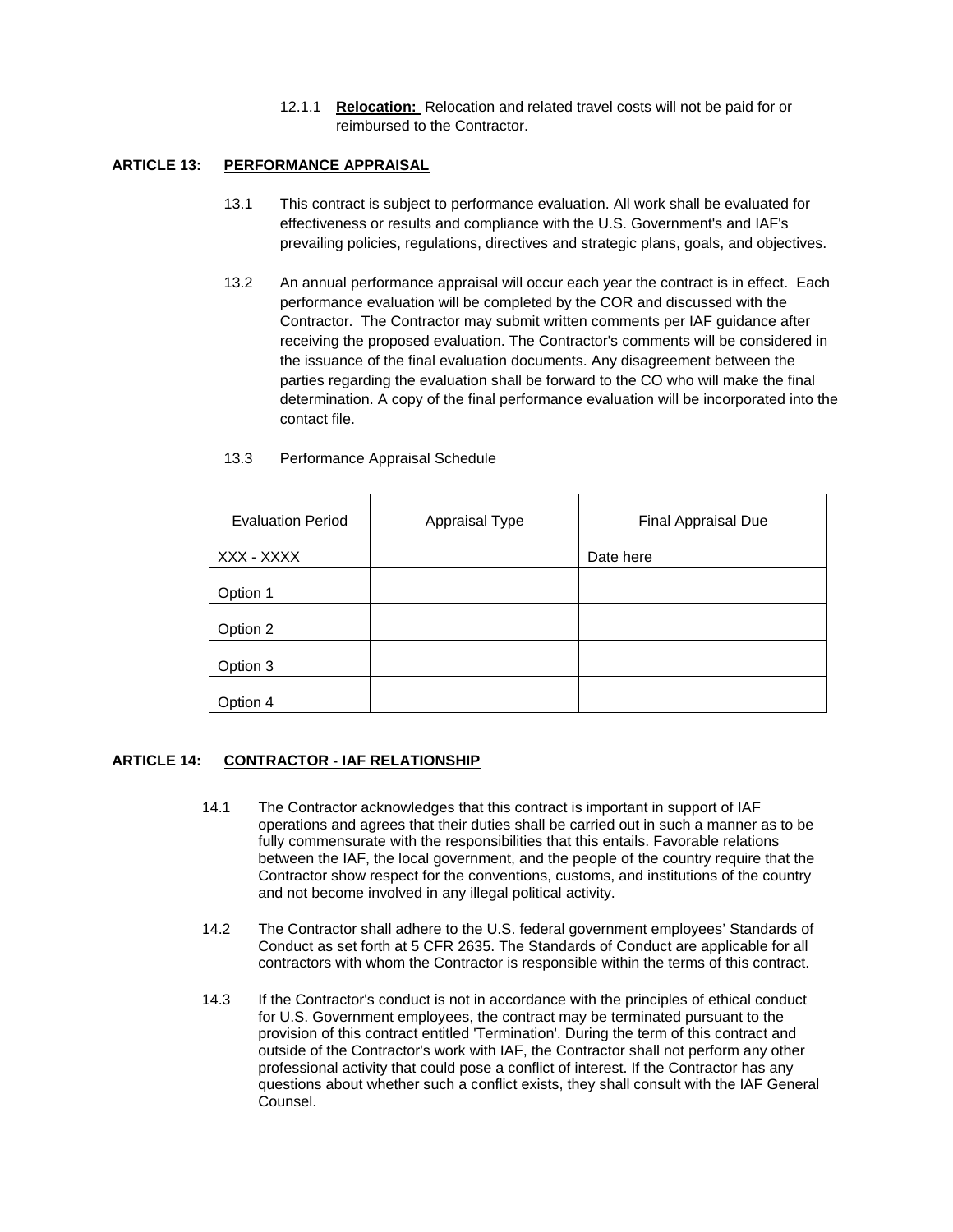- 14.4 Additionally, the Contractor shall comply with IAF policies relating to the prevention and elimination of sexual harassment, drug testing, and other U.S. administrative requirements. They may also be subject to financial disclosure reporting requirements.
- 14.5 The COR will monitor contractor performance and notify the contractor and Contracting Officer of any deficiencies. The COR is not authorized to change any of the terms and conditions of this contract. Changes may only be made by a properly written amendment to the contract signed by the Contracting Officer.
- 14.6 The Contractor will be responsible for performing their duties in accordance with the Scope of Work in this contract. The Contractor shall keep the COR informed of the progress of work under this contract.
- 14.7 The COR for this contract is indicated on the Cover Sheet. The COR will monitor contractor performance and notify the contractor and CO of any deficiencies. The COR is not authorized to change any of the terms and conditions of this contract. Changes may only be made by a properly signed written amendment to the contract signed by the CO.
- 14.8 Cooperation with the Inspector General: The contractor will report information concerning possible criminal violations, waste, fraud, abuse and corruption relating to IAF programs and operations to the Inspector General. Contractors will cooperate fully and promptly with requests by the Inspector General for information and data relating to IAF programs, including by providing or making available all requested records, reports, memoranda and other information which are in their possession and by cooperating fully and truthfully with the OIG during the course of an audit, investigation, or evaluation. Knowingly furnishing false or misleading information to an OIG representative during the course of an authorized OIG function or unreasonable refusal to answer questions or provide information or documentation reasonably related to any authorized OIG function may result in termination of this contract or other appropriate action.
- 14.9 The IAF requires that the Contractor obtain a satisfactory security clearance/certification through the U.S. Embassy within 90 days of the effective date of this contract. The certification process will be initiated and costs assumed by the IAF. If the Contractor fails to receive the appropriate clearance/certification, this contract will terminate upon notification to the IAF that the clearance/certification has been denied.

#### **ARTICLE 15: RELEASE OF INFORMATION**

All rights to data and reports produced under this contract shall become the property of the U.S. Government. All information gathered under this contract by the Contractor and all reports and recommendations hereunder shall be treated as privileged information by the Contractor and shall not, without the prior written approval of the COR, be made available to any person, party, or government, other than IAF, except as expressly provided in this contract. The Contractor shall not disclose any confidential information for the Contractor's own use or a third party's profit, which the Contractor would have gained knowledge of while working for the Foundation; and this even after expiration of the contract. All documents developed and paperwork copied by the Contractor under the terms of this contract is the sole property of the US Government. Upon expiration of this contract, the Contractor has the obligation to hand over to the Government all documents relating to IAF in their integrality and properly filed.

#### **ARTICLE 16: INSURANCE**

The Contractor may be authorized to use a Government (rental) vehicle or other vehicle in performance of work under this contract only after they have secured and maintain a valid driver's license and comprehensive automobile liability insurance coverage in the amount determined by the Contracting Officer.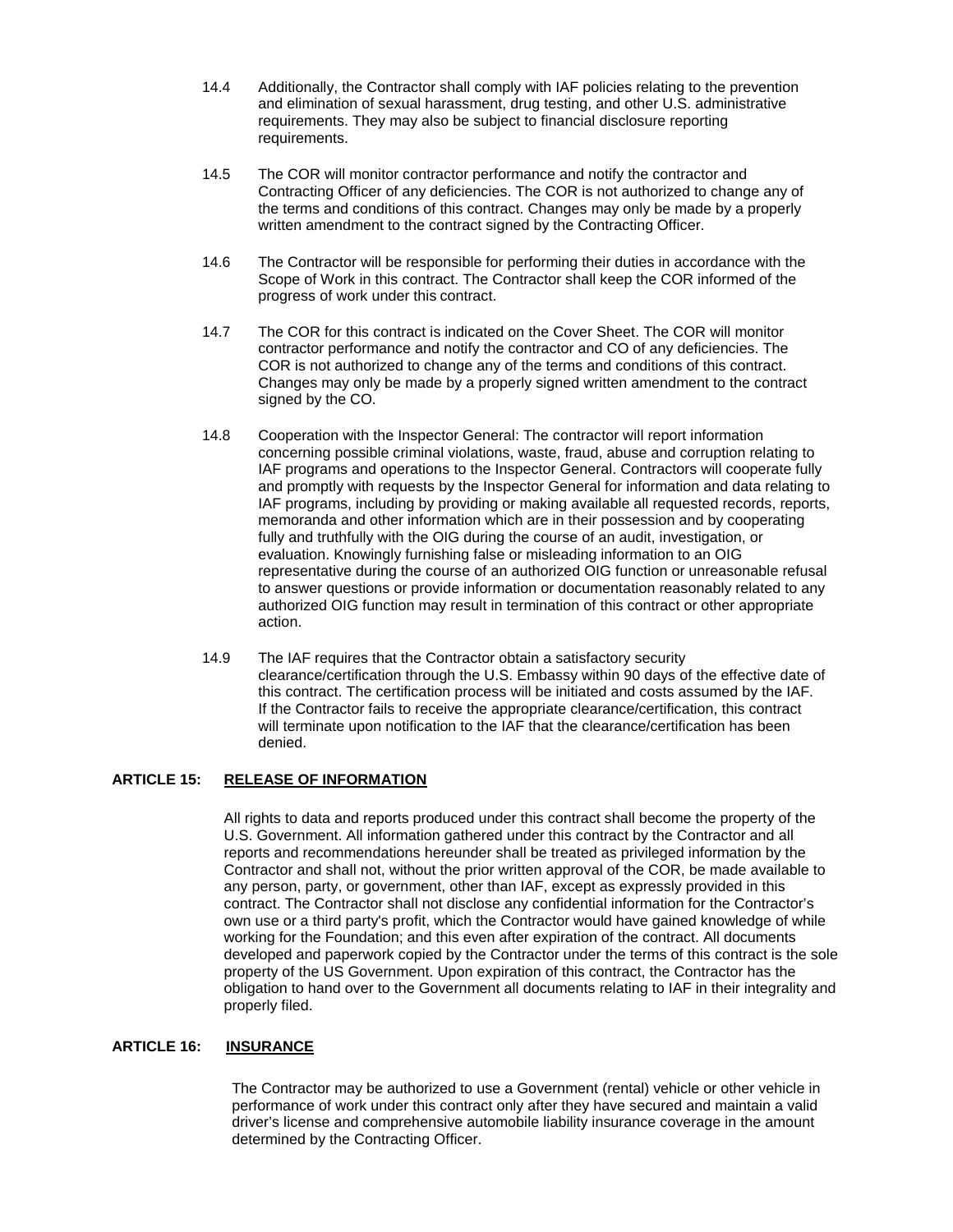The Contractor shall provide proof of insurance coverage to the contracting officer of any required insurance prior to use of a vehicle under this contract.

The IAF shall reimburse the Contractor for the cost of such required insurance coverage up to \$1000.00. The Contractor shall return to the IAF all rights and proceeds of any such automobile insurance.

#### **ARTICLE 17: CONTRACTOR STATUS**

It shall be recognized at all times that the Contractor is engaged by contract and is not an employee or official of the IAF. If, at any time during the effective period of this contract, the Contractor should be appointed to a regular position in IAF or elsewhere in the service of the U.S. Government, this contract will automatically terminate.

#### **ARTICLE 18: COMPLIANCE WITH APPLICABLE LAWS**

The Contractor agrees, during the period of service under this contract, to abide by all applicable laws and regulations of the host country. The Contractor is also responsible for fulfilling personal tax obligations to the host country. The Contractor also agrees to notify immediately the COR if the Contractor is arrested or charged with any offense during the term of this contract.

#### **ARTICLE 19: WARRANTY AGAINST DUAL COMPENSATION**

The Contractor agrees that no part of the total contract amount provided herein shall be paid directly or indirectly to any officer or employee of the IAF as wages, compensation or gifts for acting in any capacity in connection with any work contemplated or performed under or in connection with this contract.

#### **ARTICLE 20: PUBLICITY**

The Contractor shall make no publicity announcements or issue other public relations material mentioning the Contractor's connection to the IAF without the advance written concurrence of the COR.

#### **ARTICLE 21: CONTRACTOR'S TAX AND OTHER LEGAL OBLIGATIONS**

The Contractor shall be responsible for meeting the host country's income tax and any other legal obligations associated with performance under this contract. Long term US citizen PSCs: Shall receive a W-2 and federal taxes will be withheld. All non-US citizen PSCs: The contractor is solely responsible for the payment of all taxes and any other charges of a public nature assessed against the contractor.

#### **ARTICLE 22: CORRESPONDENCE AND/OR NOTICES**

Any correspondence and/or Notices regarding this contract shall be submitted in writing and delivered in person or sent by registered or regular mail or email as follows:

**From the Contractor to IAF:** To the COR with a copy to the CO*.* 

**From IAF to the Contractor:** To the Contractor's address shown on the Cover Page to this contract. Correspondence and/or Notices hereunder shall be effective when delivered in accordance with this clause or on the effective date of the notice, whichever is later.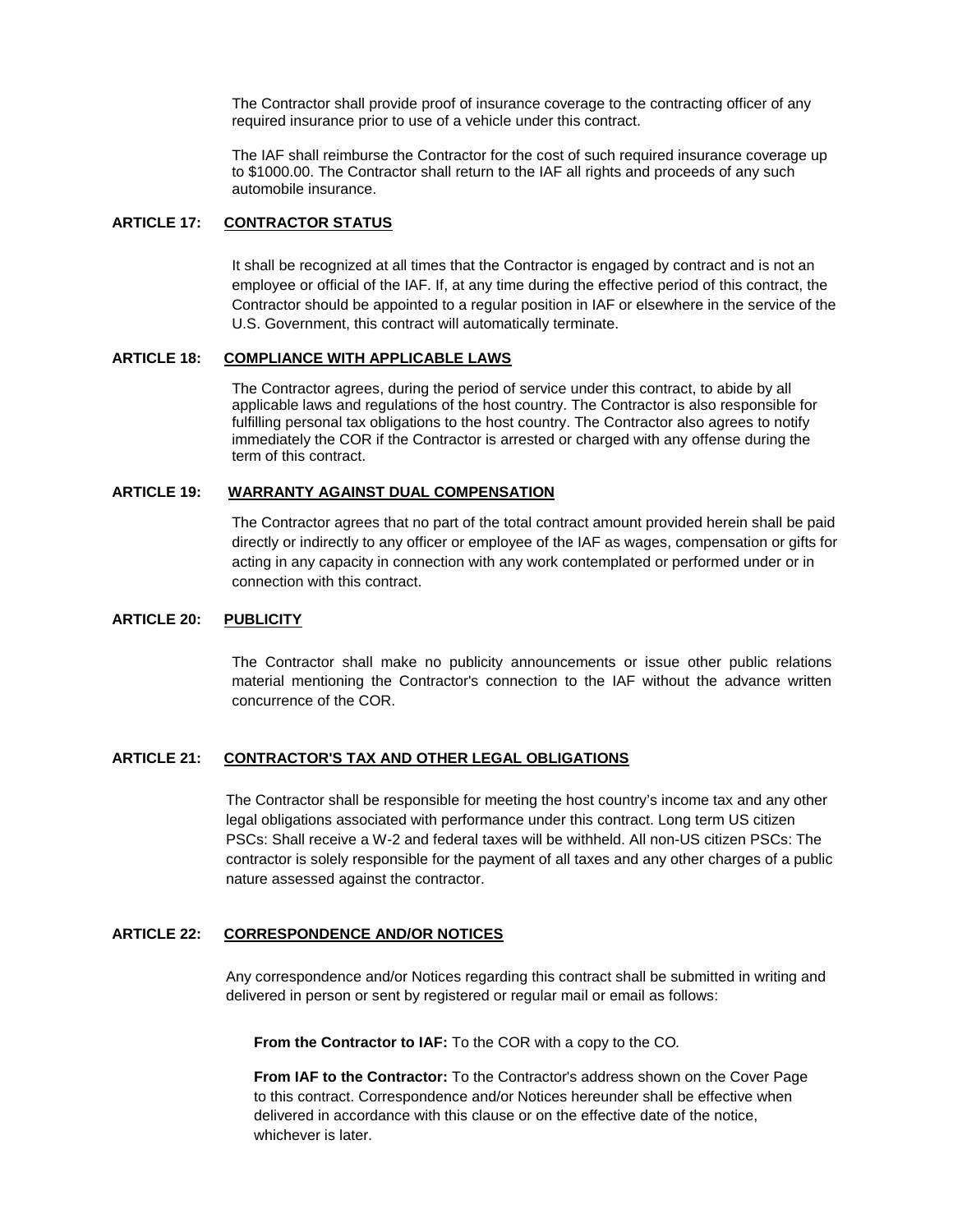#### **ARTICLE 23: IAF TERMINATION CLAUSE**

- 23.1 IAF may terminate performance of work under this contract in whole or, from time to time, in part:
	- a. For cause, which may be affected immediately after establishing the facts warranting the termination, by giving written notice and a statement of reasons to the Contractor in the event the Contractor:
		- I. Commits a breach or violation of any obligations herein contained;
		- II. Commits fraud in obtaining this contract;
		- III. Is guilty as determined by IAF of misconduct in the host country.

Upon such termination, the Contractor's right to compensation shall cease when the period specified in such notice expires or the last day on which the Contractor performs services hereunder, whichever is earlier.

- b. For the convenience of IAF, by giving not less than thirty (30) calendar days' advance written notice to the Contractor. Upon such a termination, the Contractor's right to compensation shall cease when the period specified in such notice expires except that the contractor shall be entitled to any accrued, unused vacation leave.
- 23.2 No cost of any kind incurred by the Contractor after the date such notice is delivered shall be reimbursed hereunder except as approved by the Contracting Officer. If any costs relating to the period subsequent to such date have been paid by IAF, the Contractor shall promptly refund to IAF any such prepayment as directed by the Contracting Officer.
- 23.3 The Contractor, with the written consent of the Contracting Officer, may terminate this contract upon at least thirty (30) days written notice to the Contracting Officer.